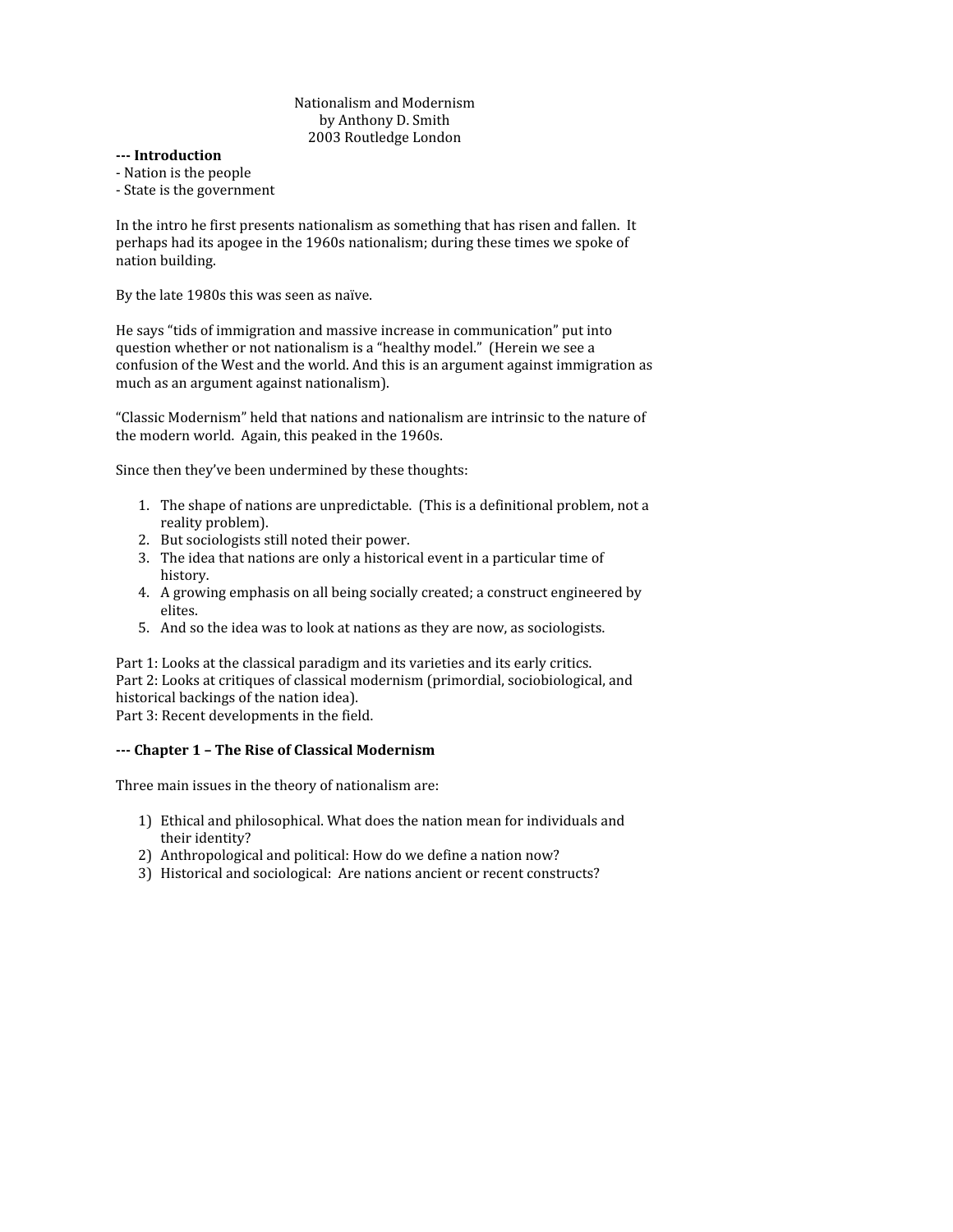Early
forerunners:

Herder and John Stuart Mill argued for the right of national self determination. In 1882 Ernest Renan thought of the active political commitment that made a nation (done
to
counter
the
militant
nature
of
other
nationalisms).

He
spoke
of
the collective
past
and
future
as
defining
a
nation.

At
this
point,
nation
and
race
were
used
interchangeably
and
so
they
were
seen
as primordial.

Marx
imbibed
this
romantic
current
and
denigrated
unhistorical,
backward
nations.

Intellectual
foundations:

#### Marx, Crowd Psychology, Weber and Durkheim. For each, nationalism is peripheral.

12
‐
Marx
look
at
nations
are
real.

But
the
impetus
was
(surprise)
economic.

The cultural
part
was
relegated
or
epiphenomenal.

The
nation
was
also
epiphenomenal to
economics.

13
–
Crowd
psychology
–
Georges
Simmel,
Mead,
Adorno,
for
example

"What these approaches have in common is a belief in the dislocating nature of modernity,
its
disorientation
of
the
individual
and
its
capacity
for
disrupting
the stability
of
traditional
sources
of
support."

Weber looks at political action being responsible for the formation of nations. In 1948 he described a nation as a community of sentiment that would adequately manifest a state of its own. He said this quest for statehood is what differentiates nations
from
other
communities.

For
him
is
the
apogee
of
occidental
rationalism and
modernism.

And
the
nation
and
state
need
each
other
for
legitimization
and protection.

15
‐
Durkheim
makes
the
moral
community
and
its
conscience
collective
a
guiding thread
of
his
work.

Famously, he describes "mechanical" solidarity, such as in the blood of tribes, and organic
solidarity.

Modernism
makes
us
more
organic,
but
the
primal
mechanistic still
remains.

#### *Historians
and
Social
Scientists*

These
had
two
strains,
sociological
and
historical.

Hans
Kohn
developed
Eastern
v.
Western
sorts
of
nationalism.

This
is
a
sociological move.
Strong
bourgeoisies
lead
to
voluntary
nationalisms;
the
opposite, authoritarian.

Carr
came
up
with
the
history
of
nationalism
that
is
sociological.

We also get histories of nationalism. They fight over the starting date. Most dated the
birth
from
the
French
Revolution.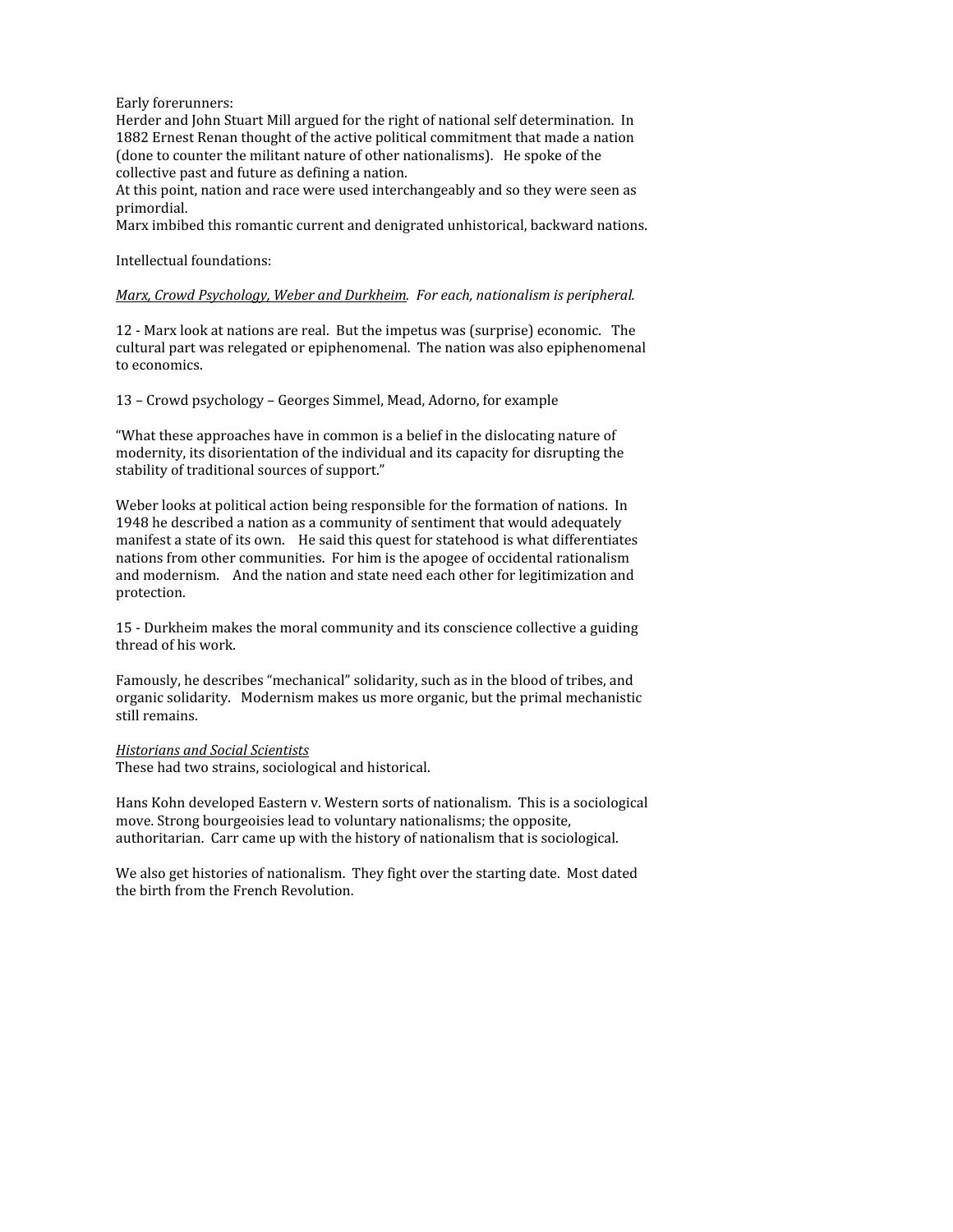It was only in the 1950s that historians proper started to dominate the study of Nationalism.

Now
it
is
several
fields
combined.

## *18 The
classical
modernist
paradigm
of
nationalism*

Classical
modernism
fought
the
idea
of
nations
as
nearly
perennial.

Classical
modernists
asserted:

- 1. Nations
were
not
ancient
or
immemorial.
- 2. Nations
are
in
no
way
a
given.
- 3. Many
nations
are
relatively
recent
in
origin.
- 4. We
shouldn't
read
the
idea
of
nationalism
backwards.
- 5. Nations
were
not
naturally
occurring
by
the
result
of
plans
deployed.

Classical
modernism
denounced
the
idea
that
nations
have
roots.

It
had
an
activist auto-emancipatory spirit: nothing is a given, so we can remake all.

### *19 Nation
–
Building*

The
activist
nature
of
nation
building,
supported
nation
building.

The
proponents thought:

- 1) Nations
were
political
communities.
- 2) Political
bond
is
stronger
than
al
others.
- 3) They
are
the
main
international
actors:
so
good
for
their
people.
- 4) Elites
build
them.
- 5) They
are
the
main
vehicle
for
development.

They held that mass education and industrialism made the nation possible. Selfgovernment
couldn't
have
come
earlier.

As
religion
fell,
nations
took
their
place. And,
they
are,
again,
necessary
for
development.

### *Modernism
and
Perennialism*

Behind
the
immediate
model
was
the
larger
component
of
classical
modernism's paradigm.

- 1) Nations
are
modern.
- 2) They
are
the
product
of
modernity.
- 3) They
are
not
deeply
rooted
in
history
- 4) It
is
part
of
the
process
of
modernization
- 5) They
are
social
constructs.

Perennialism
and
Modernism
are
polar
opposites.

Perennialism Modernism Cultural
community Political
community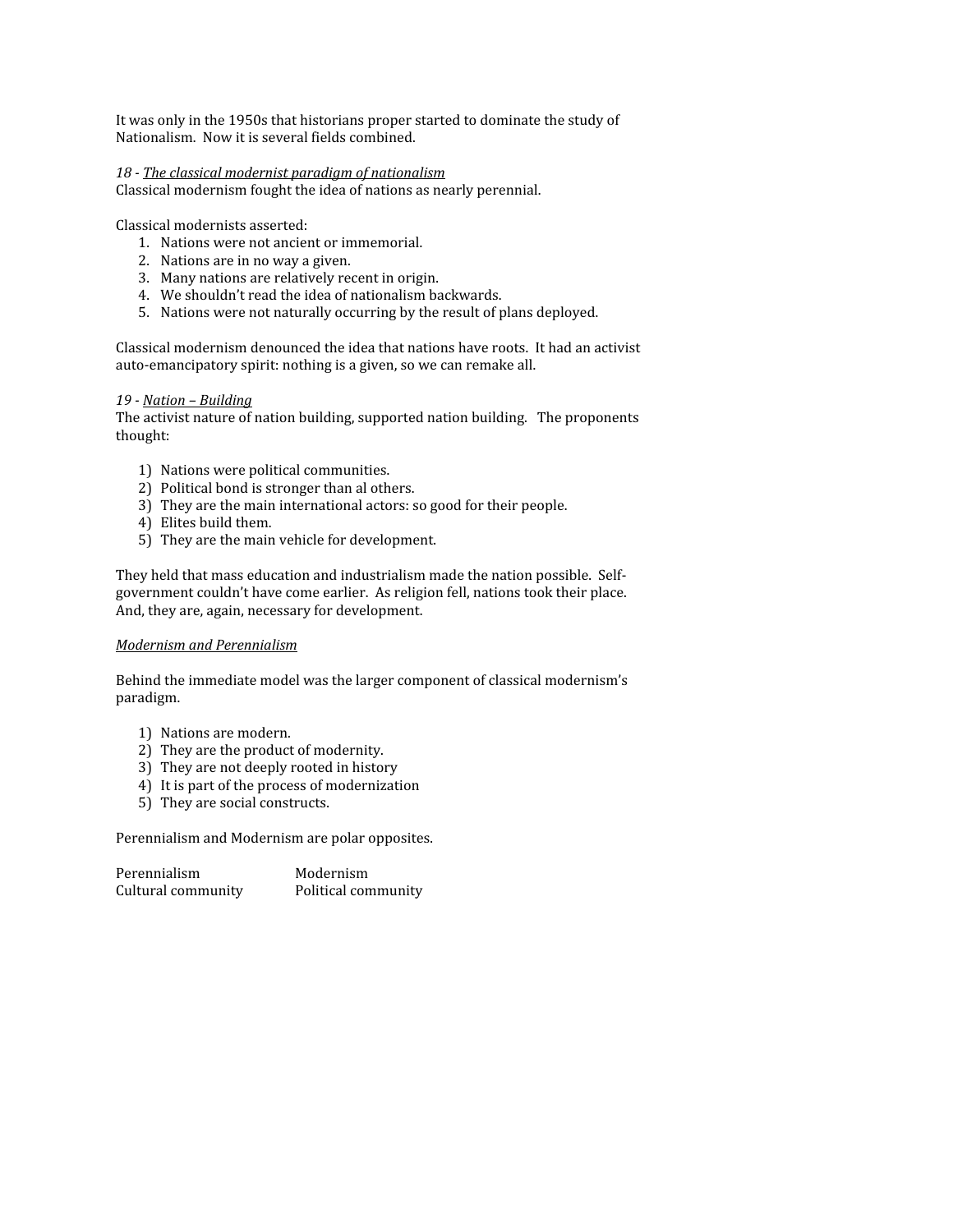| Immemorial        | Modern                                             |
|-------------------|----------------------------------------------------|
| Organic           | Mechanical                                         |
| <b>Seamless</b>   | Divided                                            |
|                   | Qualities make you belong Resource make you belong |
| Popular           | Elite-constructed                                  |
| Ancestrally-based | Communication-based                                |

Anti-colonial nationalists want things both ways; the nation is rooted in history and a
construct
of
national
elites.

Nationalism
is
an
activist,
autoemancipatory programme
for
the
oppressed.

Pg 24 - The main varieties of modernism examined in the next chapter are sociocultural,
economic,
political
and
ideological.

They
were
developed
in
the
1970s
and 80s.

### **PART
1
–
VARIETIES
OF
MODERNISM**

Chapter
2
–
The
Culture
of
Industrialism

Enest
Gellner's
1964
work
is
a
milestone.

When
villagers
get
swept
into metropolises, language and culture become their only way to cement their ties to society. Thus the intelligencia became important. They also taught numeracy in schools.

The
bigger
the
nation,
the
bigger
the
school
system.

27
–
28
This
also
brought
the
first
culture
clashes.

Often
this
resulted
in
ethnic
job reservation.

Thus
both
sides
became
more
nationalist.

As
Gellner's
theory
had
problems,
he
reformulated
it
in
Nations
and
Nationalism.

#### "Nation" and "Nationalism"

Gellner's revision featured high culture and schools. Gellner was attacked by Renan because culture itself cannot be the definition of nation. Other groups, such as the boy
scouts,
have
a
shared
culture.

So finally for Gellner the nation is a political principle, 'which holds that the political and
national
unit
should
be
congruent.'

Nationalist
movements
are
those
which express
the
sentiment
that
a
people
and
their
state
should
be
congruent.

#### *Agroliterate
and
industrial
societies*

Tribes
can't
have
nationalism,
agricultural
states
could
but
don't,
industrial
nations do. In the agriculture the elite strata use culture to separate themselves from the rest
of
society
below.
Each
sector
below
has
its
own
culture.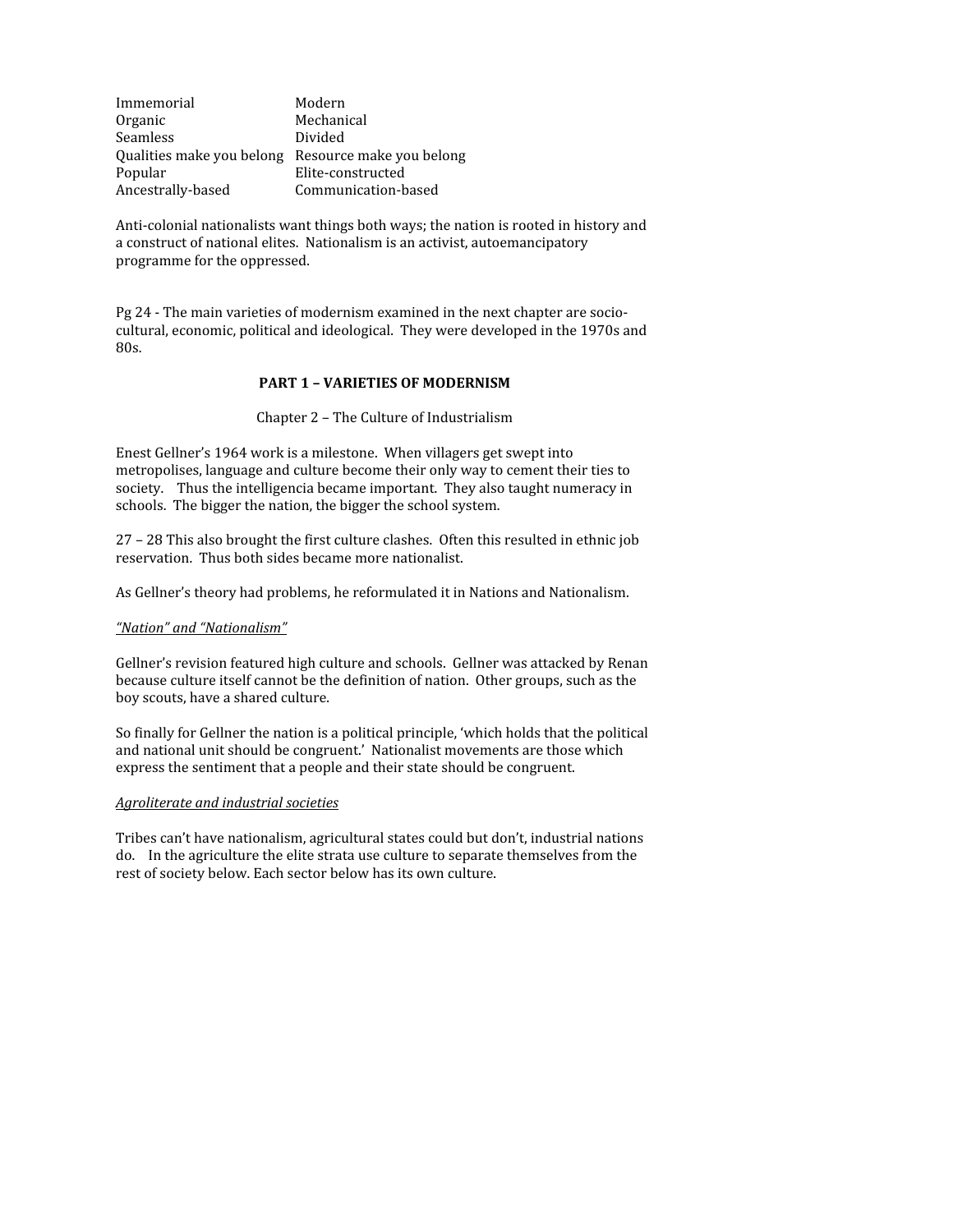These societies have neither the possibility nor the inclination to create a single homogeneous
culture.

Industrial
societies
do
require
a
homogeneous
culture
for
context
free communication:
this
facilitates
business
across
the
nation
and
mobility.

Pubic
education
gives
basic
skills
and
a
loyalty
to
culture.

### *From
'low'
to
'high'
cultures*

Pg 32 - In the transition to industrialism, we go from low to high culture. A nation is a
society
with
high
culture.

33
–
so
for
Gellner,
nationalism
cannot
be
torn
asunder
from
modernism.

It
is
a feature of the industrial age. The form of nationalism itself is patched together any which way. (What of James Madison studying Western constitutions to devise ours?) Were Greece and Rome not models on his mind?)

### *Nationalism
and
Industrialism*

In Gellner's earlier version, language was the glue; in the later formulation, mass education
in
the
creation
of
citizens
in
sustaining
high
culture.

In the earlier, the intelligensia is important; later, the State. This is a move from the agents
of
modernization,
to
structures
of
modernity.

But the idea of nations as agents of homogeneity to meet industrial needs stays the same.

36
‐
People
have
asked
if
there
really,
though,
is
a,
"nationalism
in
general."

Can
one theory
cover
all?
Also,
more
problematic,
many
nations
predated
industrialism. His
theory
also
raises
questions
about
only
industrial
nations
being
really
nations and
the
relationship
of
traditional
culture
to
modernity.

### *Nationalism
and
'High
Cultures'*

38
‐
High
culture
is
a
cultivated
urban
personnel.

But
is
the
sacrifice
for
the fatherland really a defense of an educationally sustained high culture? Education does
not
really
explain
people's
passion
for
their
nation.

### *Nationalism
and
public
education*

39
‐
People
have
worked
to
instill
nationalism
via
public
education.

But
mass education is the product, not the cause of nationalism. Prior to a state, the nationalists
fight
for
a
country.

So
this
is
pre‐public
school.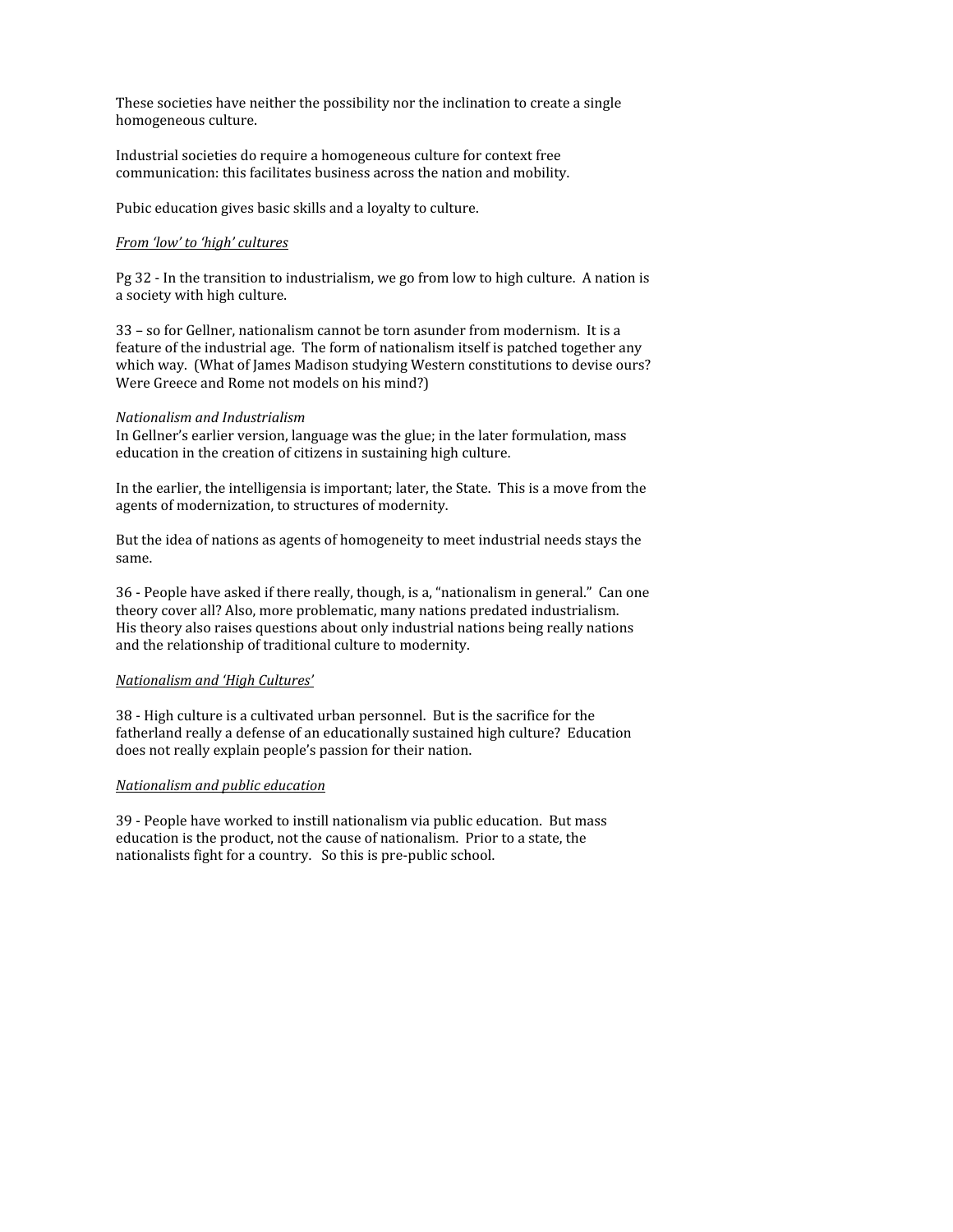Often
nationalists
get
created
in
colonial
schools
or
when
studying
abroad
in Europe.

But,
once
in
power,
yes,
they
will
compete
via
setting
up
education systems
with
nationalist
themes.

But, from the soviet bloc to LA, mass education often does not succeed in instilling loyalty.

Furthermore, most states are pluralistic. And, the attempt to inculcate increases this tension.

We
then
have
a
civic
rather
than
ethnic
nationalism.

So
it
is
not
to homogenize the population but to unify them under certain values, symbols, myths, and
memories.

And
the
minority
values
are
allowed
to
continue,
but
are
melded. And,
we
have,
in
this
vein
adopted
multiculturalism.

### *Nationalism
and
historical
continuity*

Ethnics come to appreciate their culture more when they realize it is not that of the mainstream
of
society.

And
often
the
low
culture
inspires
more
than
the
high culture.

42
‐
History,
and
"our
ancestors,"
inspire.

They
also
make
hard
policies
palpable.

But while elites might use history for their purposes, it then controls them. You cannot
just
warp
history
either.

Revolutionaries
soon
graft
the
standard
history
to their
narrative.

Nationalism
unites
different
generations.

Cosmopolitanism
does
the
opposite.

#### *Nationalism
and
the
ethnic
past*

45
–
Ethnicity
is
sometimes
seen
as
the
same
as
nationalism.

Sometimes,
it
is
seen as
that
which
divides
nations.

In terms of the origin of nations, the switch to "culture" doesn't help. Often these groups
do
not
become
nations.

Why
do
some
and
not
others?

And, Smith says, culture is not a place for ethnonationalists to pick and choose from various
cultures.

They
cannot
be
dismembered
and
served
up
ala
carte,
he
says. The intelligentsia rediscover a heritage and way of living. The rediscovery provides
memories,
values,
symbols,
and
myths.

But
these
pasts
have
a
popular
resonance
because
they
are
founded
on
living traditions
of
the
people
(or
segments
of
the
people).
To
succeed
the
remembered past
must
sustain
in
the
face
of
historical
enquiry
and
criticism.

This
makes
the extended
society
like
a
family.

Broad
theories
like
Gellner's
ignore
particular
histories
and
so
cannot
tell
us
why some
emerge
and
others
do
not.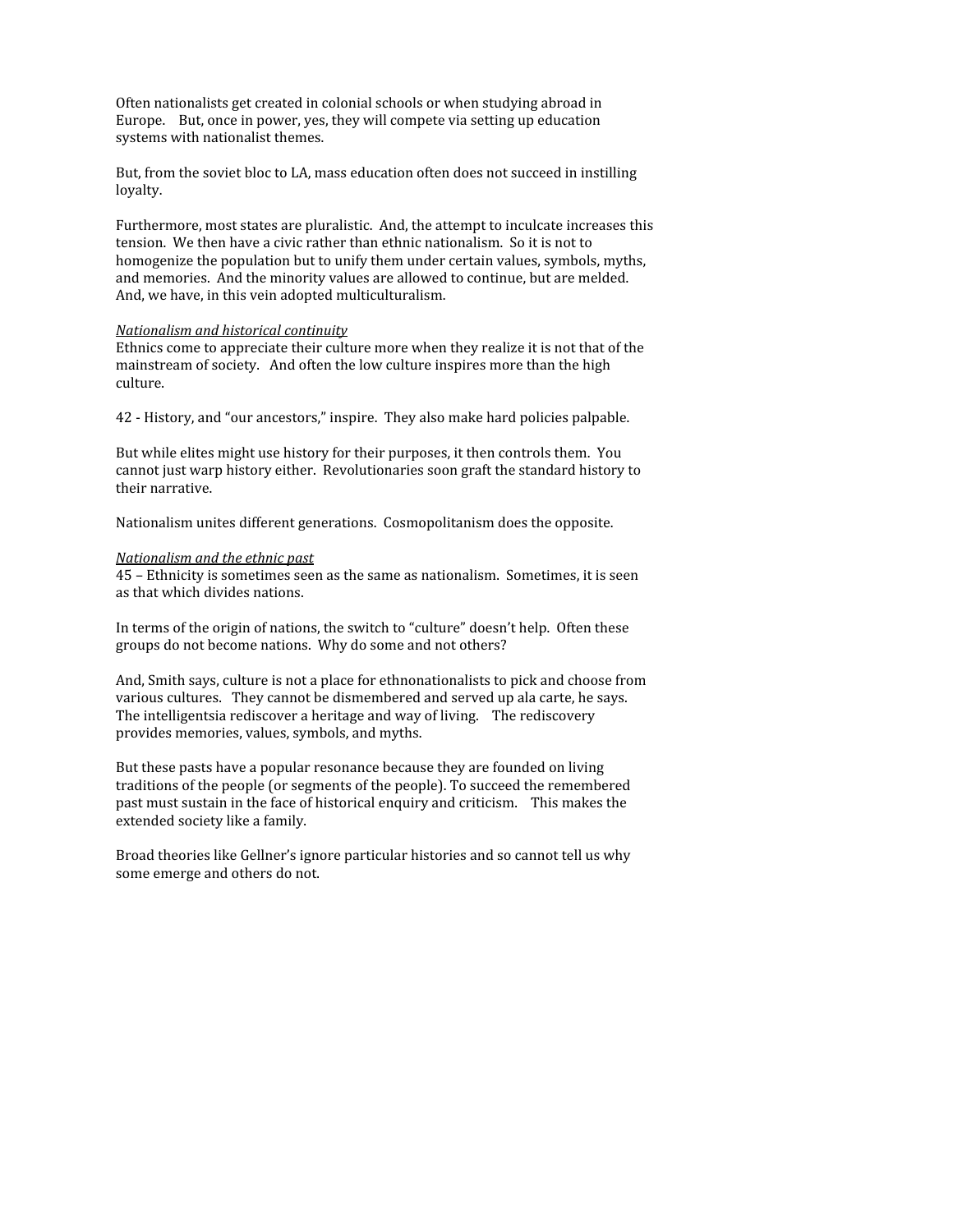### **Chapter
3
Capitalism
and
Nationalism**

Many theories link capitalism and nationalism. These are socioeconomic variants of classical
modernism.

Here
we'll
consider
some
recent
attempts.

47
‐
Marx
is
the
background
to
these
models.

Marx
and
Engels
defined
modern nations
as
"communities
of
language
and
natural
sympathies.

So
they
were somewhat natural. But, 'nationalism' were outgrowths of industrial capitalism. You need,
as
Gellner
said,
a
homogeneous
language
group
to
facilitate
capitalism.

The overthrow of the bourgeoisie by the proletariat would not mean the end of nationalism.

The
proletariat's
ability
to
unify
was
aided
by
their
sense
of
being
a nation.

They distinguished between history-less folks with no history of a state which were regressive
and
those
with
a
history
that
were
progressive.

But capitalism often squeezed out the intelligentsia and nervous bourgeoisie often used
nationalist
ideologies
to
induce
false
consciousness.

They liked anti-colonial liberation movements and thought all genuine nations had a right
to
secede.

### *Imperialism
and
uneven
development*

49
–
Nairn
revises
Marxism
with
a
theory
concerning
dependency
and
imperialism. The
key
is
not
capitalism,
but
uneven
development
of
capitalism.
After
1800
we have
the
capitalist
centers
in
the
West
and
the
peripheries.

In
the
West
we
have
an
ideal
model
wherein
nations
develop
economically
–
one helping the other. But, in the outside, they are besieged by us. The elites of the periphery
have
no
weapons
or
power,
but
they
can
rally
the
people
via
nationalisms.

To do this the elite must extol the common culture and adopt a form of romanticism. They
must
invite
the
masses
into
history.

Nationalism
then
is
facing
forward
and backward
at
the
same
time.

### *Populism
and
romanticism*

51
‐
As
with
Gellner's
we
must
ask
if
the
theory
encompasses
all
cases.

While
Nairn
recognizes
that
ethnic
tensions
predated
capitalism
and
dependency, they only provide raw materials in his scheme. And the masses play no part except playthings
of
the
intelligentsia.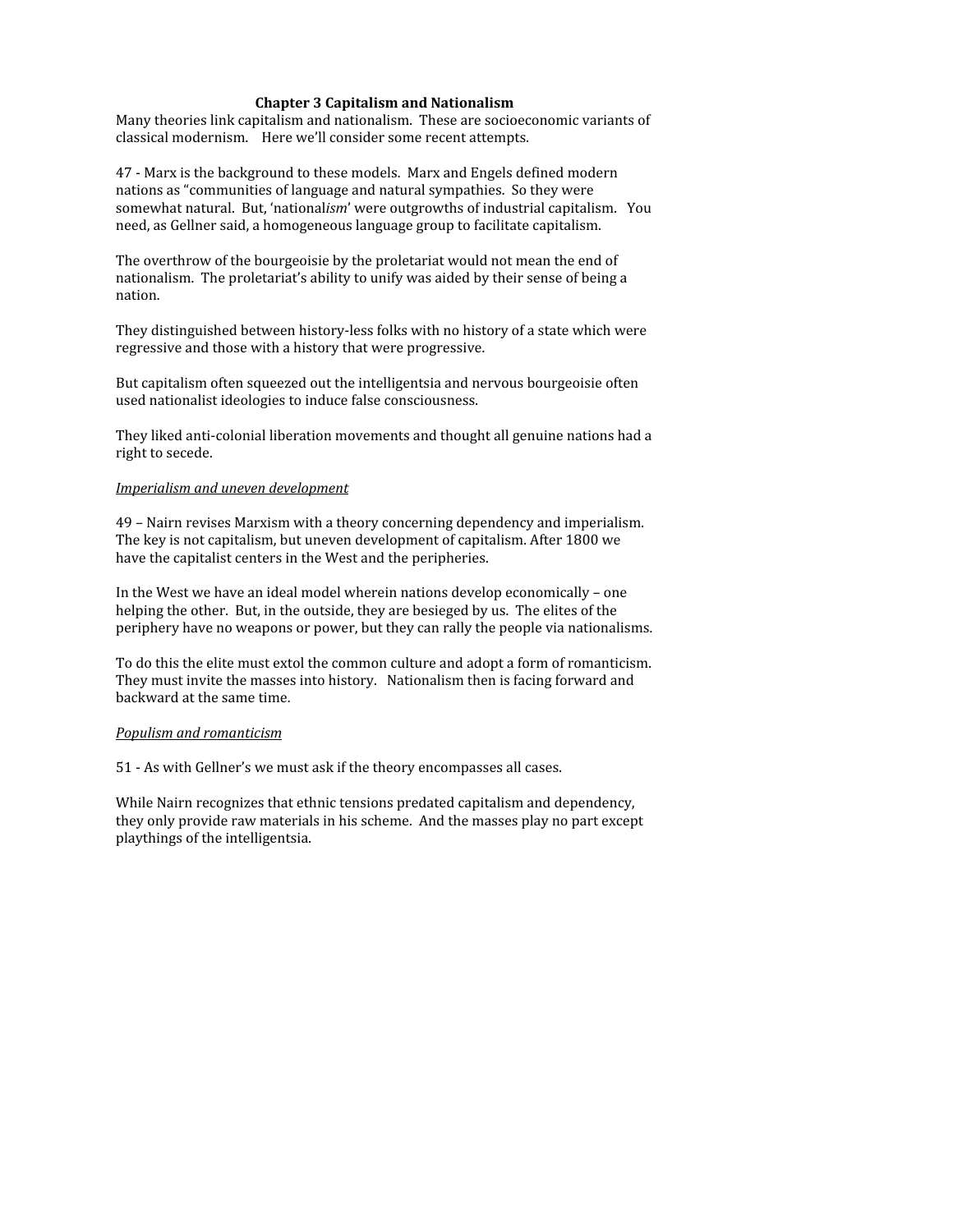As
a
counter
example,
Smith
provides
the
more
'sober
bourgeois'
nationalism
of America's
revolution.

We
didn't
rely
on
a
'people'
so
much.

Not
all
nationalists
are romantics.

#### *'Nationalism-producing development?*

Also
against
Nairn,
his
formula
explains
periphery
nationalisms.
But
the
earliest nationalisms
were
in
the
center.

Nationalisms
have
also
developed
in
developed
nations,
such
as
recently
in
Eastern Europe.

The
existence
or
lack
of
existence
of
ethnic
history
does
not
seem
to
determine
the rise
of
nationalism.

Nairn
combines
economic
reductionism
with
romantic
nationalism.

Ethno‐history and
ethnicity
–
as
with
other
Marxists
–
get
diminished
as
important
factors.

They are
simply
dependent
variables.

In
reality
nationalism
has
an
"explosive
unpredictability."

55
‐
And,
in
using
the
Japanese,
I
think
Smith
is
making
a
culturist
argument: Namely,
that
culture
can
cause
or
thwart
development.

## *The
social
base
of
nationalism*

For many the intelligentsia is the main instigator of nationalism (Smith counts himself in this category along side Anderson, Kedourie, and Gellner). What is less clear
is
the
relationship
between
the
intelligentsia
and
the
people.

And,
are
the 'people'
always
involved?

The
Eastern
European
model
has
a
strong
presence
of
intellectuals.

It
is
not
sure that
this
model
can
be
generalized.

But,
they
must
be
present
to
explain
the
benefits of
solidarity
and
independence
to
folks.

If
they
disagree,
and
rival
nationalisms emerge,
the
movement
is
jeopardized.

#### *Internal
colonialism*

Michael
Hechter
has
moved
us
away
from
the
Marxist
basis
of
socioeconomic modernism.

58
‐
When
political
incorporation
was
added
to
economic
exploitation
Wales, Ireland
and
Scotland
became
internal
colonies.

Hi
status
jobs,
in
Hechter's
model,
go to those in cities. At some point perhaps the in-group did not let the "disadvantaged"
group
in.

Later
integration
may
be
hindered
by
the
out
group's separatist
movement.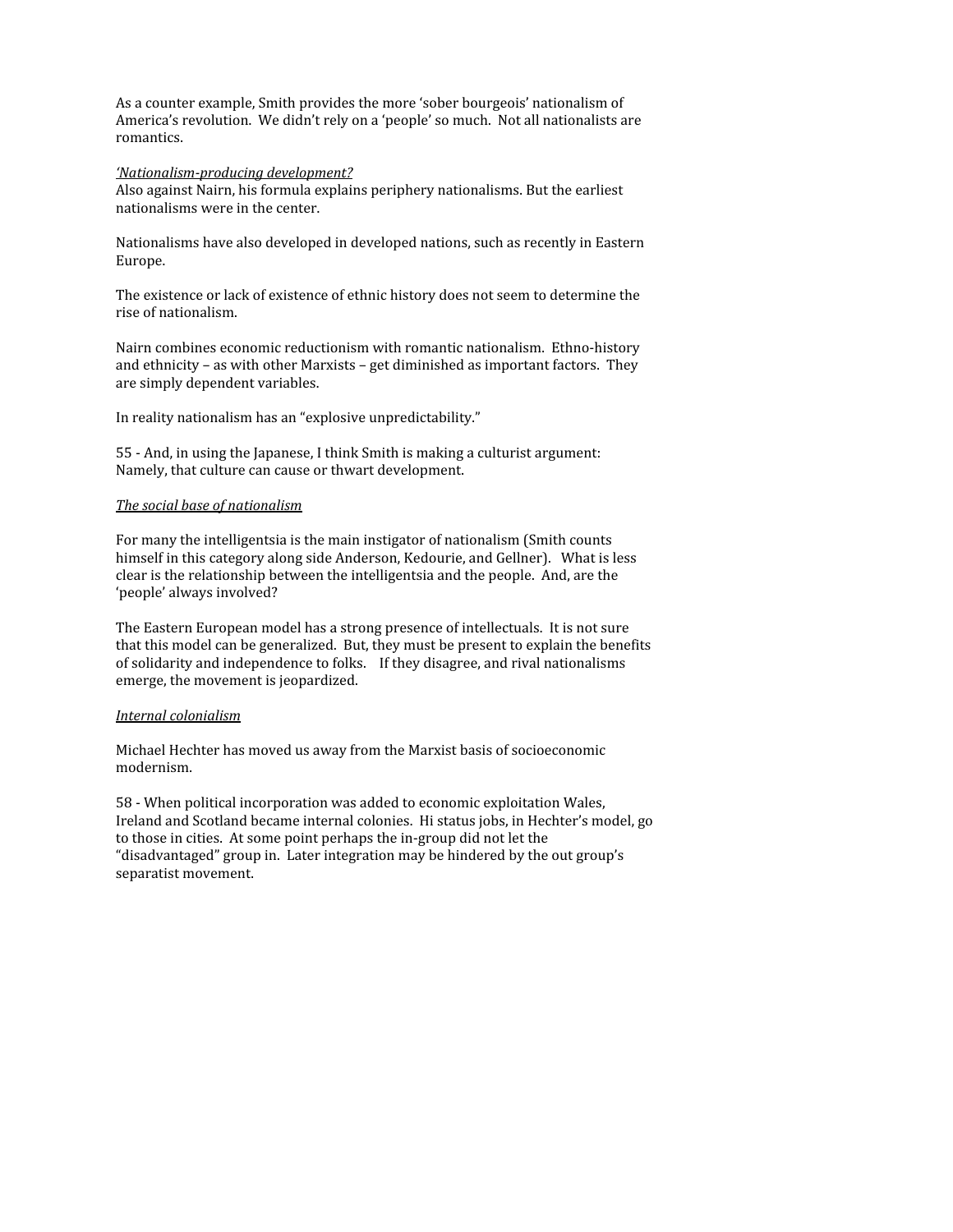60
–
In
addition
to
a
cultural
identity
and
inequalities
communications
amongst
the oppressed
group
are
needed.

Thus
we
can
have
cultural
rather
than
economic separatism as the base of struggle. He applies this to the Celtic situation.

## $Ethno$ -Regionalism

But Hechter's model does not explain nationalism in advanced areas like Catalonia, the Basque country and Croatia. And why not Southern Italy? But, mostly, it again treats
culture
as
epiphenomenal.

He
says
that
culture
caused
the
exclusion
but
gives it
no
role
in
the
revival.

63
‐
Separatist
groups
are
interested
in
their
history
and
culture.

It
is
not
the
land, but
the
land
where
their
heroes
walked
that
matters.

Walker Connor has argued that economics play only a contributory or catalytic role in
fomenting
ethnic
separatism.

Ethnic
nationalism
happens
in
advanced
and developing cultures. Economics provide no clear pattern; on the other side, there is "clear
evidence"
of
ethnic
sentiment.

## *Elite
strategies
of
'rational
choice'*

Why do folks join these elite led movements when they don't have to? Hechter says it is just like other groups: You join for individual benefits (after a cost / benefit analysis).

He
does
admit
that
great
sacrifice
may
be
exhibited
on
the
part
of participants.
This
is
after,
he
says,
repression
by
the
State.

## *Interest
and
passion*

Again, his cost / benefit analysis leaves no room for beliefs or ideologies. Smith asks if
Hitler's
killing
Jews
to
the
last
moment,
when
resources
were
needed
for
war,
had no
ideological
component.

'

Within
rational
choice
Hechter
pay
attention
to
structural
feasibility.

This
makes him
like
others.

Donald Horowitz uses group esteem. He analyses stereotypes of the group by the colonial
powers,
or
their
ethnic
neighbors.

Then
he
categorizes
the
economy
as advanced
or
backwards.

Those
in
the
latter
group
have
nothing
to
lose.

Advanced
groups
in
backwards
areas,
by
way
of
contrast,
are
late
seceders. Backwards
groups
in
advanced
areas
don't
secede
either
as
they
normally
have
few numbers.

In
sum,
Horowitz's
structural
analysis
is
better
than
Hechter's.

Overall,
the
two
do point to the import of structure in such romantic movements.

# **Chapter
4
–
State
and
Nation**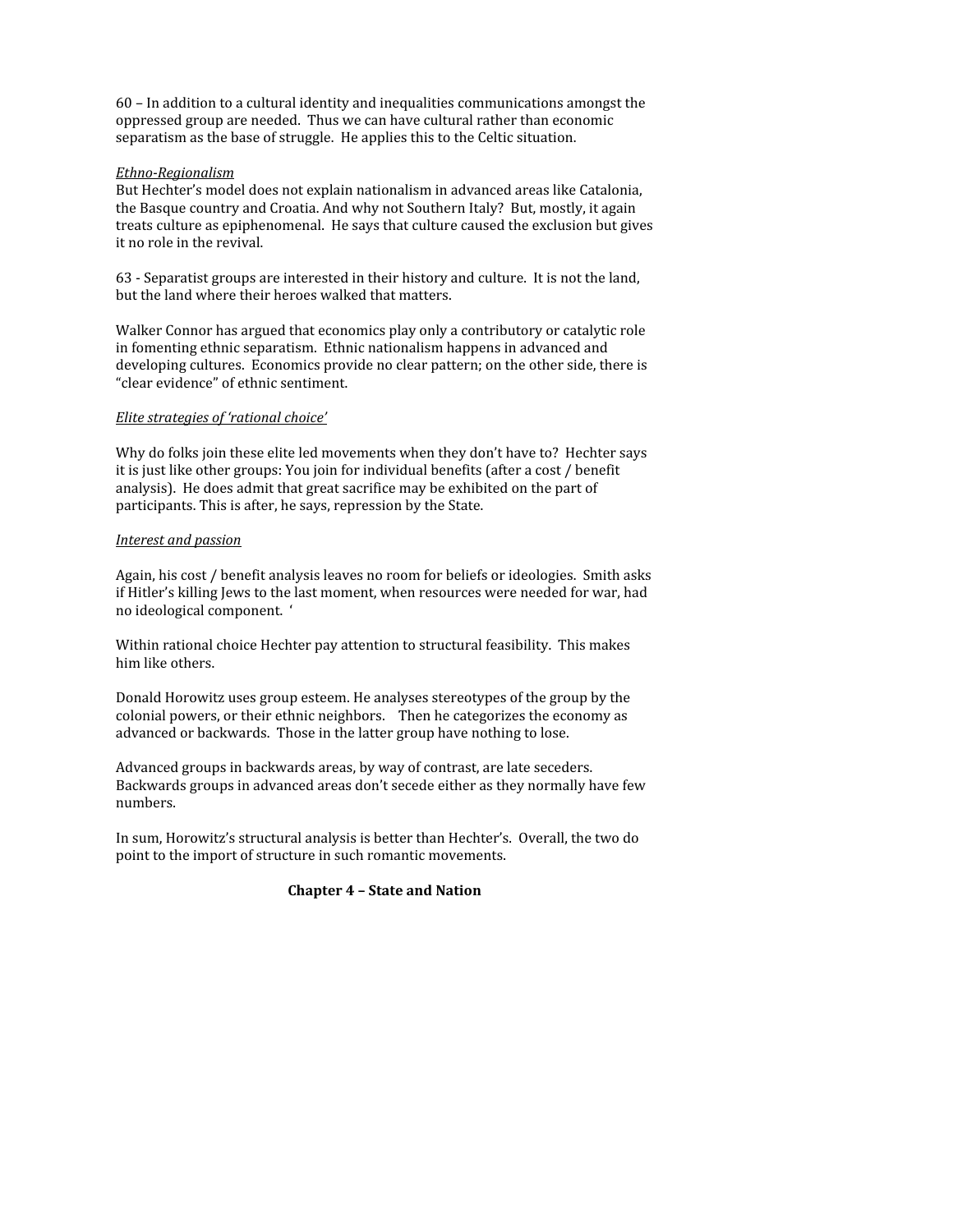In
the
West
the
State
and
the
nation
emerged
together.

### *Sources
of
political
modernism*

Theorists
have
sometimes
seen
the
State
as
the
progenitor
of
nations.

Political
and military
forces
then
become
key.

This
third
variant
of
modernism
is
what
will
be discussed
here.

Pg
70
‐
The
origins
of
this
view
are
fourfold.

- 1) Weber,
with
his
bureaucracy
and
State
monopolization
of
power.

The administration gives a legal-rational kind of legitimization for the modern state.
- 2) Marxist
analysis
says
the
nation
appears
when
the
State
leaves
the
individual naked
in
front
of
it.
- 3) Simmel,
national
competition
and
warfare
make
the
state.
- 4) The
revolution
in
communications
model.

## *The
reflexive
state*

Anthony
Giddens
most
clearly
represents
this
POV.

For
him
the
nation
only reinforces territorial cohesion of the state. The State is one of many in the UN and it is
supported
by
laws.

73
‐
The
rise
of
a
stable
administration
from
fixed
capital
cities
is
what
facilitates nations.

Giddens
doesn't
look
at
or
think
sociologically
significant,
those
nations without states. Nationalism is the cultural sensibility of sovereignty.

The
relation
between
state
and
nation
is
rarely
frictionless.

Usually
the
State contains
opposition
nationalisms.

And
nations
come
from
the
disruptions
of traditions
by
modernity
(not
economic
disparities).

Therefore,
all
nationalist movements
are
political.

### *The
nation
beyond
the
state*

The State can give rise to nations; especially in the state - nations of Africa.

But there is a problem with State-based explanations of nationalism. For one, not all nationalisms
have
opted
for
States.

Perhaps
more
importantly
is
the
problem
of
cultural
nationalism.

As
John Hutchinson has shown, this is a force in its own right. Where poltical nationalism is a dead end, cultural nationalism coordinates energies. Gaelic ideals exist with no Irish
home
rule.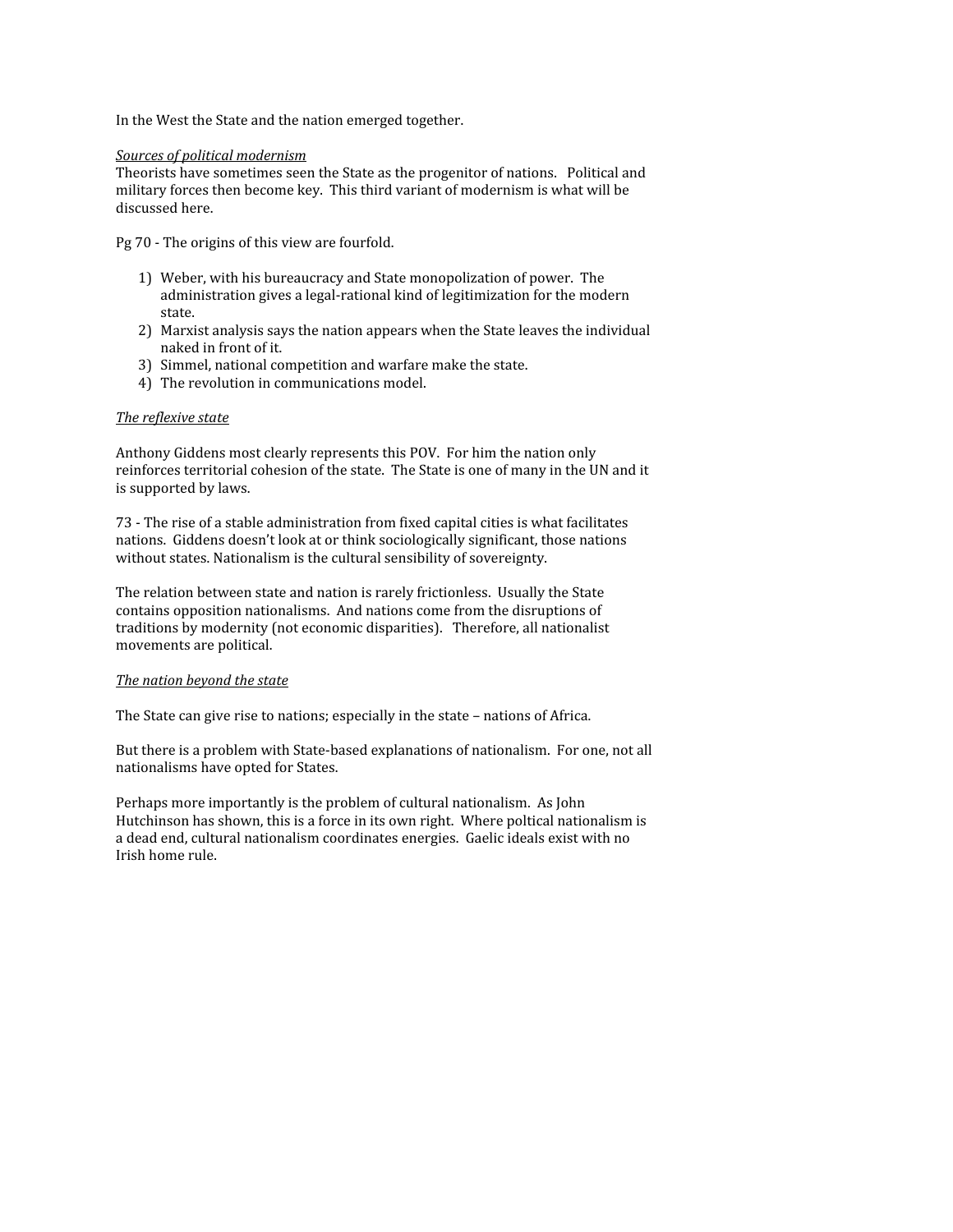The State-centered vision also suffers from a western bias. Giddens sees nations as coming
out
of
absolutism.

Even
in
the
West
though,
America
and
Dutch,
Irish,
and French nationalism were oppositional movements aimed at the State. But in Eastern Europe and under the Ottoman, the nations that emerged were not just oppositional.

These
'nations'
existed
solidly
prior
to
the
aggrieved
State.

Where as the West went State to nation, Eastern Europe and Asia went nation to State.

75 - His saying the nation only has significance in a state would leave nationalism highly under-theorized. We could not speak of Polish nation between its first disappearance in the late  $18<sup>th</sup>$  century and its being reconstituted in 1918. That would mean there was no Scotland till the Scottish National Party.

Giddens mostly sees nations as primordial and based on exclusion of others. It fails to recognize dynamics within. As a prop for States, he doesn't illuminate the chasm between
the
State
structure
and
subjective
nationalisms.

#### *Nations
and
the
interstate
order*

Charles
Tilly
also
looks
at
the
State
and
holds
the
nation
as
an
afterthought.
For
Tilly war is the creator of state making. So again, nation disappears. Roger Brubaker does
a
variation
of
the
same
State
–
to
–
nation
explanation.

77
‐
Ethnic
communities
exist.

And
they
are
not
just
abstractions.

If
anything,
the State
is
more
abstract
as
it
is
not
lived.

Ethnic groups existed in Tsarist Russia. Marx had to theorize about nations. If they are
just
playthings
of
States,
why
do
they
exist
when
not
equal
with
the
state?

James
Mayall
looks
at
nations
within
the
global
context.

Westphalia
in
1648
created a
world
of
princely
states
and
so
a
new
international
order.

But,
we
now
have
200 plus
states
with
nations
.
And,
they
are
the
players
and
attempting
to
freeze
the international
map.

The
New
World
Order
is
founding
on
nationalism.

New
states since
1945
have
only
been
allowed
if
ex
colonials,
not
seceding.

That
was
the
idea.

The break up of the USSR and Ethiopia brought some 20 new states since 1991. But then
there
was
Bosnia.

Are
international
organizations
dedicated
to
minority rights
undermining
sovereignty?

### *The
State
and
War*

War has long led to a feeling of solidarity. In modern times it has also aided in creating
administrative
states.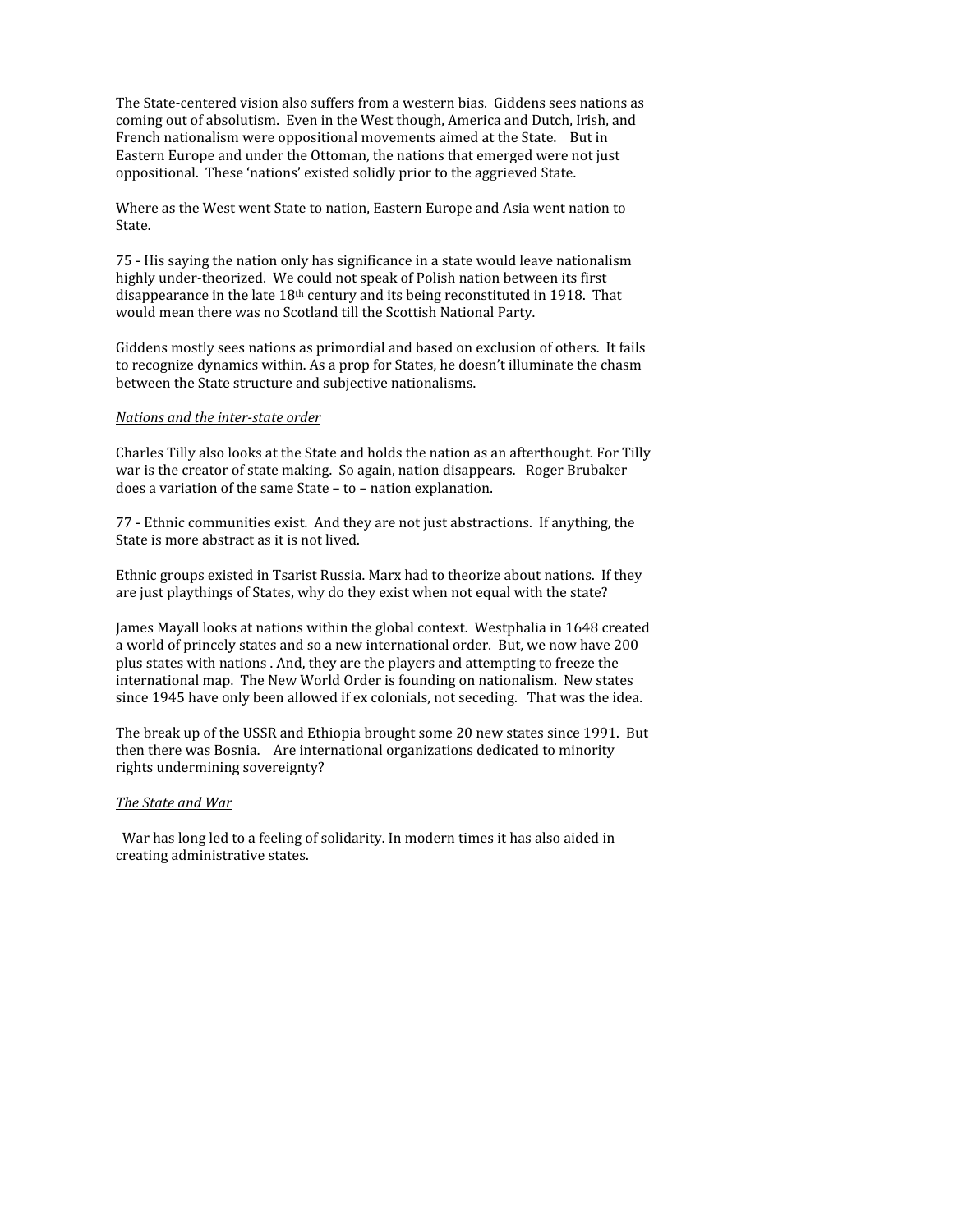Michael Mann claims that real, cross-class nations emerged only in the end of the 18<sup>th</sup> century, under pressures of fiscal crisis and state miltarism. This created greater
conscription
and
debt
which
helped
to
consolidate
the
nation.

It
was
the pressures 0f war, not capitalist crystallisations that made them.

81
–
Post
Bonaparte,
we
start
to
get
nations.

In
Germany
and
Austria
the
lack
of
fit
between
language
and
political
boundaries made the first romantic stirrings of scholarly nationalism curiously 'cultural' and apolitical. But French militarism made the rest of the 'people' a product of war mobilization.

The
last
phase
of
nation
creating
came
from
the
expanded
state
under
capitalism
in the
late
19th
century.

The
apparatus
of
education,
health
care,
taxation, communication
homogenized.

But
this
built
on
the
peasant
nationalisms
formed
in war.

### *A
political
theory
of
nationalism?*

Michael
Mann
says
when
the
State
conscripted,
the
people
demanded
rights.

That
is how
we
got
citizens
and
nations.

In
the
Hapsburg
breakup,
those
that
got
states
is
predicted
by
the
presence
or absence
of
regional
administration.

But, asks Smith, how can this be supported in Central Europe in Germany and Italy: Why not Prussia or Piedmontese? Why were these battles for German and Italian nations?

What
are
these
entities,
accidents?

83
‐
Mann
is
right
to
say
that
nationalism
came
with
a
cry
for
democratization.
But, why did this come in the form of nationalism? If the nation rose fighting a foreign authoritarian
royalty,
how
did
it
get
foreign?

And again, nationalists don't only fight for sovereignty for political reasons, they fight for a homeland where their people can exist in their ways. It isn't just the shape,
but
the
content
that
is
fought
for.

#### *State
and
society:
Bridging
the
gulf?*

84
‐
John
Breuilly
works
to
come
to
grips
with
the
idea
of
the
state
as
the
focus
and goal
of
nationalism.

His
is,
as
per
this
chapter,
a
political
theory
of
nationalism.

Many non-Western nations' birth was done under the right to assert their nonwestern culture. But Breuilly is only interested in the politically significant nationalisms.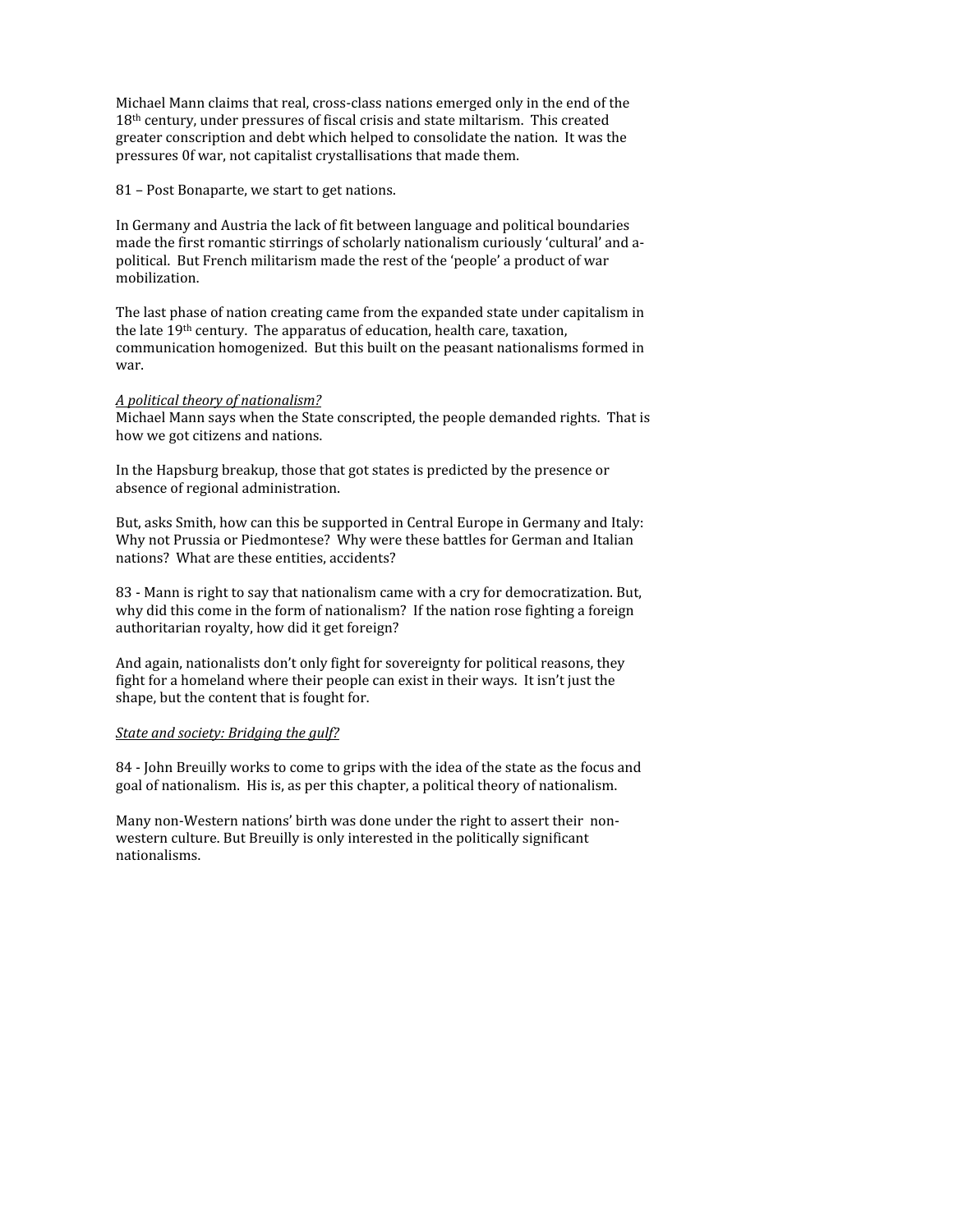Broadly, he says nationalism is able to seize power in the state because it can generate
mass
support,
bring
different
social
groups
together
and
provide
a rationale for their separate social interests being joined. The sub-elite have been particularly
important
in
nations
formed
via
opposition
to
a
state.

Trade unions mobilized greatly in WW 1 and 2. It wasn't just intellectuals. This doesn't
mean
that
ideology
is
not
important.

The
fundamental
situation
was
modernity.

It
brought
a
chasm
between administration
and
civil
society.
Nationalism
entered
this
'yawning'
chasm.

The nationalists
try
to
rejoin
the
civil
society
and
the
state.

88
‐
This
movement
uses
the
restoration
of
the
great
past
very
well.

Thus
the
rise
of nationalism
happened
in
relation
to
the
state,
not
because
of
it
and
not
without reference
to
it.

### *Identity
and
politics*

Breuilly
excludes
the
need
for
identity
from
his
analysis
because
it
is
hard
to measure. But, he still recognizes its power. He also is reluctant to go into realms of irrationality.

(Has
he
not
studied
biology
or
seen
people
forming
groups everywhere?)

He
is,
after
all,
a
historian,
not
a
psychologist.

89
‐
"Precision
and
rigor
should
not
be
bought
at
the
cost
of
excluding
a
concept's key
elements
and
its
differentiating
characteristics."

90‐
But
we
should
include
culture,
says
Smith,
as
it
is
a
main
component
of nationalism *and* it allows us to study different kinds of nationalism - religious, racial,
linguistic,
and
cultural.

Indeed,
there
are
'pure'
cultural
nationalists
who
have
remained
silent
about
the state.

Yeats
and
Aurobindo
and
the
Irish
Gaelic
revival
for
example.

Furthermore,
many
nationalisms
do
not
want
independence,
just
recognition
within a
federation
(Catalans
and
Scots
for
example).

And
if
nationalism
is
a
form
of
politics,
it
is
even
more
so
a
form
of
culture
and society
–
a
look
for
authenticity
aimed
at
regenerating
society.

#### *Intellectuals
and
nationalist
ideology*

Breuilly's focus on politics does a service and he is not unaware of the role of culture.

But
can
we
safely
separate
the
political
movement
of
nationalism
from
the growth of a sense of national identity. Are these not joined, not just in some, but in all
cases?

But
can
national
movements
emerge
without
some
sense
of
national
identity
among the
elites?

Breuilly
says
there
is
a
specific
sense
in
which
intellectuals,
notably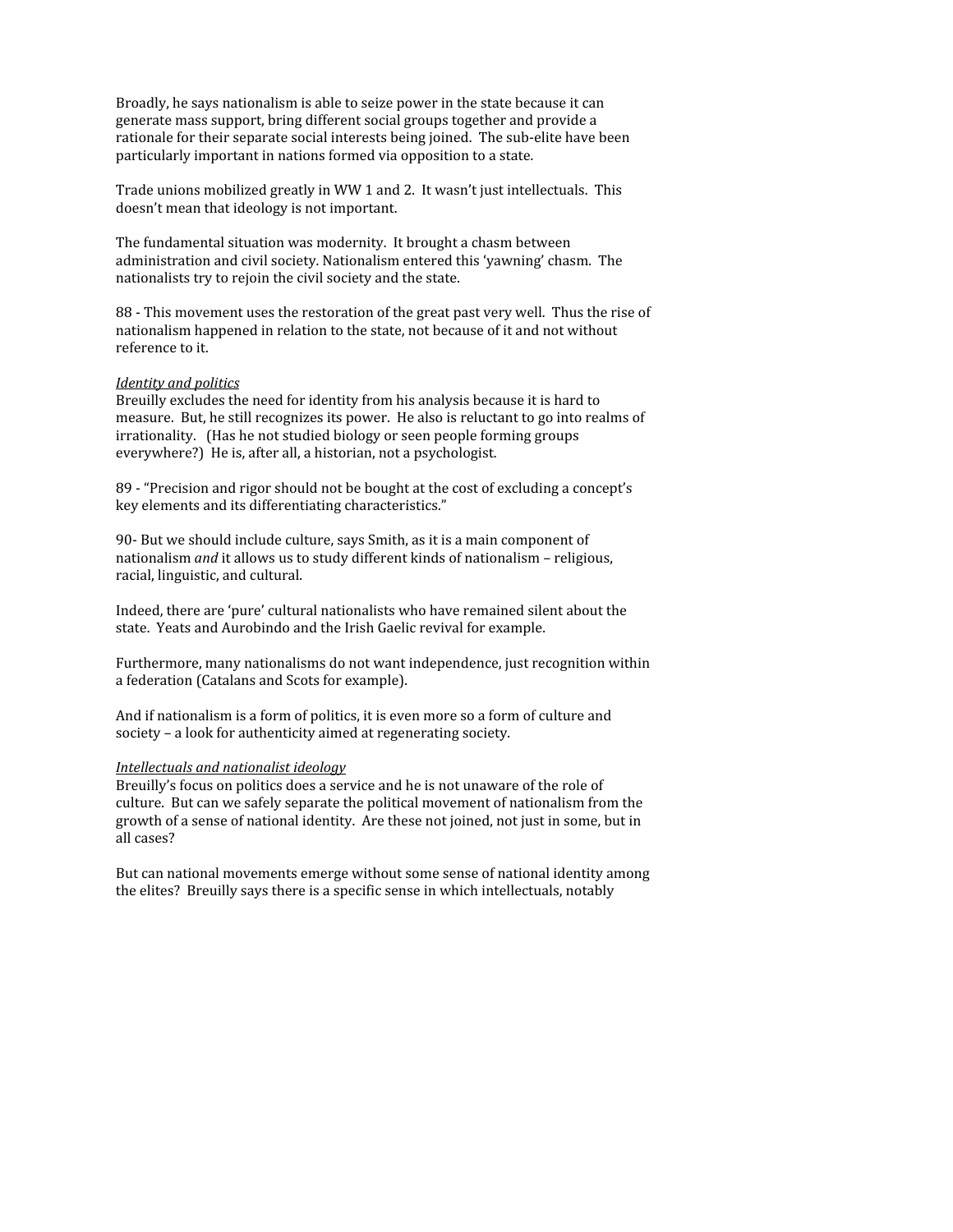educators,
are
crucial
to
nationalism:
They
propose
the
category
of
the
nation
in
the first place and endow it with symbolic significance. They provide images and symbols.

Without these nationalism would be bereft of that self-reflexive quality which Breuilly and Giddens give them so much of their power. Hence, such symbolism should
be
taken
as
seriously
as
political
manifestations.

92
‐
The
land
the
nationalists
seek
is
not
just
that
of
territory,
but
of
symbolic
/ historic significance, tying people to their ancestors. Anderson tells us, this turns territory
into
a
homeland.

### *Political
modernism
and
ethnic
history*

This returns us to the modernist claim that nations are only modern and form via modernity.

Breuilly
says
nations
form
in
alienation.
(Well
the
state
has
become
too objective).

It
fills
the
chasm
wherein
the
government
treats
people
solely
as individuals
in
a
capitalist
society.

Intellectuals,
Breuily
and
Kedourie
state,
most
feel the
brunt
of
this
alienation
from
the
mechanical
society.

93 - But why should this alienation turn to nationalism? Why is the 'nation' the answer
to
their
discontent?

And
civic
nationalisms
don't
do
the
cultural
so
much.

(A
citizen
is
one
who
in
a
time
of
crisis,
if
at
no
other
time,
instinctively
rises
to
the defense of their nation). So latent nationalism does exist. This happens even in civic nationalism
countries
like
USA,
USA,
USA.

In the times of the formation of England and France, the cultures were relatively united
cultural
groups.

(Smith
1986).

So even in the West where Breuilly's political definition is best fit, culture rears its head. They used a common administrative language from the late medieval times as well
as
religious
unity.

Breuilly
and
others
see
the
culture
as
an
instrumental
tool
used
by
elites.
Why
then were
they
so
popular?

### *Conclusion*

A benefit of political analysis is that they highlight the active citizen masses in the creation
of
states.

Along
with
citizenship
goes
borders.

(kingdoms
often
had
fluctuating
frontiers). And
political
analysis
brings
in
the
variable
of
the
State.

This
is
needed.

But the state could only arise as a nationalist goal. And, this look at the political leaders
needs
to
be
supplemented
with
a
"bottom
up"
perspective.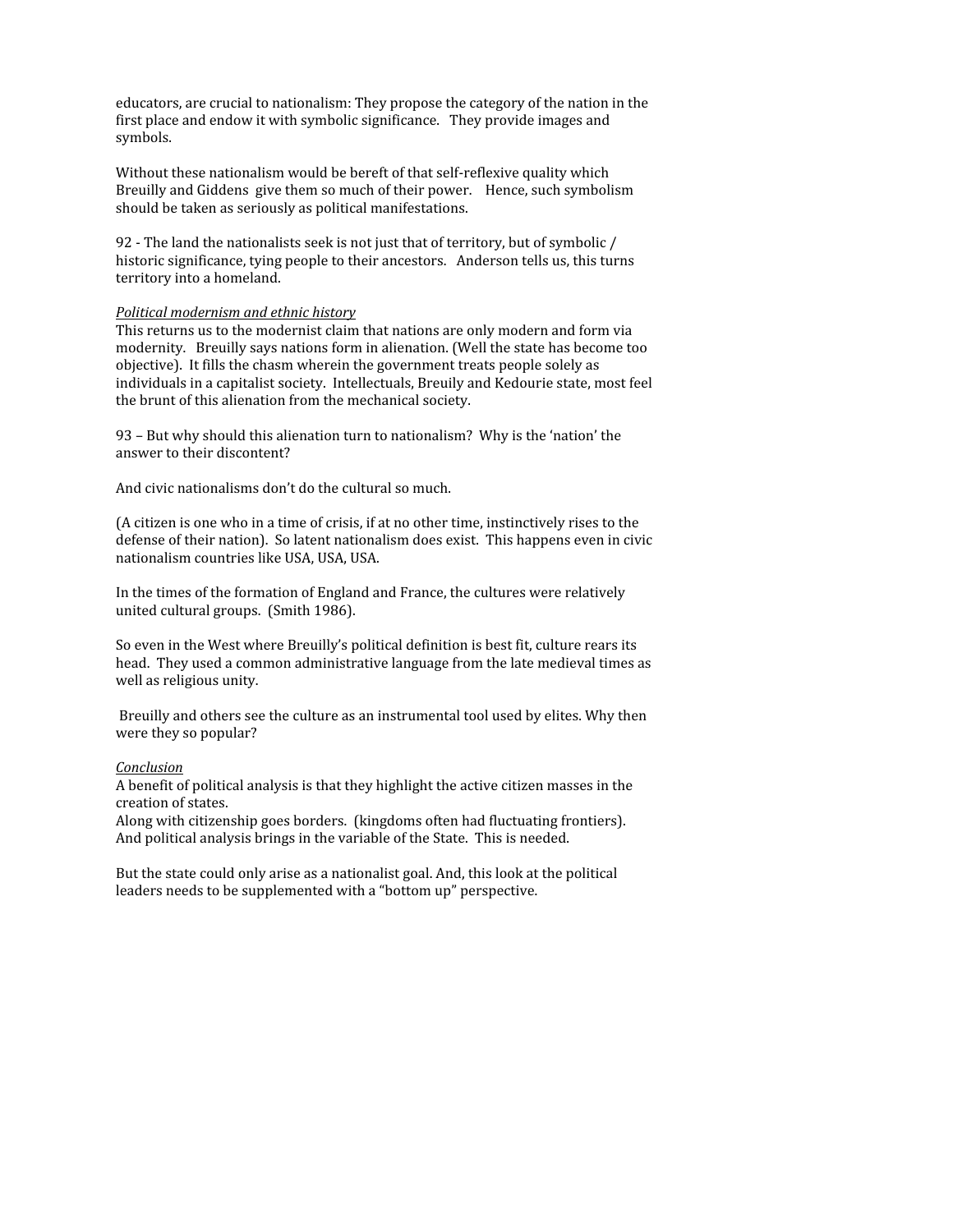96
‐
Finally,
this
modernist
approach
precludes
a
role
for
ethnic
origins
and
history.

## **Chapter
5
–
Political
Messianism**

### *'Political
religion'*

97
‐
In
the
1960s
and
1970s,
theorists
saw
nationalism
as
the
religion
of modernization.

It
was
a
puritan
ideology
of
self‐sacrifice.

In this Durkheimian model, nationalism becomes a form of reflexive collective selfworship. Just as Islam is sometimes political. This was a civil religion.

For Lucian Pye and other theorist, this civic religion is a stage on the way to real modernity,
without
religion.

David
Apter
said
it
uses
'mobilisation
systems,'
and invents
a
symbolic
mythology
to
persuade
the
masses
to
make
necessary
sacrifices.

## *Marginal
youth*

Elie
Kedourie's
first
book,
Nationalism
(1960),
argued
that
nations
sprang
from Kant's
doctrine
of
the
good
will
coming
from
the
autonomous
will.

Fichte
married this
to
Herder's
cultural
populism
to
argue
for
linguistic
communities
that
realize their
freedom
collectively.

Unfortunately,
Kedourie
noted,
these
young
revolutionary
messianic
movements ended
in
ethnic
hatred.

In his second book, Nationalism in Asia and Africa (1971), noted that economic export
was
not
the
goal
of
colonies.

It
was
a
place
for
Europeans
to
hire administrators
and
work
out
their
inter‐national
competitions.

100
‐
Unforeseen
consequences,
traditional
societies
were
uprooted
in
the
name
of bureaucratic
administration.

Traditional
handicrafts
suffered.

Mass
education undermined
traditional
beliefs.

This
created
marginal
men
who
did
not
belong
in
their
societies,
via
western education,
and
they
globbed
on
to
nationalism.

Nationalism was utterly alien to political traditions of Asia and Africa with their empires
and
tribal
kingdoms,
respectively.

But
from
Theodosius
in
379
AD,
the
Crusades,
wars
of
religion
and
Rousseau's
Civil Religion,
the
West
has
striven
for
homogeneity.

*The
cult
of 'dark
gods'*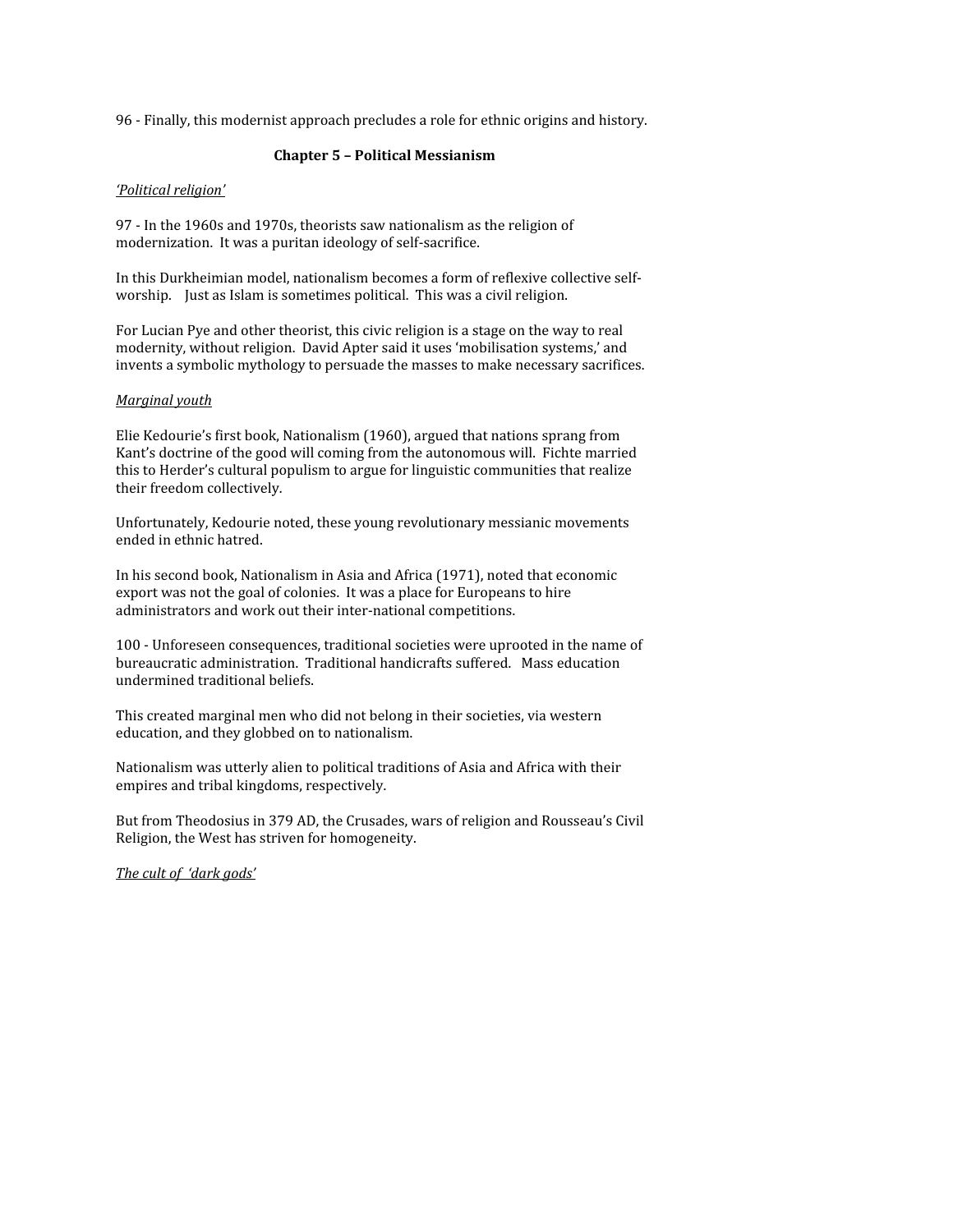102
‐
This
import
of
nationalism
drew
on
a
past.

But,
Confucius,
Buddha, Muhammad
and
Isaiah
were
prophets
and
teachers,
not
invested
in
proving
national greatness.

But the need to enlist these pasts shows that nationalism was a program of spiritual mobilization.

Colonial administrators were frustrated by their ultimate lack of access to European institutions.

## *A
millennial
opiate*

That nations have not only a usable heroic past, but a shared glorious future, is a very
old
idea
in
the
West.

In
1254,
Joachim
of
Fiore
spoke
of
the
coming
great millennium
of
1,000
years.

In
this
time
private
and
public
will
be
united
under
the banner
of
love
and
brotherhood.

So
fraternity
is
not
a
new
European
goal.

This
millennial
view
could
require
destruction
as
in
Bakunin
and
Robespierre.

So the
revolutionary
violent
cult
of
nationalism
based
in
Kali,
came
from
us. The
nationalist
leader
feels
with
the
people
and
sometimes
must
use
terror
to
bring the people back to themselves - to bring about the age of universal love.

# *Colonialism
and
the
intellectuals*

Kedourie
makes
three
new
claims:

- 1) The
disconnect
between
European
ideals
and
practices
creates
alienated men.
- 2) This
gets
filled
by
millennial
doctrines
of
progress.
- 3) The
violence
comes
from
the
resulting
tranvaluation
of
values.

He does not do this for all times and places, ala Gellner, he does it in Central Europe first and then 20<sup>th</sup> century Asia and Africa. In all cases traditional values suffer.

Another
strain
is
Kedourie's
hatred
of
nationalism.

It
is
terrible
because
it
believes in
unattainable
progress
and
golden
times,
which
breeds
frustration
and
violence. And,
it
involves
the
sin
of
pride.

Smith
questions
the
diffusion
model
of
imposed
Western
nationalism
on
the grounds
that
it
had
to
be
accepted
and
embraced
to
work.

Can
we
chalk
the acceptance
up
to
the
adoption
by
a
few
indigenous
intellectuals?

Furthermore, colonialism varied. The French used an elite to impose their rule. The British did more "indirect rule," wherein locals took ownership. Also, variations of missionaries
and
their
education
systems
should
be
taken
into
the
account.

108 - Local cultural groups used nationalism to further their traditional aims. Thus we
cannot
understand
the
specific
nature
of
Indian,
Kenyan,
or
Nigerian nationalisms
without
understanding
these
pre‐existing
social
and
cultural
groups.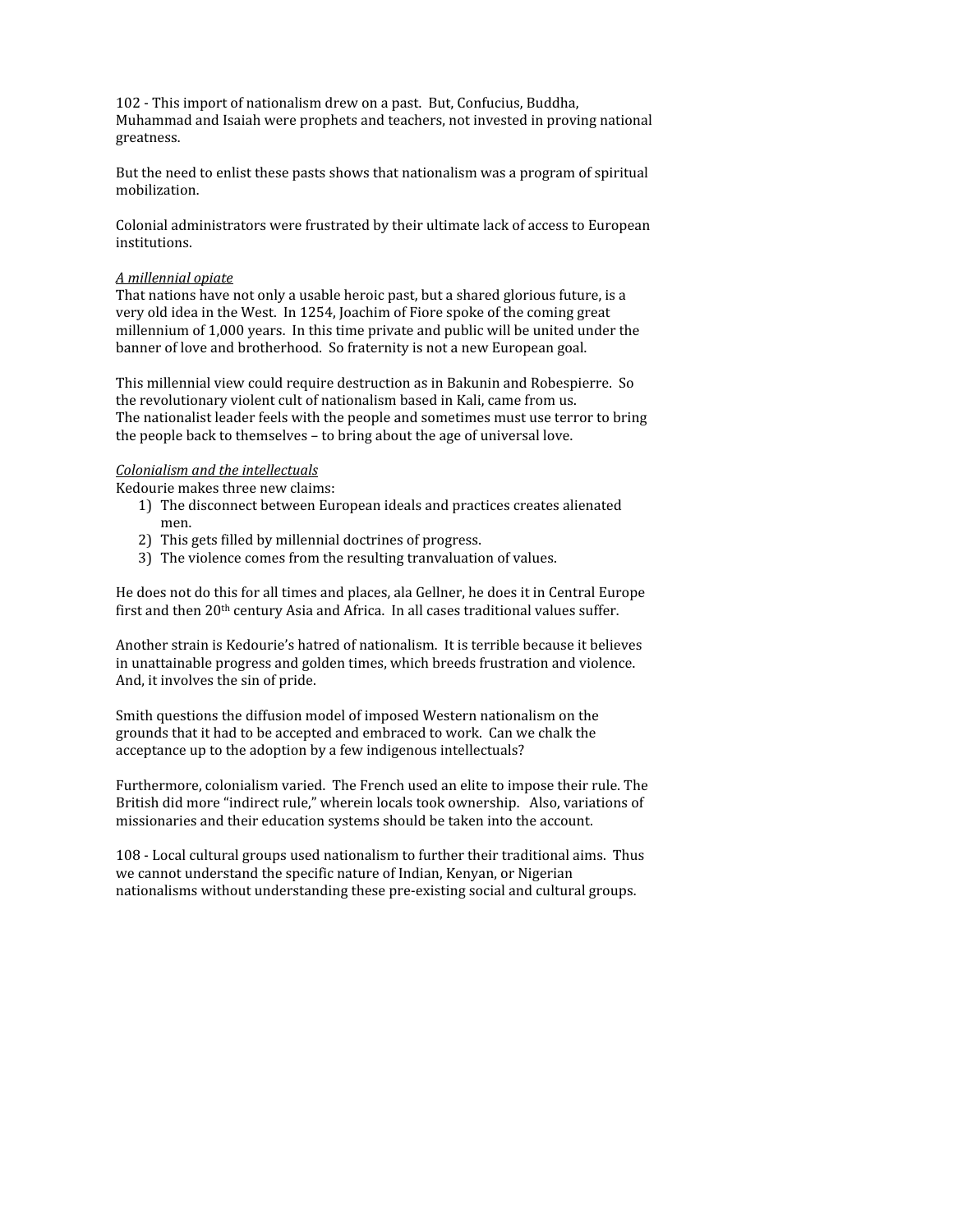Kedourie's claim that nationalism fills the void left by the West's destruction of traditional
communities
assumes
that
people
need
stable
communities
(rather
than enjoy change) and that nationalism is a totally new social grouping without any indigenous
precedent.

Even
if
so,
why
not
belong
to
class,
city,
religion
or
continent, or
the
State,
why
"nationalism"?

109
‐
Kedourie's
vision
paint
the
indigenous
as
innocents
forced
out
of
Eden
to
eat the
idea
of
progress,
never
to
return
to
the
warmth
of
tradition
and
family
again. BOOM!

#### *Millennialism
and
progress*

Kedourie
traces
this
narrative
back
to
medieval
heresies.

Smith
doesn't
buy
the connection
to
German
nationalists.

And
sometimes
nationalism
don't
seek
millennial
revolution,
only
autonomy
from alien
rulers.

And,
not
all
wish
to
collapse,
as
in
the
millennial
vision,
the
distinction between
the
private
and
public.

He
chooses
extreme

examples,
but
most nationalist are ordinary bourgeois, lower-middle class folk trying to escape oppression.

And Kedourie might say the elites of the movement are fanatical. This again raises the
question
of
the
gulf
between
them
and
the
passive
following
masses.

And,
as
Smith
has
written,
millennialism
appeals
to
the
poorest
and
most uneducated.
The
elite
leaders
are
usually
well
educated.

#### *The
religion
of
history*

113
‐
Nationalism
seeks
to
refashion
the
future
in
the
image
of
the
past,
the
genuine past
of
a
people
in
their
homeland.

Religion
and
history
must
be
taken
seriously
and be
made
political
via
emotions
to
work.

Thus for him, the history and religion are tools with no previous legitimacy. Islam and
Orthodoxy
become
hard
to
explain
in
this
view.

But,
then
how
do
the
elite persuade
the
masses?

The
attempts
to
remake
the
masses
via
education
have
only worked
temporarily.

So
he
takes
secular
millennialism
very
seriously,
but
sees
religion
as
a
trick
foisted on
the
masses
by
elites,
in
a
distorted
way.

Juergensmeyer says nationalism is not rebelled against, it is the secularized version. The
religious
version
of
nationalism,
brings
it
back
to
purity.

Kapferer
analyzes
an
Australian
War
Memorial
for
Galipoli
and
sees
religious
art style
used
to
celebrate
a
secular
crusade.

Thus
we
have
a
'religion
of
history.'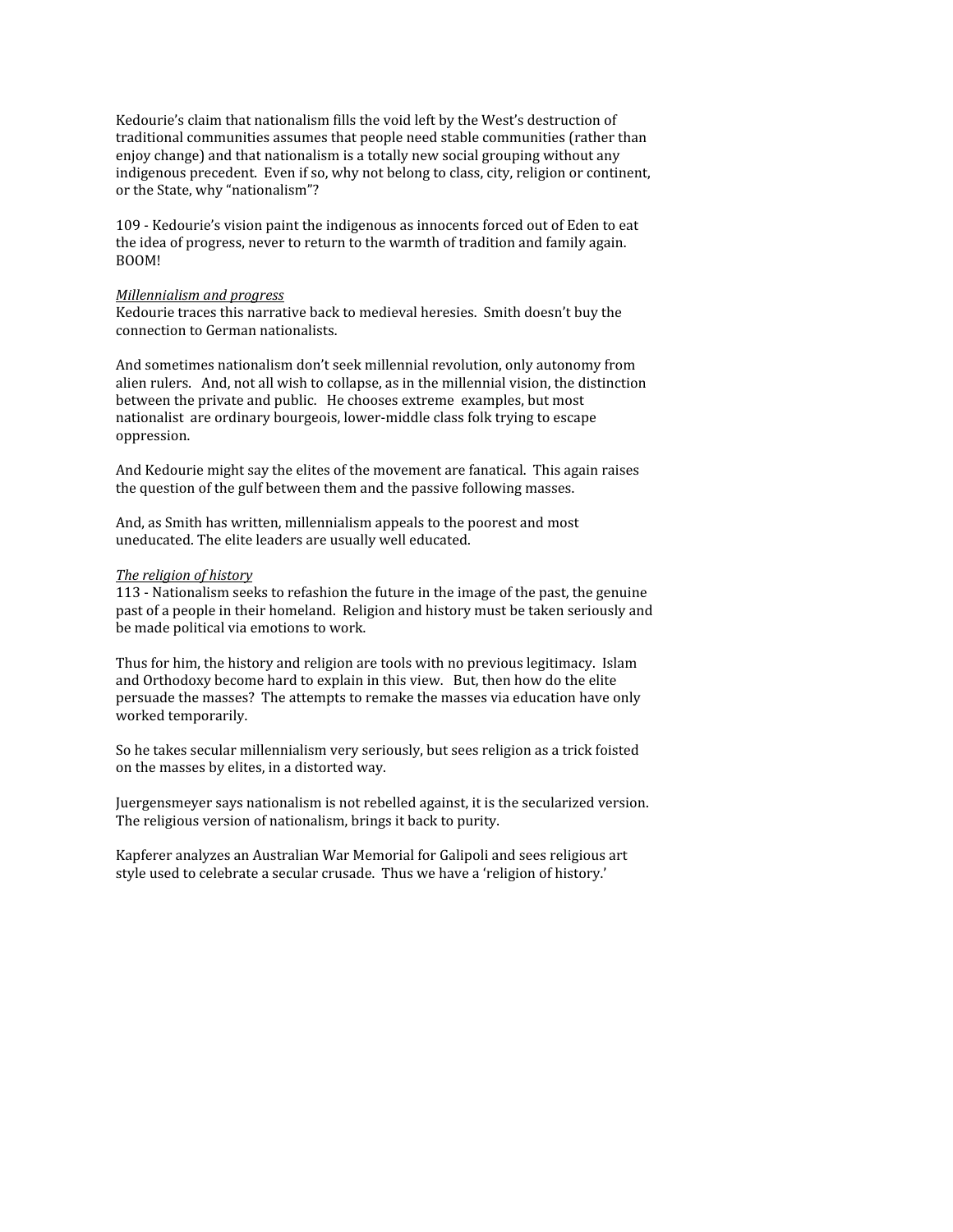The present, does not have the ability to completely remake the past in its image.

116
‐
Kedourie
sees
nationalism
as
an
evil
leading
to
violence.

But
nationalism
has engulfed many people for whom the nation and its rhetoric are just 'icing on the cake.'

The
cultural
cake
does
not
get
removed
for
this
icing.

## **Chapter
6
–
Invention
and
Imagination**

1983
saw
Habsbawm's
The
Invention
of
Tradition
and
Benedict
Anderson's Imagined
Communities
published.

Both
stemmed
from
a
Marxist
tradition,
but supplemented it with 'postmodern' deconstructionism. Thus they sought to deconstruct.

### *Inventing
Nations Nations
as
'invented
traditions'*

In
the
intro
do
The
Invention
of
Traditions,
Hobsbawm
argued
that
we
can
best understand
nations
by
understanding
national
traditions.

118
‐
These
traditions
inculcate
certain
values
which
automatically
imply
a
link
with the past. The Gothic style of the post WW II rebuilt parliament is an example.

Invented
traditions
re
not
custom
or
convention
or
routine.

They
are
flexible whereas traditions are not. Custom is what judges do. Tradition is the robe, wig and
ritual.

In
changing
time,
societies
create
traditions
using
old
symbolism
in
new
ways. Flags,
anthems
and
historic
continuities
had
to
be
created
with
nations.

Even
old
traditions,
like
English
Christmas
carols
are
put
in
new
settings
and functions.

There
are
3
types
of
invented
traditions,
those
that:

- 1) Establish
or
symbolize
social
cohesion.
- 2) Legitimize
institutions,
or
status
relations
with
authority.
- 3) Inculcate
value
systems
or
conventions
of
behavior.

The
old
practices
were
specific
and
strongly
binding.

The
new
ones
are
vague
in
the content of values and obligations: they deal in 'patriotism,' 'loyalty,' and such. And, they
are
compulsory.

Hobsbawm
focuses
on
emotionally
and
symbolically
charged
signs,
such
as
falgs
and anthems.

We
have,
in
modern
nations
and
times,
very
few
remaining
traditions. Those
that
remain
are
prominent.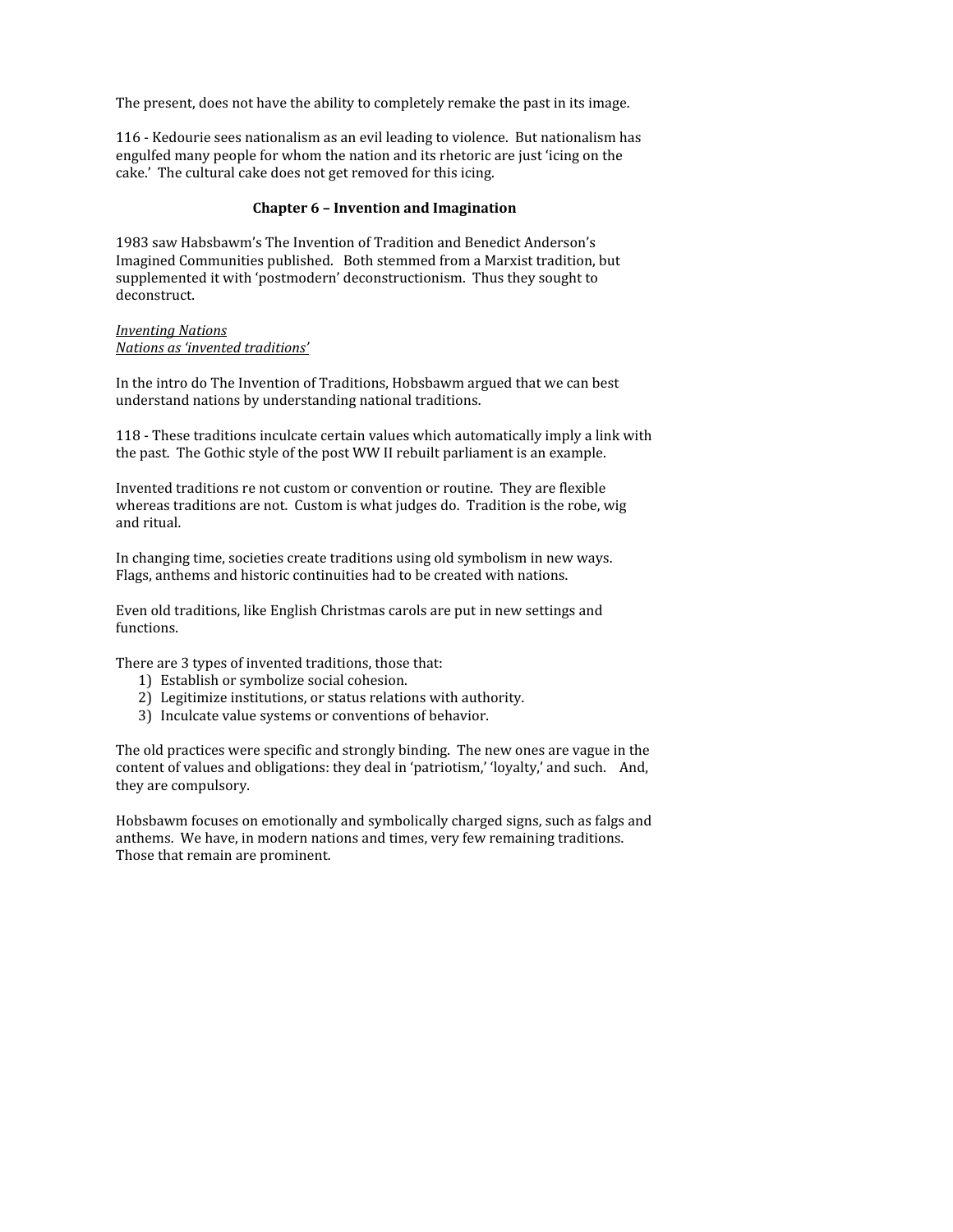Even
Israeli
and
Palestinian
nations
are
new
as
territorial
states
were
only
created recently
and
were
only
taken
seriously
after
WW
I.

These
traditions
are,
he
tells
us
in
the
chapter
he
wrote,
invented
by
elites
who thought
change
and
immigration
required
them.

### *Two
stages
of
nationalism*

121
‐
Nationalism
is
only
interesting
to
Hobsbawm
to
the
extent
that
it
manifests
in a
state.

Nations
are
made
by
nationalists:
It
is
pure
social
engineering.

There
are
two
types
of
nationalism.

- 1) Those
that
are
mass
movement
based,
ala
the
French
Revolution.

It
created, under
the
threshold
principle,
areas
large
enough
to
support
a
capitalist market
economy.

These
flourished
from
1830
‐1870.
- 2) The second sort is that of 'ethno-linguistic' nationalism. This is an Eastern Europe
1870
–
1914
model
and
resurfaced
in
the
1970s
and
1980s.

One sort is top down, the other the reverse. But, mostly they are top down. But they must
be
analyzed
from
below
with
attention
to
fears,
hopes,
longings,
of
ordinary folk.

122 - The crucial period was 1870 to 1914, when the mass movement civicdemocratic
type
got
transformed
into
the
elite
ethnic
linguistic
type.

In this period we see a shift wherein any group can be a nation, the threshold idea is abandoned. Thus unhistorical nations emerged on any criteria. And there was a sharp
move
to
the
right.

The
conflation
of
race,
language
and
nationality
happened in
this
late
19th
century
period.

During
this
period,
foreigners
became
a
boogey
boo, especially
Jews.

### *The
demise
of
nationalism*

The late 20<sup>th</sup> has seen a revision of this ethno-linguistic type. It is done in the name of
modernity,
but
leans
heavily
backwards.

It
is
a
protest
against
the
other.

Globalisation
and
the
international
division
of
labor
has
removed
these
functions. And
communications
and
international
travel
have
ended
the
idea
of
an
ethnically homogeneous
nation
state.

Nationalism
is
now
irrelevant.

Nationalism
is
a
substitute
for
lost
dreams.

## *Ethnic
and
civic
nationalisms*?

125
‐
Hobsbawm's
vision
makes
nations
really
a
product
of
late
capitalism,
a
period of
industrialization,
urbanization,
and
democratization.

And,
only
in
Europe.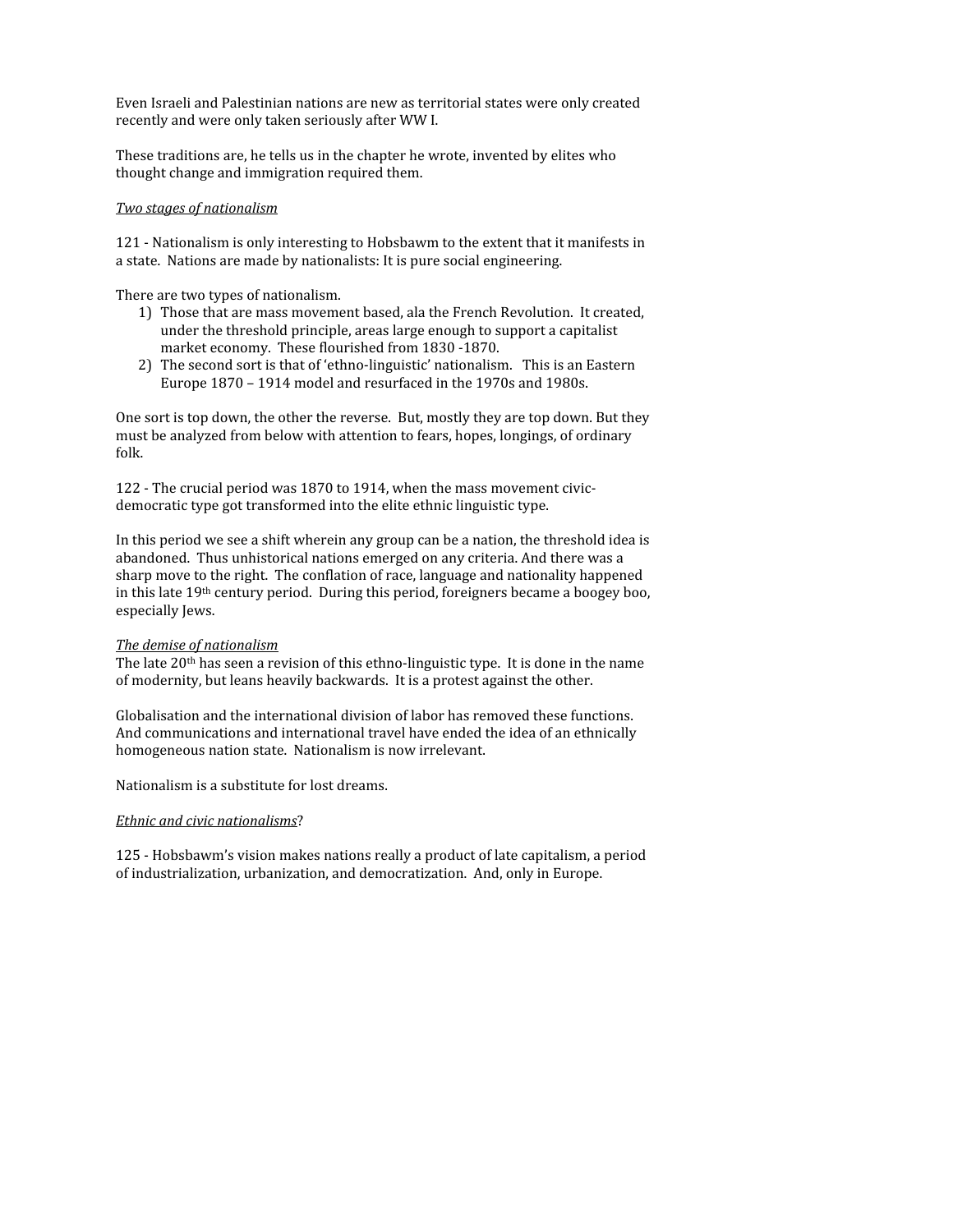He
backs
this
assertion
by
showing
their
recent
geniture.

While
both
hate nationalism,
Kedourie
saw
manipulation
via
alienated
intellectuals,
Hobsbawm, more
capitalists.

Both
diminish
the
import
of
the
French
Revolution.

But,
Smith argues,
France
was
clearly
a
nationalist,
not
just
a
Bourgeois,
revolution.

This example, not just reactions to Napoleon unleashed nationalisms. Nationalism arose
aplenty
during
this
time,
though
few
resulted
in
states.

For
Hobsbawm
these don't
count
as
they
don't
fulfill
the
market
goal.

Thus,
like
Beuilly,
he
employs
an overly
strict
definition.

Nor, Smith argues, does this rife distinction between "ethnic-linguistic" and "civicpolitical"
kinds
of
nationalism
hold.

If
you
look
closely,
the
most
civic
and
political nationalisms
had
ethnic
and
linguistic
bases.

This
was
certainly
the
case
with
the French
Revolution.

The
use
of
this
division
reveals
no
pattern.

And,
he
cannot
see
any
cultural
heritage
as
it
messes
up
his
argument.

### 'Proto-national' bonds

What Hobsbawm presents us is the old Hegelian idea of a 'historyless peoples.' These
people
are
inert
and
pawns
of
elite
manipulation.

His
'proto‐national'
bonds are
inert
and
need
elites
to
make
them
nationalist.

128 - Why couldn't these proto-nationalisms have been the basis of states? Hobsbawm's assertion that there could be no connection between medieval German ethno-linguistic and political ties in the Holy Roman Empire and modern Nationalism or the Jews in their past flies in the face of much evidence. The Welsh and Swiss were tied to their land, without any history of a State (the Welsh only fleetingly).

Again, this view gives no role to the masses. And, it assumes that the elites have no traditions,
but
only
find
them
and
promote
them
artificially.

### *The
nation
as
a
construct*?

129
‐
What
does
it
mean
to
say
the
nation
is
a
social
construct?

Why
do
the
elites choose
this
particular
construct?

Why
does
this
discourse
(of
nationalism)
resonate with
the
masses?

With his capitalist 'threshold' model he cannot explain smaller states. To condemn the
latter
as
historically
irrelevant,
does
not
further
the
explanation.

Only
Prys
Morgan,
in
Hobsbawm's
edited
collection,
gives
an
answer.

In
discussing the revival of Welsh culture, when he connects the it to poetry contests in 18th century taverns. This is how 18<sup>th</sup> century Welsh cultural nationalists in London learned
of
them.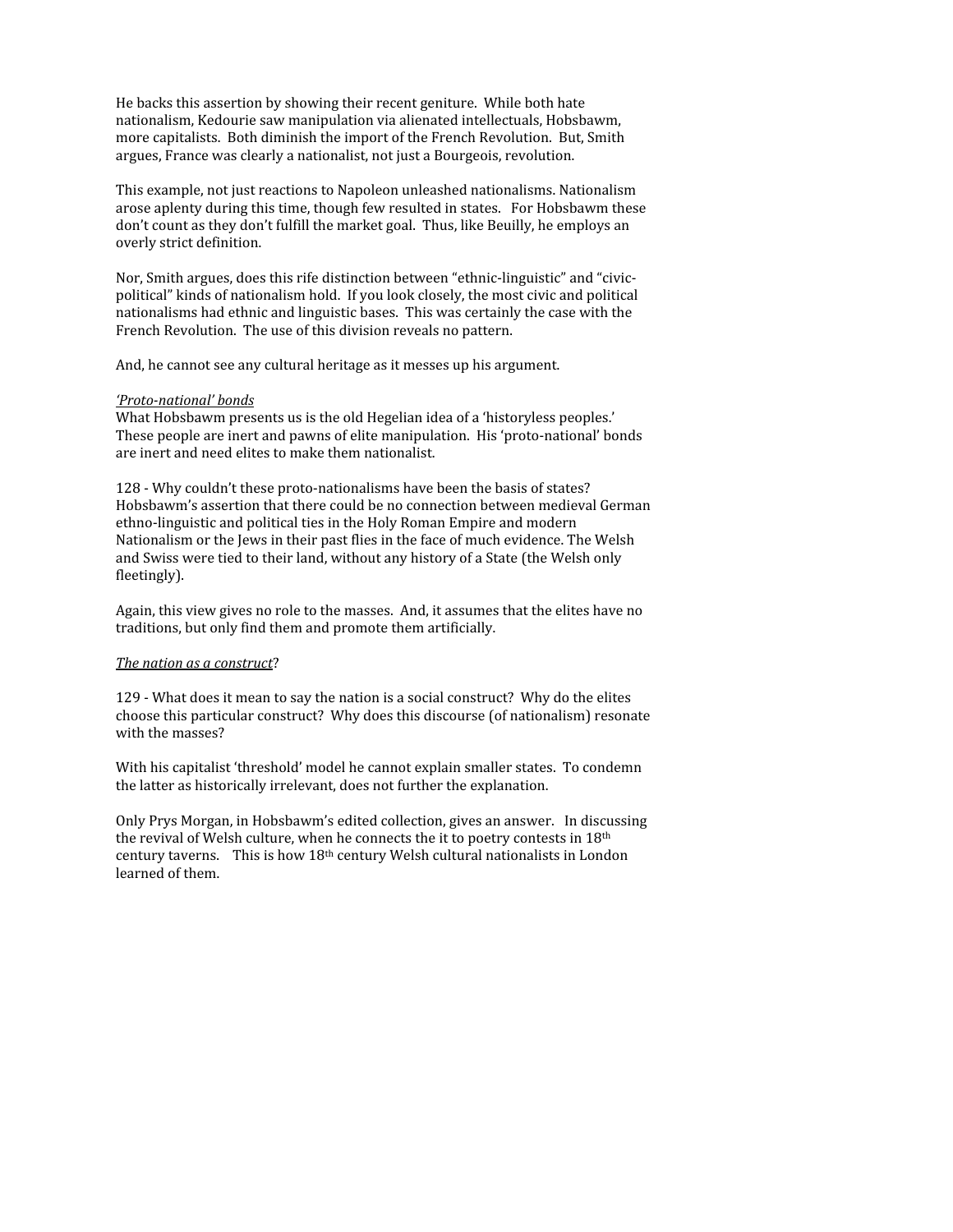The
traditions
are
not
invented
ex
nihilo,
they
must
jive
with
the
historical imagination. Certainly they are reworked. But they are not invented.

The
problem
of
emerging
States
in
Africa
and
Asia,
for
example,
points
to
the
failure when the artifice is not real enough to resonate with the people. When an attempt at homogenizing is made, it is done – as in Burma – on the basis of the majority ethnicity's
past.

Yes,
the
name
Pakistan,
was
invented
by
a
Cambridge
student.

But the
concentration
of
Muslims
made
this
possible.

Smith does not argue that no invention took place. Rather, the invention is partial and
must
jive
with
a
pre‐existing
reality
of
some
sort
to
speak
to
the
masses.

If
anything,
the
political
part
is
invention,
but
not
the
cultural.

### *Imagining
the
Nation*

## *Two
fatalities*

131 - Anderson, a Marxist, deals with the inadequacy of Marxist theorizing about 'the national question." As the end of the nation, long prophesized, is not remotely near,
this
continuing
anomaly
needs
explanation.

He defines nationalism as an imagined political community based on death and babel.

In a secular age, we need posterity and the nation keep us from the threat of oblivion.

Like
religion,
nationalism
takes
death
and
suffering
seriously,
in
a
way
that progressive and evolutionary Marxism and liberalism do not.

Babel
is
the
other
key.

Capitalism
requires
a
uniform
language.

### *Historical
preconditions*

The three elements that had to die to make modern nationalism necessary were 1) Sacred
script
communities;
2)
sacred
monarchical
high
centers;
3)
cosmological time.

The
great
religious
communities
of
Islam,
Christianity
and
Middle
China
saw themselves
as
overarching
and
'cosmically
central,
through
the
medium
of
sacred language, linked to a superterrestrial order of power."

Their
writings
were
seen
as
sacred
languages,
not
arbitrary
signs.

134
‐
Books
create
imagined
communities
of
readers.

Newspapers
do
this
when
we read
our
papers
simultaneously
every
day.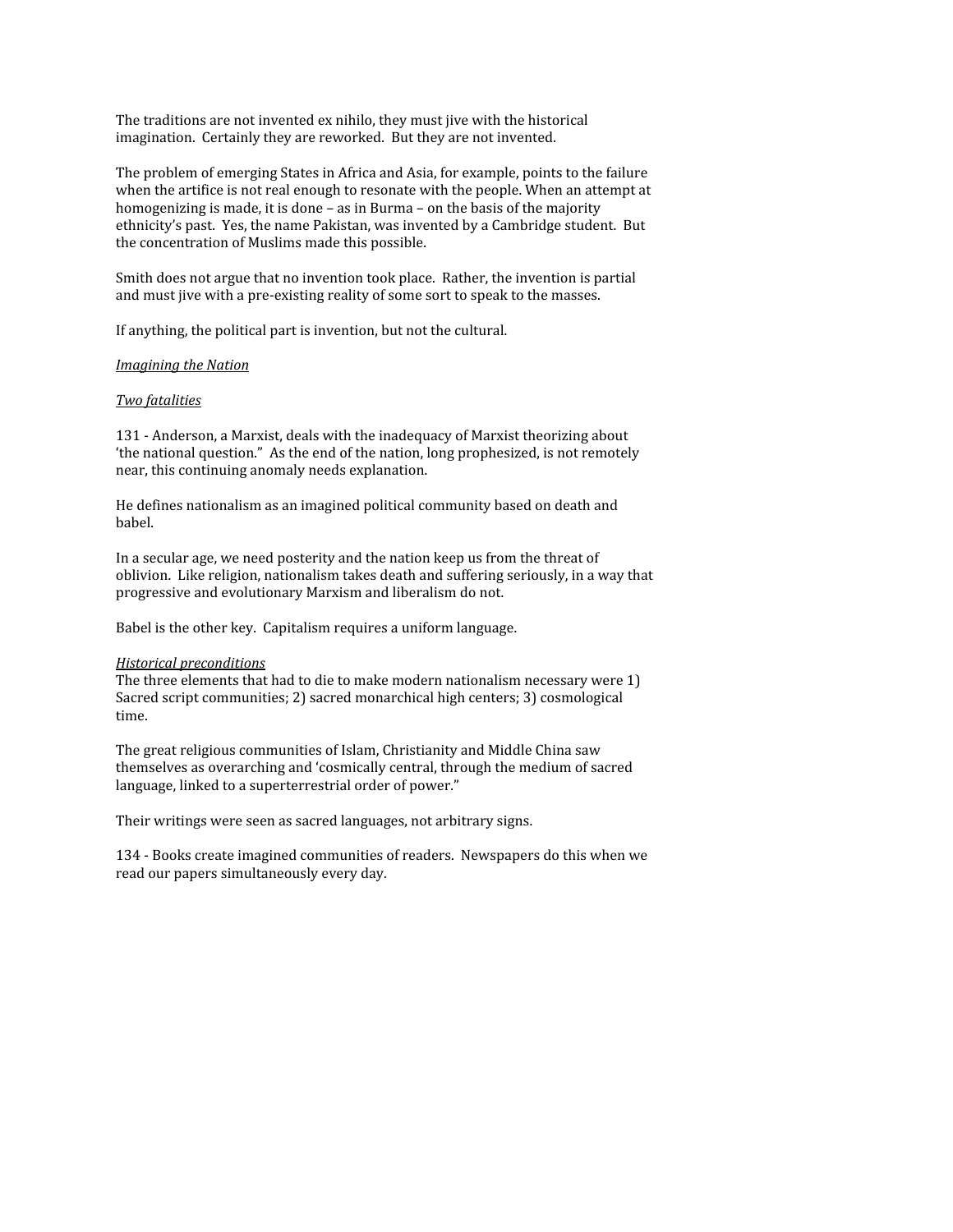#### *Print-communities*

What, in a positive sense, made the new communities imaginable was a halffortuitous,
but
explosive,
interaction
between
a
system
of
production
and productive relations (capitalism), a technology of communications (print), and the fatality
of
human
linguistic
diversity.

He
claims
that
Latin
America
and
North
America
were
the
earliest
cases
of nationalism!

#### *An
imagined
community*? Anderson's
is
a
postmodern
reading.

It is not that the community is imagined that is problematic. Anderson notes that communities
larger
than
small
villages
must
be.

It
is
their
link
with
representation in
plays,
novels,
scores,
and
newspapers,
that
is
new.

A
problem
is,
says
Smith,
the
word
"imagined."

It
is
easy
to
slip
from
this
to "created' or 'imaginary' or 'illusory,' or 'fabricated.' It claims that the nation is no more than the sum of its fabricated cultural representations. This ignores the traditions
that
undergird
so
many
nations.

Secondly, his emphasis on the individual imagination deflects attention away from the
colletive
attachment
and
sentiment.

Imagination
can
spread
the
idea
of
nation, but why does it? Why has it so universally?

Lastly,
the
thrust
of
Anderson's
definition
is
individualistic
and
volunteeristic. Language is the main criterion. Ethnicity, religion, colour don't count. So any group with a shared language is a nation.

138
‐
There
is
a
lot
to
be
gained
by
seeing
how
communities
are
represented
in literature. But, to describe a nation solely in these terms is is to miss other elements.

Symbols,
myths,
values,
memories,
attachments,
customs,
and
traditions, laws,
institutions,
routines,
and
habits,
get
left
out.

### *Print-capitalism and re-presentation*

Print
is
over
emphasized.

In
many
African
and
Asian
national
formations,
few
were literate.

Even
in
Europe
this
was
true.

Symbols,
songs,
images,
reports
and
rituals also
got
people
to
fight
in
wars.

It
was
the
nationalists
who,
once
in
power,
created mass
education.

Landscapes,
monuments,
buildings,
tomb
styles,
were
also
part
of
the
historic environment.

Radio,
television,
film
and
religion
are
also
largely
overlooked.

In the 2<sup>nd</sup> edition, Anderson points out the importance of colonial state, and its census
takers,
and
cartographers,
and
ethnographers,
in
defining
the
nations
of Southeast Asia. Yet he reverts to his central thesis of print language.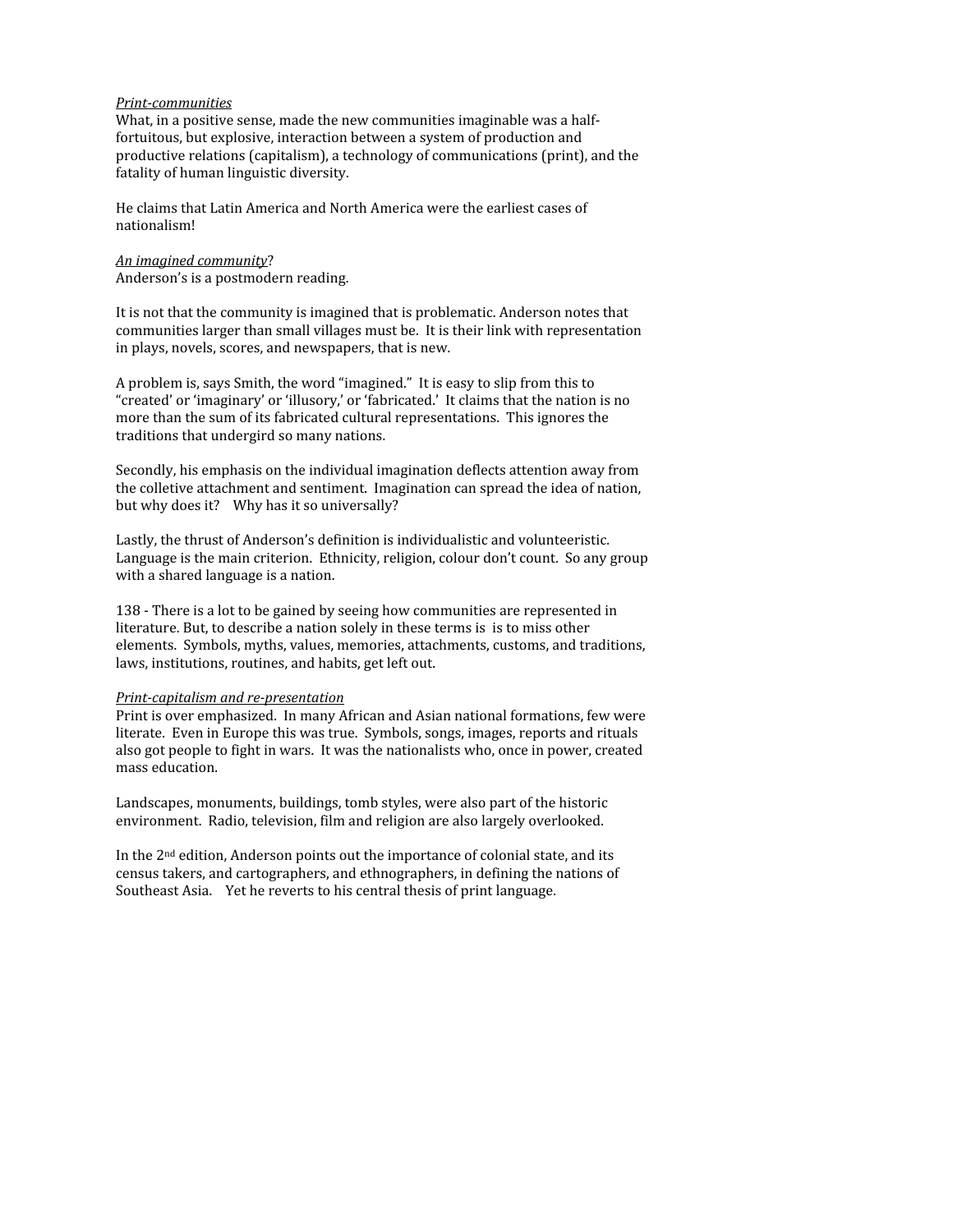### Mass self-sacrifice

The
reliance
on
the
end
of
sacred
monarchies,
sacred
script
and
homogeneous
time, presents
another
problem
for
Anderson.

All
elements
must,
he
claims,
be
there.

In terms of self-sacrifice, how do we get from knowing about the nation to loving it and feeling it? Anderson says it is in the way it is likened to a family. And that the family gets love because it gives disinterested love. But families and nations have interests. It is because we know our interests are bound with it, Smith corrects, that we identify with them. We bond with the dead via the nation.

Thus the concept of nation is not merely intellectual, it is felt passionately as a real community.

141
–
and
it
is
not
the
case
that
all
sacred
script
communities
declined
and
thereby made the space for the nation. Islam. Judaism. Orthodox religion in Greece is the lynchpin
of
national
identity.

Juergensmeyer
points
out
that
religion
and
nationalism
are
often
co‐joined.

And
the
linear
time,
marked
by
clock
and
calendar,
were
well
known
in
antiquity.

Is there a connection? How would you establish it?

Liah
Greenfeld
and
Michael
Walzer
and
others
have
tied
the
nation
to
Protestantism and
the
spread
of
vernacular
language.

But
this
is
not
modernist
in
that
it
happened well
before
capitalism
and
the
decline
of
religion.

142
–
Anderson's
main
impact
has
been,
not
the
details,
but
the
idea
of
imagination and
representation
as
the
creators
of
nation.

This
is
interesting.

It has taken us to psychology and culture. But, it has bypassed the need to give an overall
structural
explanation
of
historical
groups.

Imagined
community
and
invented
tradition
have
signaled
the
dissolution
of classical
modernism
and
its
replacement
by
the
many
smaller
'postmodern' analyses
of
the
nation.

We'll
look
at
that
in
the
end.

Now
we
turn
to
the
attempts
to
replace
modernism
with
more
viable
paradigms
and analyses.

# PART II - CRITICS and ALTERNATIVES

# *Chapter
7
–
Primordialism
and
perennialism*

The
creation
of
modernist
grand
narrative
of
recent
national
creation
is
giving
way to
limited
models
that
look
at
particular
aspects
of
the
study
of
nationalism
and nations.

But
the
modernist
paradigm
still
rules.
And
those
who
challenge
do
not
put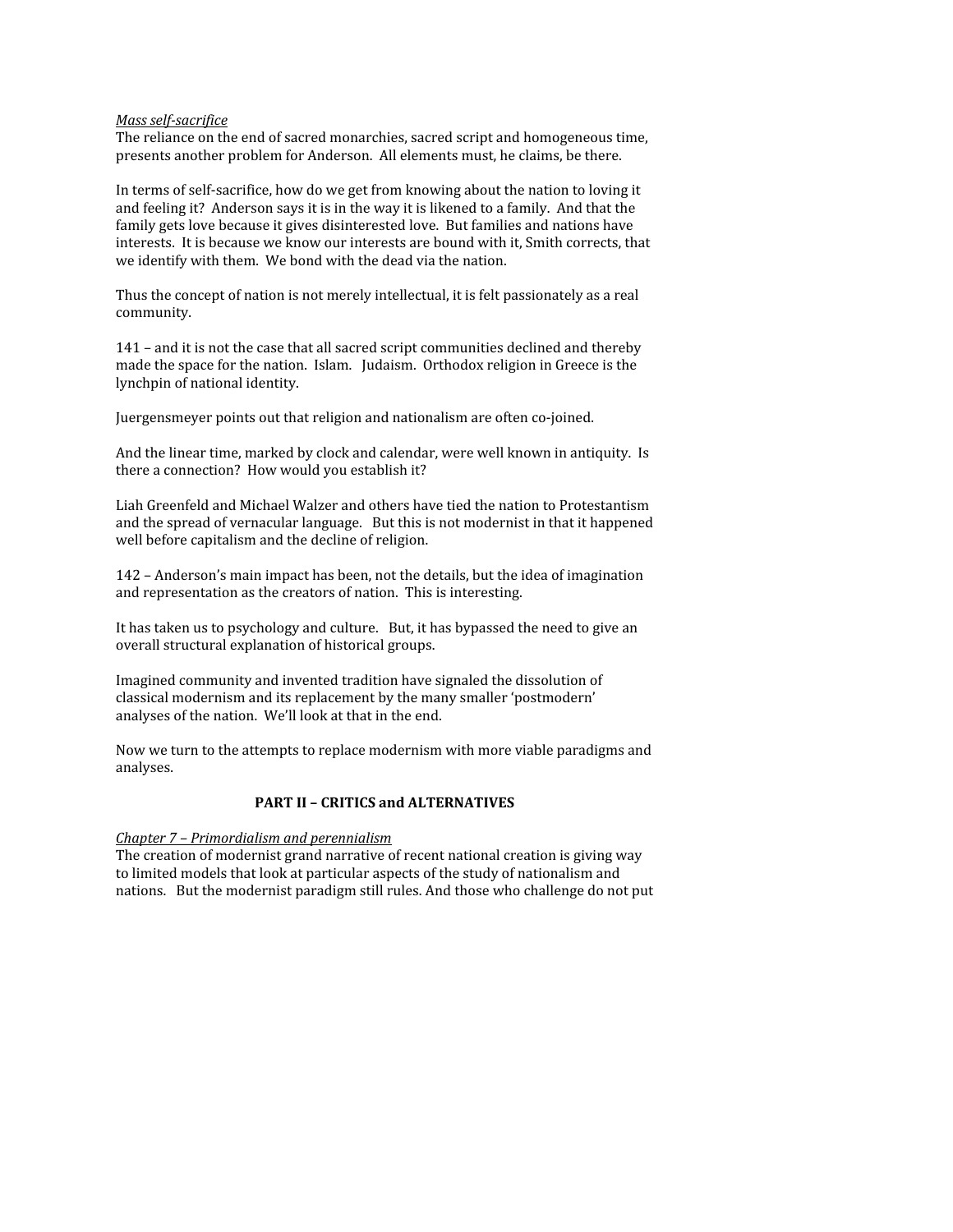forward
alternative
grand
narratives.

So
we
have
untenable
paradigms
or
limited accounts
of
specific
problems.

145
‐
In
this
chapter
we
will
see
why
primordial
and
perennial
alternatives
are inadequate.

### *Primordialism
1:
Inclusive
fitness*

The
oldest
paradigm
is
the
nationalist
one.

This
is
the
one
against
which
modernists have
fought.

In 1944 Hans Kohn divided theories into the voluntarist ones and the organic ones where national identity is stamped upon the individual. Kohn thought the first type was
Anglo‐Saxon.

The
second
East
of
the
Rhine.

The
organic
model
is,
of
course,
the
target
of
modernists.

They
might
ask
if
nations have no existence apart from the ideas and goals of nationalism. Perhaps they wake a
population
that
never
entertained
the
idea
of
a
nation.

A
problem
comes
for
the
primordialists
when
they
introduce
the
idea
of
biology
and the
'primordial'
tie
of
nationality.

147 - The lead sociobiologist is Pierre van den Berghe. He sees the nation as an extension of kin selection. The larger a society the more reciprocity and coercion add to a society; but kin is always a factor (albeit diminished). The common ancestor
made
tribes
able
to
grow
to
tens
of
thousands
and
keep
the
kin
myth
going.

Ethnocentrism
developed
along
kin.

That
is
why
ethnocentrism
is
the
norm.
Genetic relatedness
increases
cooperation
and
so
inclusive
fitness.

But how do we recognize kin? Any cultural marker will do: language, religion, customs,
dress,
hairstyles,
manners,
myths
of
common
ancestry,
what
have
you.

The problem is that myths of common ancestry is not common ancestry. He says if folks look alike and intermarry, the myth is believed and that is enough.

But
we
have
many
multiple
ancestry
myth
based
societies.

The
French
are
the Franks
and
the
Gauls.

The
Anglo‐Saxon.

Someone
says
it
breaks
down
because
it
explains
non‐genetic
transmission
on
a genetic
–
based
model.

And
how
can
it
be
expanded
to
millions
who
we
don't
know? Smith
says
it
can
only
be
explained
if
we
go
into
social
psychology
and
that
is
not genetic.

So
we
go
to
the
cultural
version
of
primordialism.

*Primordialism
II:
cultural
givens*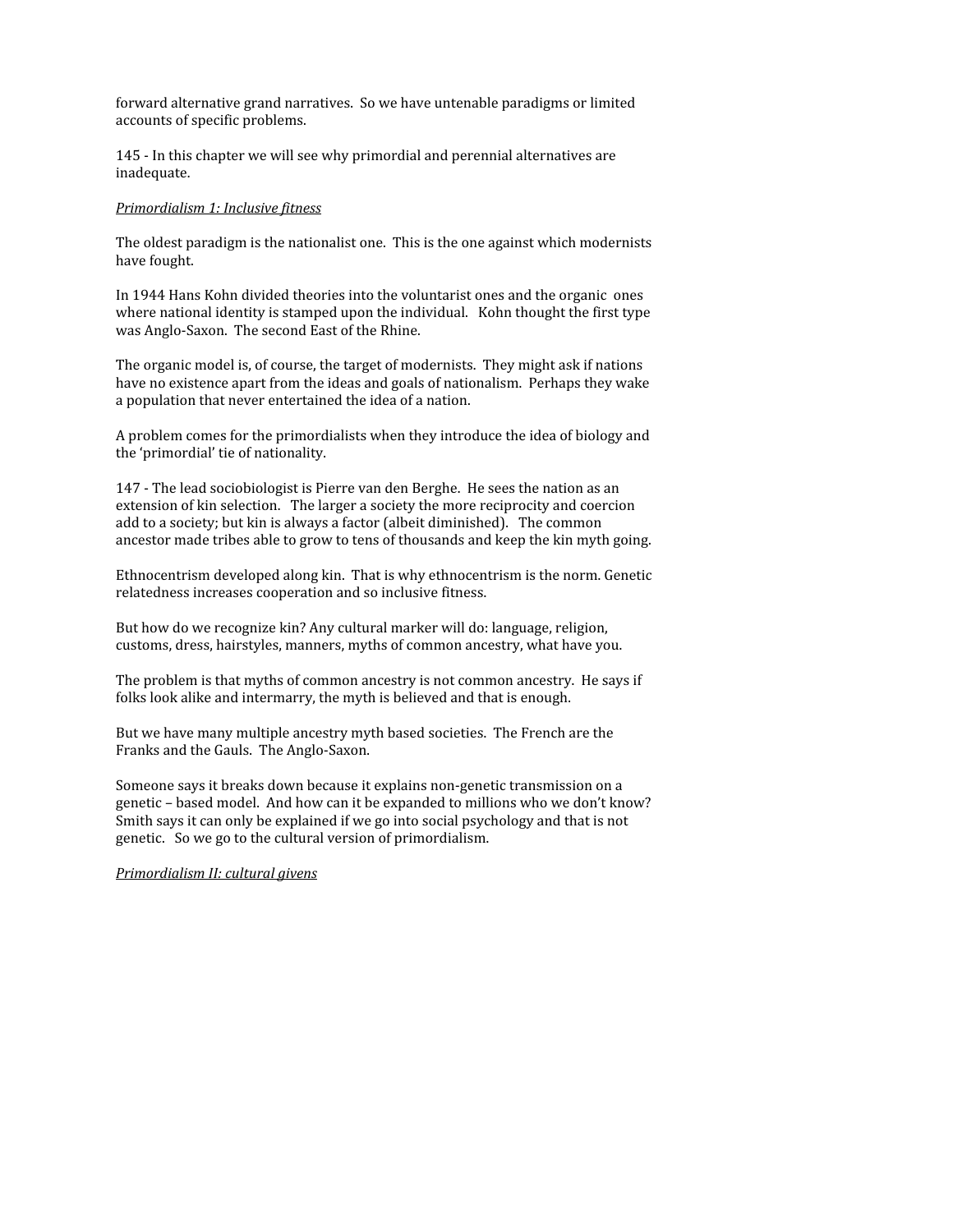Edward
Shils
distinguished
between
public
civil
ties
and
primordial
ties
of
family, religious
and
ethnic
groups.

He
said
primordial
ties
of
kinship
and
religion
were still
alive
in
modern
societies.

This
was
taken
up
by
Clifford
Geertz.

He
studied
new
nations
and
their
populations were bound together less by the civil ties of a rational society than by the primordial ties
which
arose
on
the
cultural
basis
of
language
custom,
race,
religion
and
other.

We need, Geertz claimed, to have our worth publically validated (this is kin based) and
the
other
to
build
an
efficient,
dynamic,
modern
state.

The
opposition
of
these
two
haunts
African
and
Asia
with
their
nepotism.

153
‐
We
have
ties
in
groups
based
on
Assumed
blood
ties,
race,
language,
region, religion,
and
custom.

## *The
instrumentalist
critique*

Paul Brass (1979) fought this by noting some primordial attachments are variable. Many are bilingual, religions are subject to change by reformers. Place of birth may lose
its
emotional
significance
due
to
migration.

Primordial groups do not predict nations, is another dig. Also, ethnic ties are nonrational
and
often
threaten
civil
society.

Brass
distinguishes
between
groups
with
a
long
history
to
unite
them,
Islam
and Jews, and newer ethnic groups. But, he says it is impossible to square the primordialists,
with
the
instrumentalists
(who
say
groups
are
functional)
simply
by saying
some
ties
are
stronger
than
others.

Still
he
distances
himself
from
extreme
instrumentalists
who
say
that
culture
is infinitely
malleable
and
people
chose
whichever
serves
their
political
interests
or mobilizes
the
masses
best.

Eller and Coughlan, say primordial attachments are outside the realm of socially constructed
emotions
and
so
are
intelligible
and
unsociological.

They
use
empirical
studies
to
show
ethnic
teis
are
continually
being
renewed
and reinterpreted.

They
especially
disagree
with
the
idea
that
such
primordial
ties
are
just
there
and not
construed
socially.

156
‐
Steven
Grosby
says
only
certain
objects
are
in
the
category
of
primordial. Humans
participate
in
historically
evolving
patterns
of
belief.

We
have
always
been attached
to
primordial
groups
because
they
protect
life.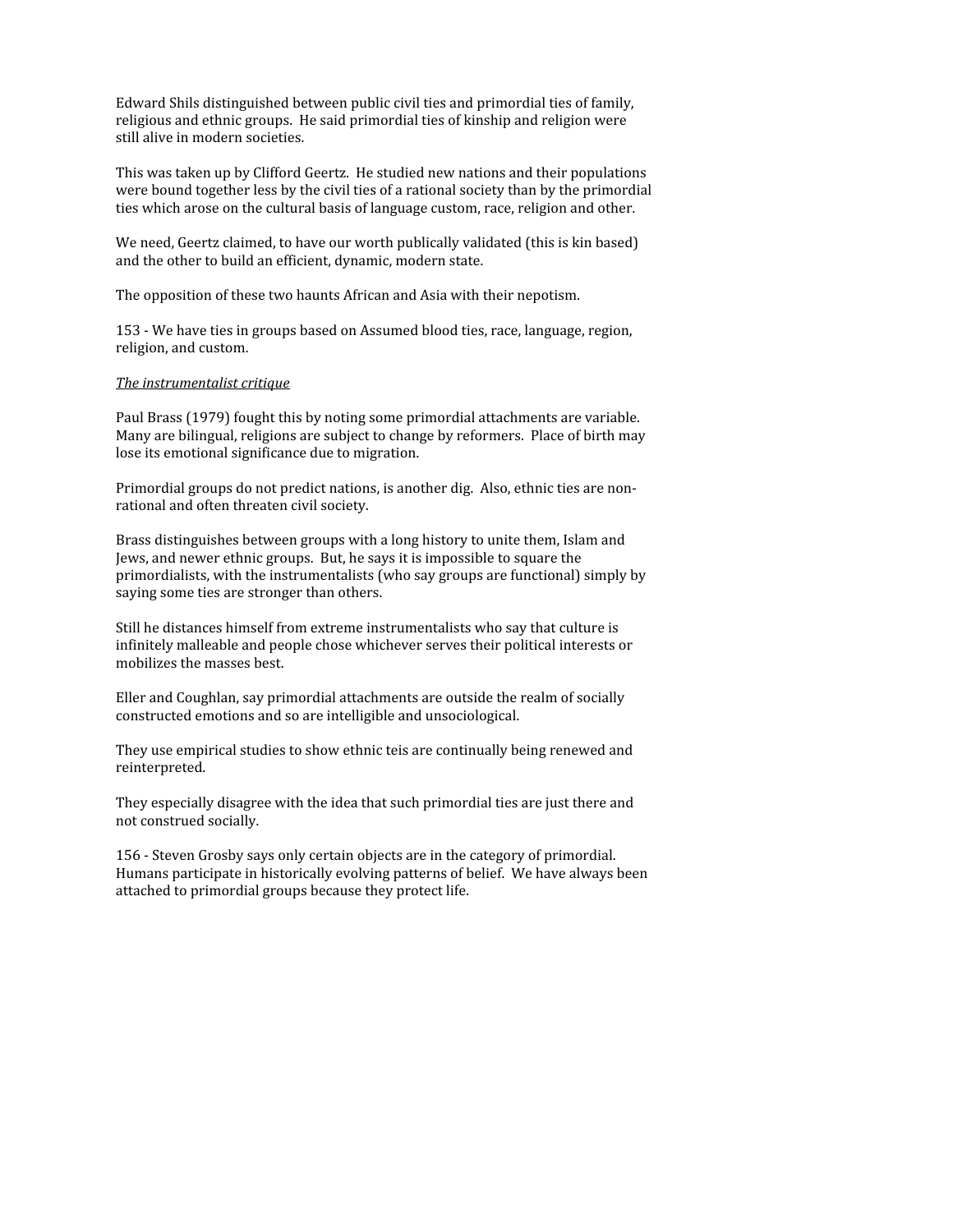The
instrumentalist
critique
is
misguided
and
its
sociology
shallow.

Both
instrumentalists
and
primordialists,
says
Smith,
are
reductionist.

They
pit interest
against
affect.

Daniel
bell
saw
a
combination
of
interest
and
affect
in
ethnic ties.

Geertz in fact said the 'untraceable but yet sociologically real kinship' of ethnicity was one of several of sources of beliefs, actions, attachments, and sentiments. And Geertz talks of states playing with primordial attachments (he didn't use the word).

And
he
isn't
saying
the
attachments
are
objective,
but
rather
felt
because
folks believe
in
them.

A
theory
of
ethnicity
and
nationalism,
Smith
says,
that
fails
to
address
the
power
of resulting
ties
and
propensity
for
self‐sacrifice,
is
deficient.

Sometimes
it
seems
that
instrumentalist
and
social
construct
folks
made
their theories
in
affluent,
stable,
western
societies
and
cannot
explain
hot
nationalisms. In
Bosnia,
India,
and
the
Middle
East
a
"blood‐and‐homeland"
primordialism
seems more
apposite.

But, the primordial explanation is just a tautology. It redescribes what it observes. It does not explain the formation, course, and decline of instances of these phenomena.

Also
it
does
away
with
the
need
for
historical
sociology,
it
cannot
explain
different forms of attachment. This is a powerful, however, point of departure for more convincing
explanations.

#### *Perennialism
I:
ethnic
continuity*

159
‐
The
primordial
/
instrumentalist
debate
is
largely
concerned
with
ethnicity and
not
nationalism.

But
they
have
greatly
influenced
the
discussion
of
nationalism.

In the past one could be sure that modernists were also instrumentalists and viceversa. Not now. Also, not all perennialists turn out to be primordialists. Here, we'll look
at
some
combinations.

Perennialists refers to a belief in the historical antiquity of the type of social and political
organization
known
as
the
'nation.'

Perennialists
view
nations
as
updated versions of old ethnic communities or collective cultural identity. It's the same phenomena.

On
the
other
hand,
perennialists

refuse
to
see
either
nations
or
etnic
groups
as 'givens' in nature; they are strictly historical and social, rather than natural, phenomena.

Society
is
a
human
construct
and
a
constant.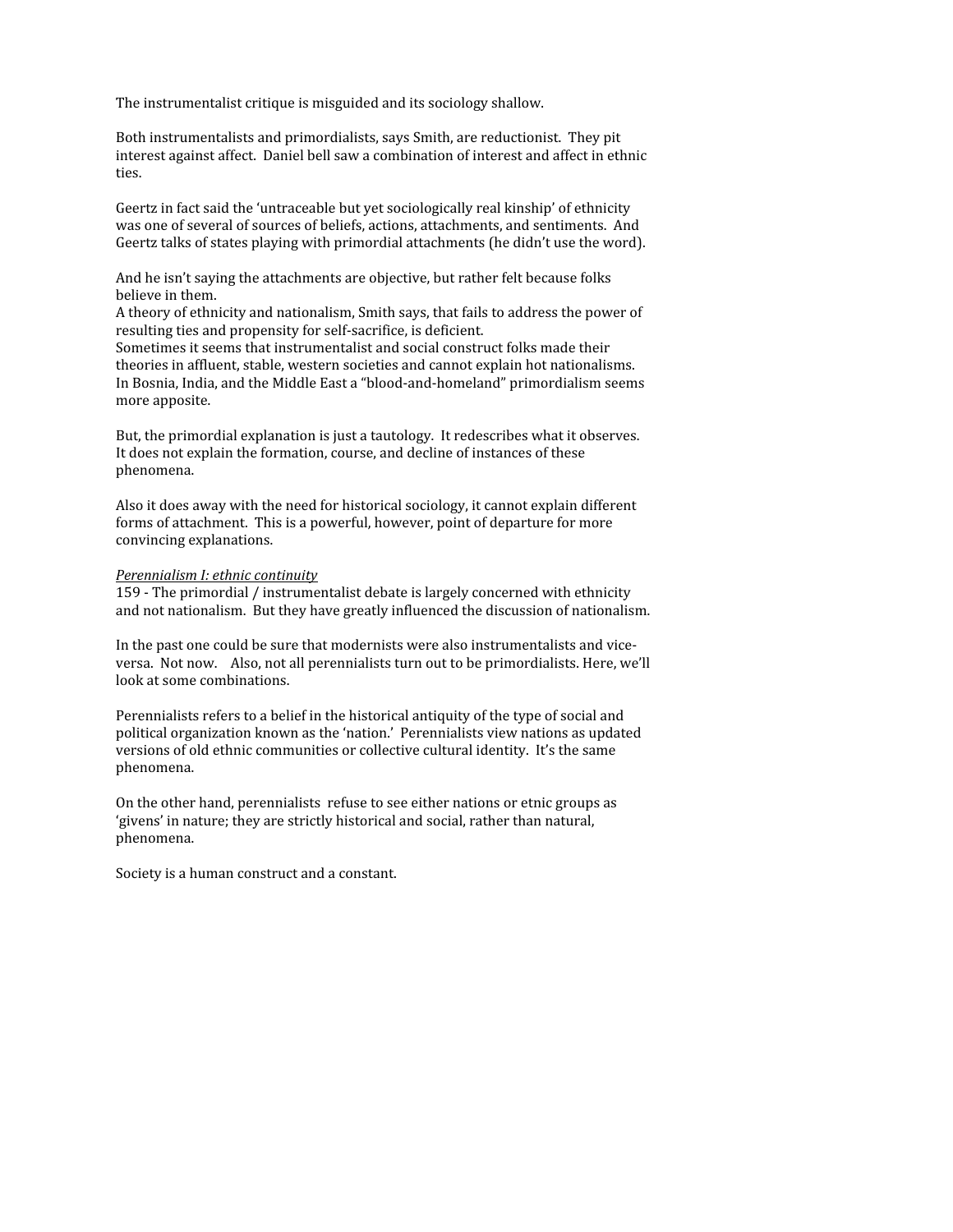For
example,
Joshua
Fishman's
analysis
of
ethnicity
and
language
in
Eastern
Europe. Jews
and
Greeks
have
an
immemorial
ubiquity
and
subjectivity
of
unmobilized ethnicity.

It has a biological component, but it also involves 'doing.' That is songs, chants, rituals, etc. It isn't a being thing, but a doing thing. Ethnic doings can reinterpret. These
groups
can
undergo
change,
but
must
be
true
to
their
core
ways.

Smith asks, who feels these doings? Elites? Who authenticates the doings and knowings? Is there only one standard of authenticity? What of groups that move and
take
new
identities
or
intermarriage?

Can
you
have
dual‐ethnic
belongings? What of groups with less well documented pasts? It may not work well in mobile western
societies.

And,
he
doesn't
bridge
the
gap
from
ethnicity
to
nation
for
us.

What
of
conquest, colonization,
etc?

#### *Perennialism
II:
perennial
ethnicity,
modern
nations*

Walker Connor also does ethnic perennialism. He says a nation is a group that shares
a
non‐rational
bond.

Nationalists
leaders
know
this
even
if
scholars
are confused.

Check
Mao,
Mussolini
and
Hitler.

But this will not, as with primordialists, have any basis in reality.

This
irrationality
means
that
rational
choice
models
and
class
conflict
theories
miss the
point.

People
do
not
voluntarily
die
for
things
that
are
rational.

Nationalism is more tied to ethnicity and patriotism tied to the State. While an ethnic
group
may
be
other‐defined,
a
nation
must
be
self‐defined.

163
‐
He
is,
though,
exceedingly
modern
in
that
he
thinks
nations
exist
when
most
of the
population
becomes
aware
of
themselves
as
one.

So,
he
treats
with
extreme caution
the
idea
of
nations
prior
to
the
late
19th
century.

After all, nationalism is a mass, not an elite thing. We cannot know what percentage of
a
nation
feels
itself
part
of
a
nation.

What
of
immigrants
to
America?
Most peasants
in
France
didn't
become
Frenchmen
until
WW
I.

Enfranchisement
is
a good measure. By that measure, didn't become nations until the early 20<sup>th</sup> century.

The idea that alien rule is illegitimate existed. And it grew. Nationalism has spread only in the 20<sup>th</sup> with mass communication and state sponsored education spreading the idea that nationalism is tied to ethnicity. And, the publicity of successful ethnic national
revolutions
inspired
folks.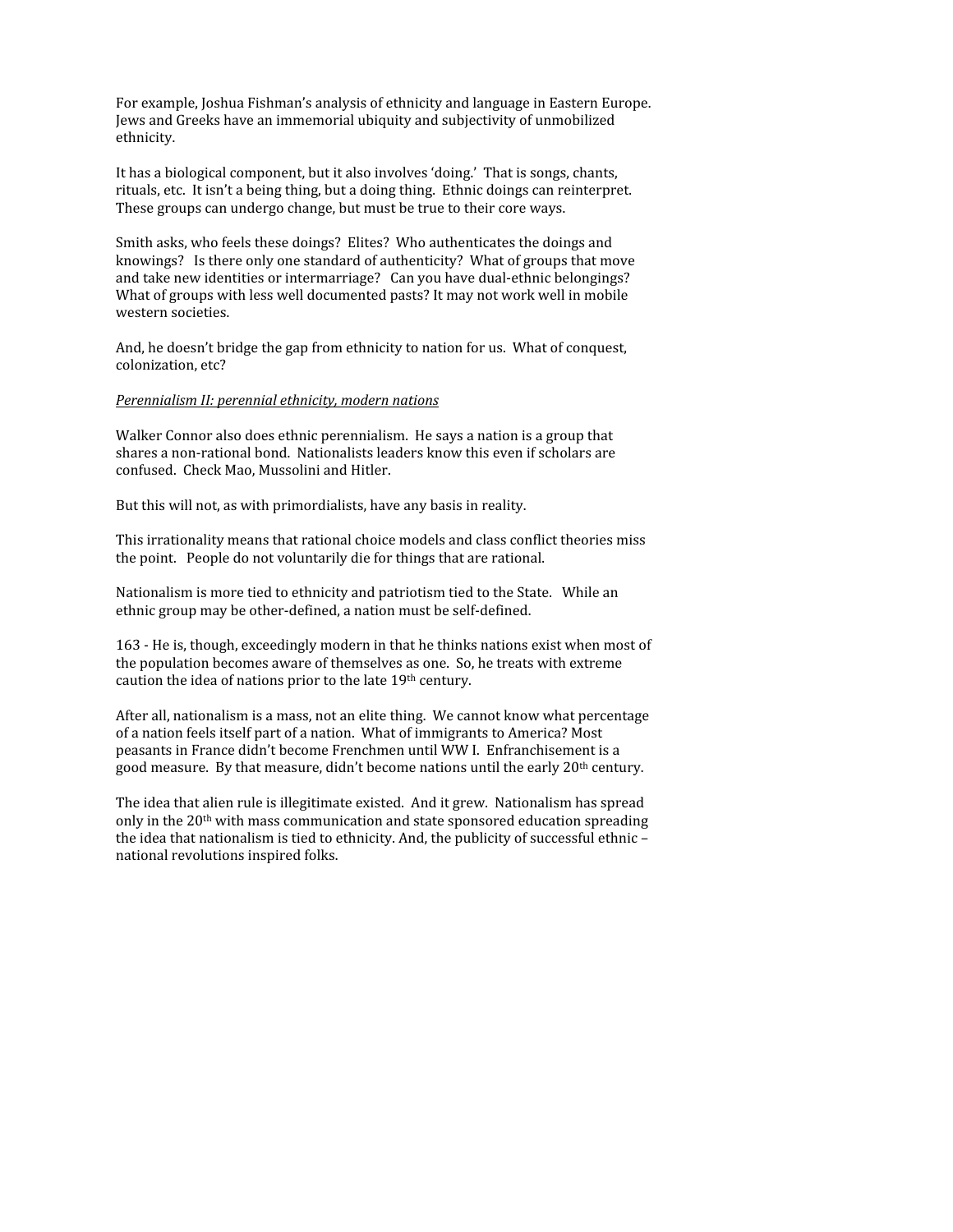Smith
says
his
exclusively
social
psychology
analysis
omits
rich
cultural
elements
of memory
and
symbolism.

It
better
shows
how
masses
are
mobilized
than
originate. And, we have no census of sentiment for pre-modern times. Are we really to accept that nations only exist when folks can vote? Are then only democracies nations?

Saying only mass nations are nations is a tautology. Could we not have more middle class
or
elite
nations?

Can
we
not
be
aware
of
our
nation
even
if
we
do
not
make the
decisions?

That
is
what
Smith
says
happened
in
the
early
modern
period.

#### *The
psychology
of
ethnic
affiliation*

A
similar
combination
of
perennial
ethnicity
with
political
modernism
is
in
Donald Horwitz's,
Ethnic
Groups
in
Conflict.

165
‐
Ethnic
ties
are
pyramided
on
family
ties,
and
meet
the
widespread
need
for familiarity
and
community.

It
carries
familial
emotion,
even
if
we're
only
talking about
cultural
traits
in
common.

Groups are universal. He cites Henri Tajfel's exeriments in group formation on minimal
info
and
the
subsequent
willingness
to
sacrifice
economic
gain
for
positive social identity in a group. But ethnicity is ascriptive and so hard to change. The groups
compare
each
other
and
want
high
self‐esteem.

This
results
in
stereotypes.

Now states, such as the West and Africa, are multi-ethnic so comparisons are more intense.

And
so
groups
compete
for
the
prize
of
power
over
the
state.

He
focuses
on
colonialism.

His
sociological
orientation,
says
Smith,
means
he underestimates
religion
and
cultural
traditions
as
resources
for
nationalism.

At
the same time he does great multi-ethnic state analysis. But he doesn't show why some rise
and
some
fall
and
some
form
nations
while
others
don't.

### *The
immemorial
nation*?

If, as Connor and Horowitz claim, national communities grew out of ethnic communities,
are
nations
not
perennial?

John
Armstrong
says
the
nation
is
simply
a
modern
equivalent
of
pre‐modern
ethnic identity.

They
form
and
dissolve
throughout
history,
but
are
a
constant
feature.

167
‐
In
pre‐modern
times
these
groupings
did
not
legitimize
polity
formation
–
it wasn't a goal. But he also speaks of nations emerging slowly in the pre-modern world.

After
1800
though
they
explicitly
use
the
language
of
nationalism.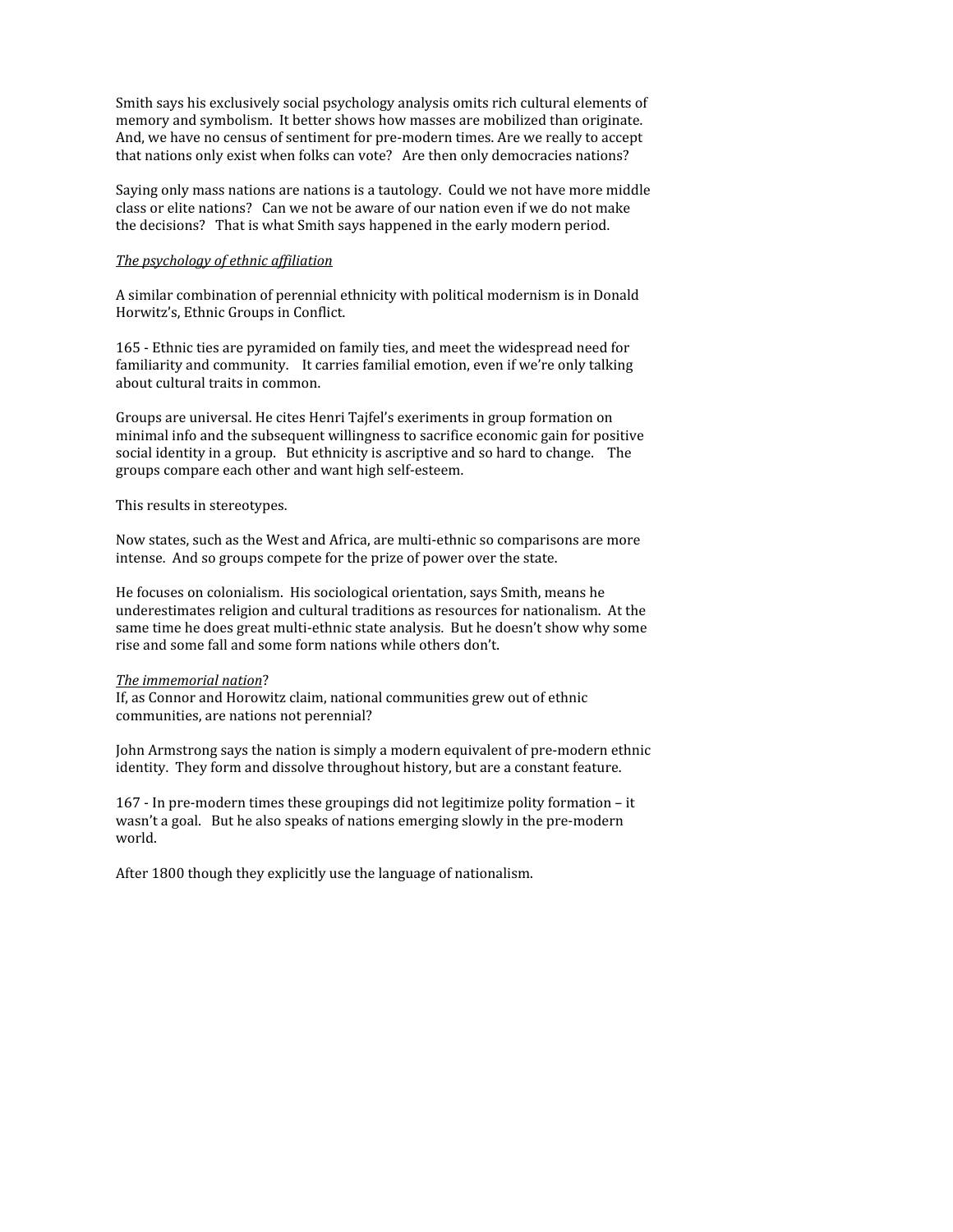But he sees these ethnic identities as relying on social boundaries rather than primordial attachments or kinship ties. So does he see nations as growing out of older
kinship
ties?

Or
do
the
changing
social
ties
in
the
pre‐modern
time
have nothing
to
do
with
kinship?

Smith sees both in his writing, but believes he adheres to a recurrent rather than a continuous
version
of
perennialism.

In
contast
to
Armstrong,
many
historians
have
been
concerned
to
trace
a
continuity between
particular
modern
nations
and
pre‐modern
ethnic
communities.

Theirs
is more a 'continuous perennialism.' Pre-modern historians, for example, saw germs of
nations
everywhere
in
the
middle
ages.

For Steven Grosby and others, we can use the term 'nation' with ancient Israel in the 7th
century
bc.

Moab,
Edom
and
Egypt
too
were
nations.

Greece
and
Mesopotamia were city states or empires because they didn't believe in a single land inhabited by a single people. Whereas now we have legal citizenship as a bond, they had a religious
bond.

169
‐
Grosby
has
cultural
primordialism.

But,
is
his
use
of
'nation'
similar
to
other scholars? Aren't citizenship, mass education, mass culture and voting part of the modern
definition?

Grosby
would
say
they're
too
narrow.

Might there be two kinds? Modern and pre-modern? But, we don't want to do retroactive nationalism. If we say now is so different that the definition doesn't travel back in time, what is the variable that makes the difference?

Chapter
8
–
Ethno‐symbolism

Three
opposed
antinomies:

- 1) The
"essence"
of
a
nation
as
opposed
to
its
constructed
qualities.
- 2) The antiquity of the nation versus its purely modern appearance.
- 3) The
cultural
basis
of
nationalism

contrasted
with
its
political
aspirations
and goals.

Historians
have
debated
#2
and
#3
especially.

- Objectivists stress the role of culture and more especially language.
- The subjectivists for whom nations are formed by popular will and political action. For objectivists, nations and national sentiment could be found as far back as the 10<sup>th</sup> century. Whereas for subjectivists, both are the product of the 18<sup>th</sup> century.

John K. Press, Ph.D. 3/20/13 7:41 P<mark>l</mark> **Formatted:** Bullets and Numbering

ohn K. Press, Ph.D. 3/20/13 7:44 PM **Formatted:** Bullets and Numbering John K. Press, Ph.D. 3/20/13 7:45 PM **Formatted:** Superscript John K. Press, Ph.D. 3/20/13 7:46 PM **Formatted:** Superscript John K. Press, Ph.D. 3/20/13 7:46 PM **Formatted:** Font:Italic, Underline

*Old,
'continuous'
nations*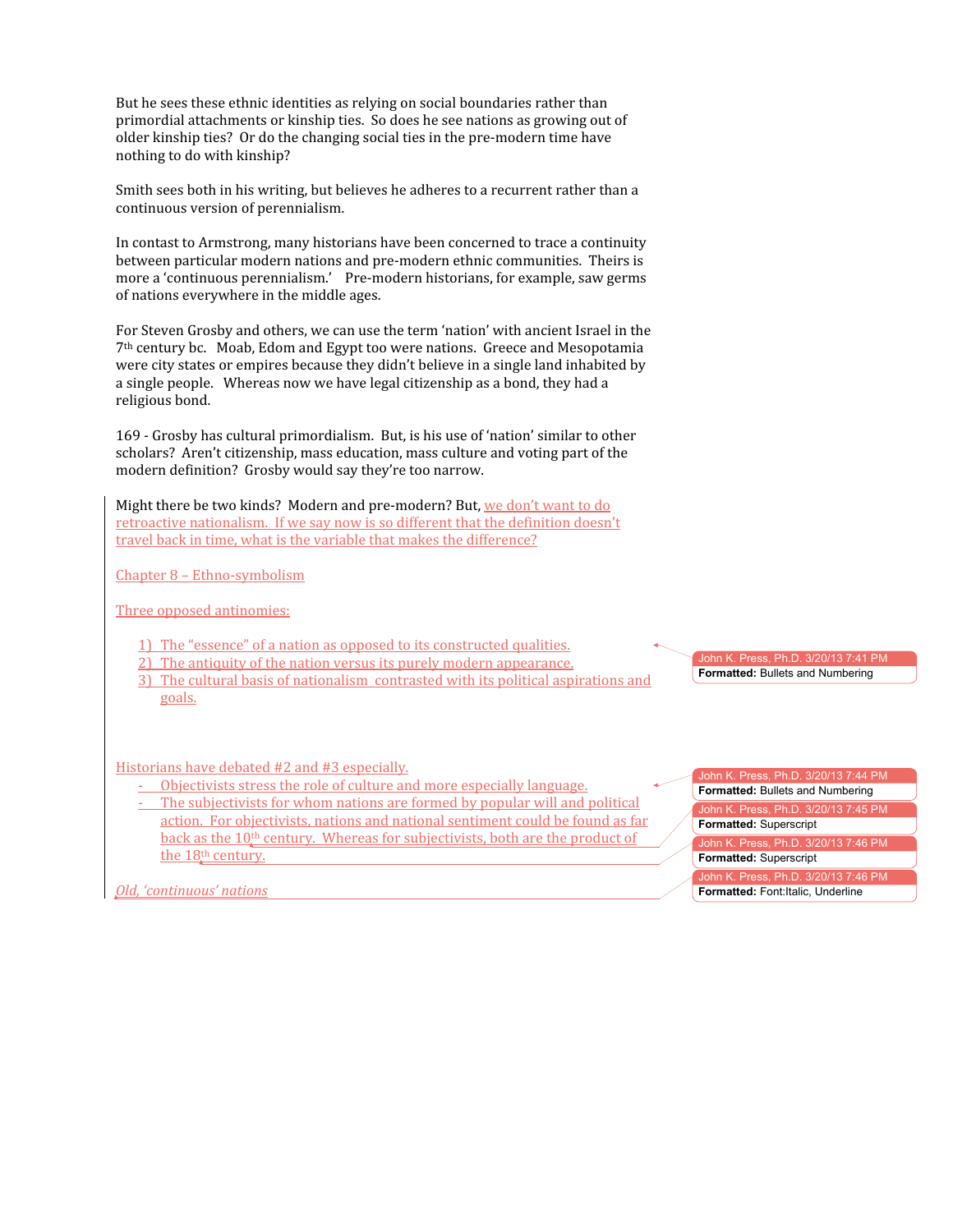While historians would accept nationalism, as new, nations are less sure.

171
‐
Liah
Greenfeld's
massive
study
finds
national
sentiment
in
England
in
the early 16<sup>th</sup> century. For her 'nationalism' signifies 'National sentiment' rather than 'nationalist ideology.' By the early 17<sup>th</sup>, with the rise of Protestantism, it had turned to outright nationalist ideology, albeit in religious language. But her early 16<sup>th</sup> century
definition
does
include
the
majority
of
people
identifying
with
the
nation.

The
reformation
of
Henry
is
an
important
nationalist
moment
in
England. But historians such as Adrian Hastings do not know why it isn't earlier like the 14<sup>th</sup> century,
when
English
became
prevalent
in
administration
and
law,
or
even
late Anglo‐Saxon
England
when
an
early
nation‐state
with
a
common
religion, vernacular
language,
administration
and
compact
territory
came
into
being. Thus it is taken back to the 11<sup>th</sup> century. The names England and Britain were in use.

This
goes
back
to
the
Vulgate
Bible,
in
which
the
idea
of
the
Israeli
nation
inspired English nationalism. By the late 16<sup>th</sup> weekly church service brought and English Protestantism to near everyone. Fighting against Catholics for their identity.

By the early 18<sup>th</sup> century, we have Scotland and so Britishness emerges; especially against
France.

173
–
Hugh
Seton‐Watson
came
up
with
"old,
continuous"
nations
versus deliberately created ones. What Charles Tilly called nations by design. Old continuous
are
those
prior
to
1789.

Oldones
are
the
English,
Scots,
French,
Dutch, Castilians
and
Portugese
in
the
west
and
the
Danes
and
Sweden
in
the
North
and
the Hungarians,
Poles
and
Russians
in
the
East.

Others
were
formed
by
well
known
leaders
with
the
written
word
and
modern communications.

#### Pre-Modern nations?

Seton-Watson concedes some anachronisms. And that the definition of nationalism is vague. He says, "A nation exists when a significant number of people in a community consider themselves to form a nation, or behave as if they formed one."

174
‐
But
Susan
Reynolds
says
this
reading
backwards
tempts
us
to
think
of
nations as
inevitable.

To avoid confusion, she suggests the word "regnal" in place of "national. By about 900
the
idea
of
peoples
as
communities
of
custom,
descent,
and
government
was well entrenched. These were, in turn, traced back to the 7<sup>th</sup> century.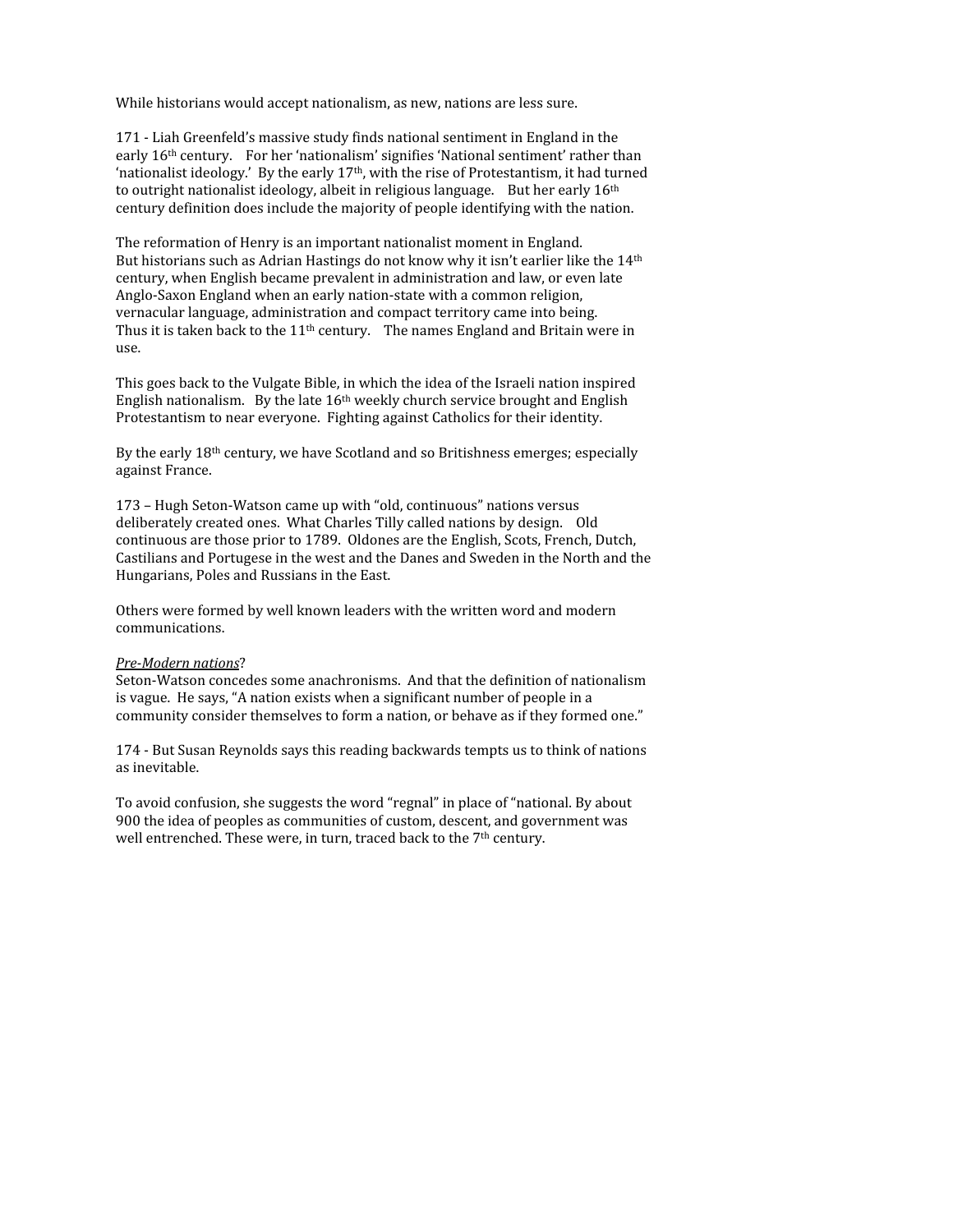There
was
in
the
medieval
West
a
"regnal"
consciousness,
that
married
kinship, custom
and
a
royal
government.

Like
Connor
and
Grosby,
Reynolds
focuses
on popular
beliefs
and
ideas.

Lesley Johnson, says the evidence isn't continuous enough (people who fight against this well know the political implications of their work). But the continuity is very clear
in
people
shaped
and
carried
by
scriptural
religion.

The
Armenians
and
Jews are
outstanding
examples,
but
not
the
only
ones
by
any
means.

176
‐
John
Hutchinson
needs
more
evidence.

But,
it
is
difficult
if
it
is
stipulated
that both
ethnicity
and
nationhood
must
be
proven
to
be
a
mass
phenomena.

Adrian
Hastings
says,
we
need
to
only
show
some
beyond
government
circles,
not all.

And
against,
Connor,
Gellner,
and
Hobsbawm
cites
Frances
as
a
nation
centered on
Paris
long
before
most
peasants
could
speak
French
or
thought
of
themselves
as such.

Let's now look at the antinomy between the political basis and the cultural one.

## *Cultural
and
political
nationalism*

177
‐
For
Reynolds,
regnum
was
political
and
cultural
in
content.

The
Middle
Ages were full of these "peoples" with their rulers.

According
to
Mendels,
culture
and
politics
were
not
separate
as
parts
of
the
Regnal in
the
Middle
Ages.

But in modern times we make the split. Hobsbawm only looks at politics. Breuilly sees nationalism as a political movement meant to fill the spiritual void. But their thinking
dismisses
culture,
identity,
and
homeland.

John
Hutchinson
makes
this
point
as
he
examines
cultural
nationalism.

Political nationalism
is
important,
he
admits.

But
cultural
forms
of
nationalism
count
too. Even though their often smaller and transient. He looks for "a cultural nationalism that
seeks
a
moral
regeneration
of
the
community."
Often
they
switch.
As
culture falls political self-definition rises, and vice versa.

The
cultural
sees
the
state
as
accidental.

The
distinctive
civilization,
with
a
unique history, culture, and geographic profile mean more.

These
folks
are
culturists
that
recognize
the
culture,
even
if
the
State
falls.

This sort of nationalism especially took root in Eastern Europe in the late 19th century.

The
culturist
leaders
are
"moral
innovators
who
seek
by
'reviving'
an ethnic historicist vision of the natio to redirect traditionaliss and modernists."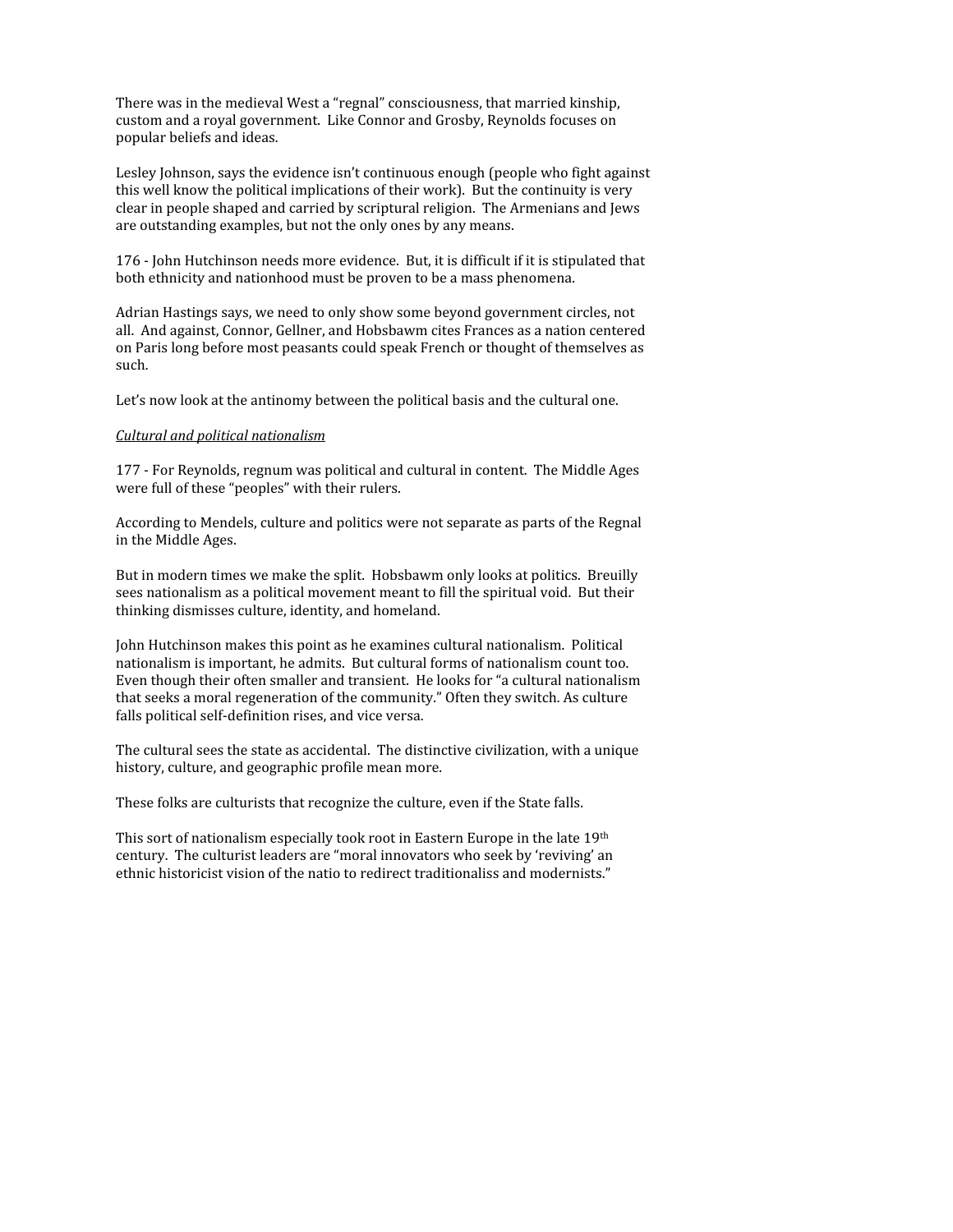He looks at the Royal Irish Academy in 1785. The Gaelic League in the 1890s. These
leaders
were
unable
to
move
in
English
administration
so
took
to
this
project for
esteem.

### **Myth-symbol complexes**

John
Armstrong's
Nations
before
Nationalism,
the
key
is
persistence,
not
genesis
of ethnic
notions.

He
finds
Kings
prior
to
Nationalism
very
concerned
with
ethnic homogeneity.

The
talk
of
the
outsider
is
frequent.

Barth
finds
evidence
of
same
in
his
socially
bounded
definition
wherein
he
sees identity
in
the
discussions
of
the
other.

182
–
Ethnicity
is
not
purely
inner,
but
a
part
of
a
quilt
of
groups,
defined
against each
other.

The symbols of "us" usually persist that tell of their common fate.

### *A
framework
of
national
emergence*

Armstrong
sees
not
material
differences,
but
different
mental
attitudes.

Different nostalgia's for a "golden age" are important. 2 kinds: Islam's golden age of nomadic ways.

And,
Christian
tranquil
plots
of
earth.

And
the
Muslims
and
Christians defined
themselves
as
against
each
other.

Language
and
myth,
memory
and
values
are
key
for
him.

## *Culture
and
the
border*

Armstrong's
work
is
so
varied
so
cannot
be
summarized
in
Smith's
work.

But,
he has
not
given
us
an
alternative
grand
narrative.

A
problem
is
that
his
shifting
boundaries
doesn't
jive
with
his
theme
of
persistence.

Barth
says
transactions
strengthen,
not
weaken,
identities.

His
identities
emerge
in relations
of
peoples
and
intergenerationally.

Symbols
have
values,
and
myths
explain
them.

187 - Culture, says Smith, "is both an inter-generational repository and heritage, or set of traditions, and an active shaping repertoire of meanings and images, embodied in values, myths and symbols that serve to unite a group of people." This internal
view
tells
us
more
than
the
border
does
alone.

### '*Dual
legitimation'*

Smith
now
introduces
his
work.

Rather than Armstrong, he started with the nation and worked backwards. He is a student
of
Gellner's.

He
changed
his
mind
at
some
point
so
he
may
not
believe
the following
anymore.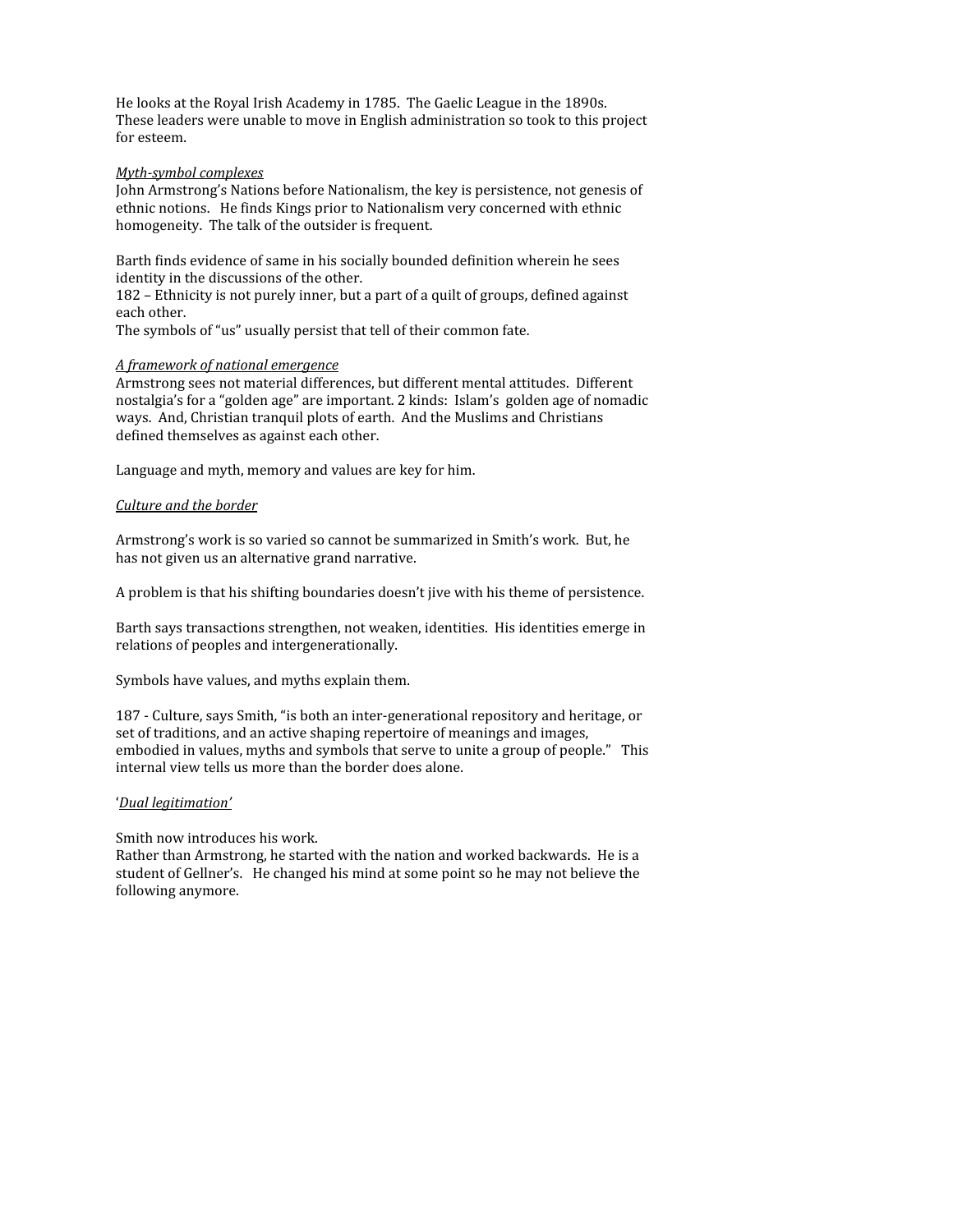1st,
he
defined
nationalism
as:

- 1) Doctrines
of
ideology
- 2) Movements
- 3) Sentiments,
and
- 4) Processes
of
'nation
–
building',
to
which
he
would
later
add
- 5) Symbols
and
langauges
(of
nationalism)

The
ideology
of
nationalism
itself
could
be
reduced
to
its
essential
propositions
and its
main
tenets
summarized:

- 1) The
world
is
naturally
divided
into
nations,
each
has
its
peculiar
character and
destiny;
- 2) The nation is the source of all political power, and loyalty to it overrides all other
loyalties
- 3) If
they
wish
to
be
free,
and
to
realize
themselves,
men
must
identify
and belong
to
a
nation;
- 4) Global
freedom
and
peace
are
functions
of
the
liberation
and
security
of nations
- 5) Nations
can
only
be
liberated
and
fulfilled
in
their
own
sovereign
states.

His
definition
of
nationalism
in
1983:

"An
ideological
movement
for
attainment
and
maintenance
of
self‐government
and independence
on
behalf
of
a
group,
some
of
whose
members
conceive
it
to constitute
an
actual
or
potential
nation."

And
he
decided
that
even
within
organic
and
volunteeristic
variations,
there
had
to be: the ideals of national autonomy, national unity, and national identity.

With all this, he agreed with modernism.

But he looked more at religious organizations. Next to the scientific state, this led to 'dual
legitimizations.'

The
State
challenges
religion's
place.

The
rejected intellectuals
become
instigators
of
ethnic
revivals.

189
–
This
was
the
picture
in
his
1981
book,
The
Ethnic
Revival.

But
by
the
early 1990s, Smith saw holes in it. The alienated intelligentsia theory didn't explain popular
acceptance.

And
it
used
the
same
term,
nationalism,
for
the
elite
version and
popular
version.

## *Ethnies
and
ethnosymbolism*

Nationalism could be dated back to the late 18<sup>th</sup> century (even given earlier religious nationalisms
in
England
and
Holland).

But,
national
structures,
sentiments,
and symbolism
went
back
further,
at
least
to
the
late
medieval
period
for
England,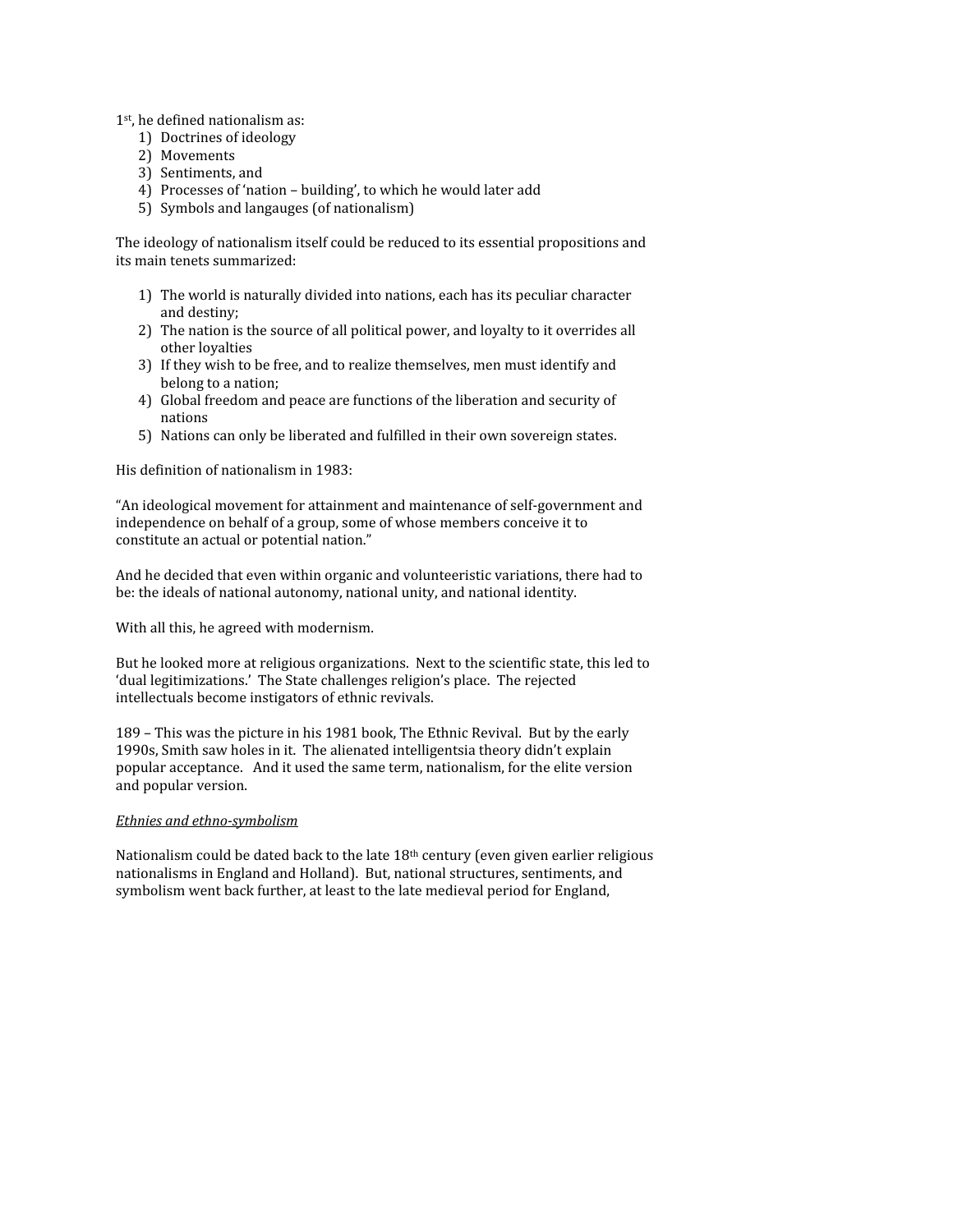France,
Poland,
and
Russia.

And,
it
seemed
that
Jews,
Armenians,
Japanese
and Koreans
had
had
actual
nations
of
some
sort.

These cast doubt on Gellner's claim that nations were impossible in the pre-modern period.

Worse
yet,
on
several
continents,
there
were
not
just
objective
cultural differences, but subjective ethnic identities and ethnic communities. WHO KNEW???

One
could
point
to
both
ethnic
continuity
and
ethnic
recurrence.
Greeks, Armenians,
Jews,
Persians,
Chinese
and
Japanese,
for
example.

Name,
language, customs,
religious
community
and
territorial
associations
were
maintained
for millennia
with
continuity.

Peoples
of
Ethiopia,
the
Fertile
Crescent,
northern
India
and
the
Balkans
had recurrent
nationalisms.

So
Smith
started
switching
from
nationalism
studies
to ethnies
(the
French
term
for
'ethnic
communities')
and
began
looking
at
myths, memories,
values,
traditions,
and
symbols.

By 1986 he wrote "The Ethnic Origins of Nations" which defined ethnic communities as
named
human
populations
with
shared
ancestry
myths,
histories,
and
culture, having
an
association
with
a
specific
territory,
and
a
sense
of
solidarity.

191
‐
In
the
medieval
worlds,
ethnicity
played
a
much
larger
role
than
modernists, who rightly reject conflating this with modern nationalism, were willing to concede. And, this rich and well documented 'ethno-history' was a major cultural resource for nationalists.

(somehow
academics
had
overlooked
this
data!)

His was not primordialism. Culture, not kinship, was the root.

193
‐
These
cultural
affinities
were
often
strenghtned,
thus
changed,
by
outside invaders
(see
Greeks
at
Salamis).

And,
economic,
administrative
changes
in
the
late  $17<sup>th</sup>$ , early  $18<sup>th</sup>$  century brought ethnicity to the door of polity formation. But the roots of the cultures go back even further than Gutenberg. The Scot identity was strengthened in wars with the English in the 14<sup>th</sup> and 15<sup>th</sup> century.

### *Origins
and
types
of
nation*

How are nations formed? It depends on which of the two types of Ethnies they're based
on:

One
is
lateral
and
extensive
(Elite),
and
here
these
people
must
draw
increasing numbers
of
middling
and
even
lower
folk
into
the
culture
to
create
a
nation.

This leads
to
a
more
civic
type
of
idenity.

Two is vernacular, here the intelligensia rediscover and deploy cultural identity to make
a
nation.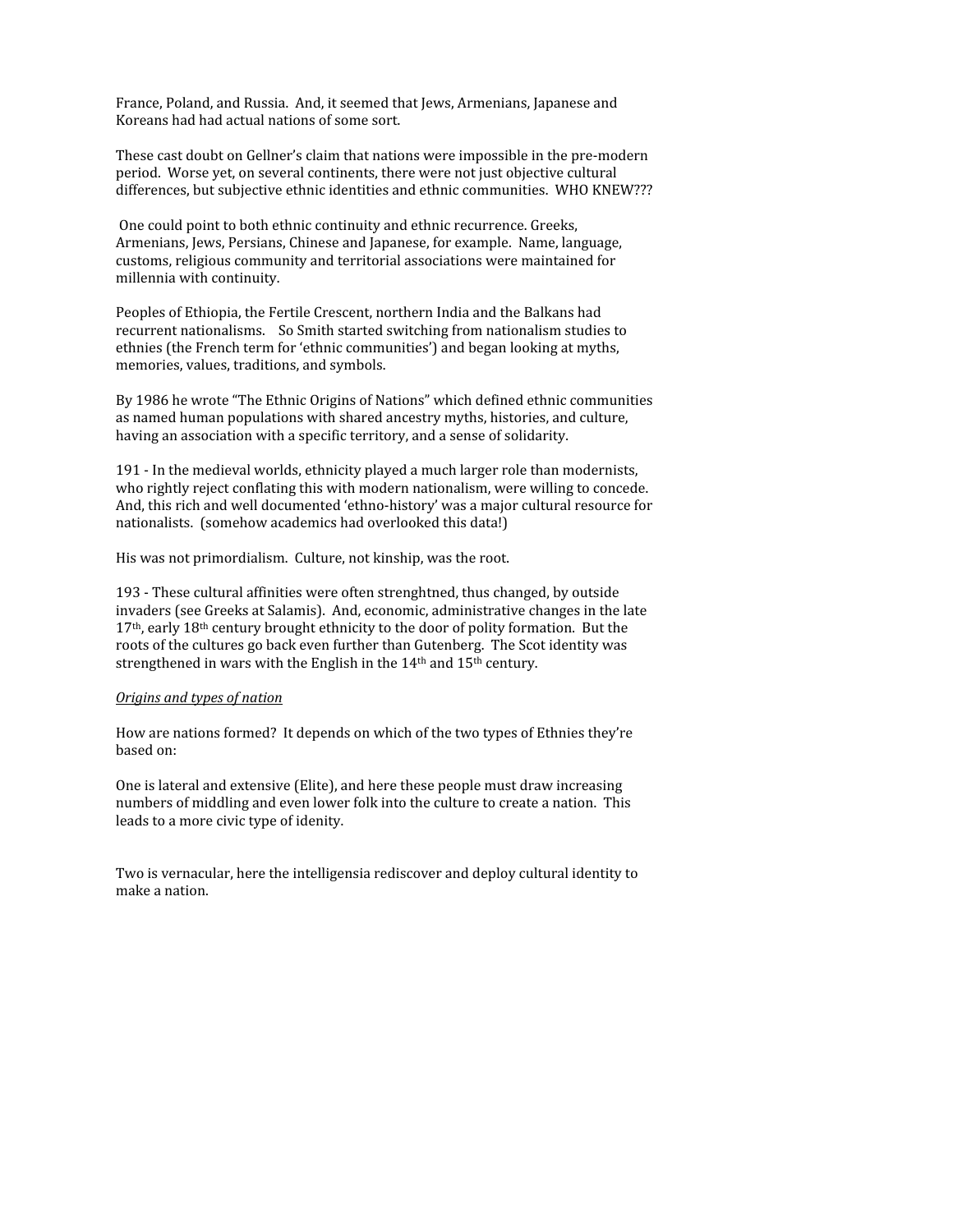Third is that of immigrant nations like America, Canada, and Australia, we have a "frontier nationalism," And this accepts plurality.

None
of
these
is
guaranteed
to
become
successful
modern
states.

This
depends
on market
capitalism,
the
bureaucratic
state
and
secular,
mass
education,
either directly, or via colonial education.

And
political
archaeologists
have
provided
memories
of
heroes,
arts
and
sacred geography.

But in many cases this is only half the story. There are widely known historical precedents
that
the
nation
is
built
upon.

195
‐
And,
global
culture
and
the
EU
have
failed
to
generate
love;
timeless,
placeless, technical,
and
affectively
neutral,
they
provide
no
identity.

The
nation
has
no
rival for
affections
and
loyalty
of
most
human
beings
(1990).

### *Ethnosymbolism
reconsidered*

One
criticism
of
his
work
has
been
that
it
might
read
nationalism
backwards.

But, he
and
Armstrong
and
Hutchinson
distinguish
between
the
newer
and
older
forms of
nationalism.

John Breuilly has criticized it for ignoring institutions as historical carriers of national
or
ethnic
identities.

Only
dynasties
or
churches
would
have
myth
symbols codified
and
reproduced:
Neither
were
nationalist.

He
says
the
discontinuities
are more striking than the continuities between pre-modern and modern. All institutions: parliaments, popular literature, courts, schools, labour markets, et are modern.

197
–
Institutions,
Smith
replies,
are
important.

Armstrong's
work
demonstrates their importance in the pre-modern epoch. And, many were not included that were not
included
then.

But Breuilly's understanding of these institutions is too narrowly modernist. Many were included in the institutions of transmission. Look at Egypt and Sumer. Look at monasteries.

Their
inclusion,
more
importantly,
was
in
language
and
popular literature, in rituals and celebrations, in trade fairs and markets, in ethnic homelands,
not
to
mention
army
service.

And,
some
of
these
ethnicities
did
have
political
significance.

See
the
Hellenes.

The
division
between
then
and
now
sometimes
comes
from
the
overly
modern definition
of
a
nation.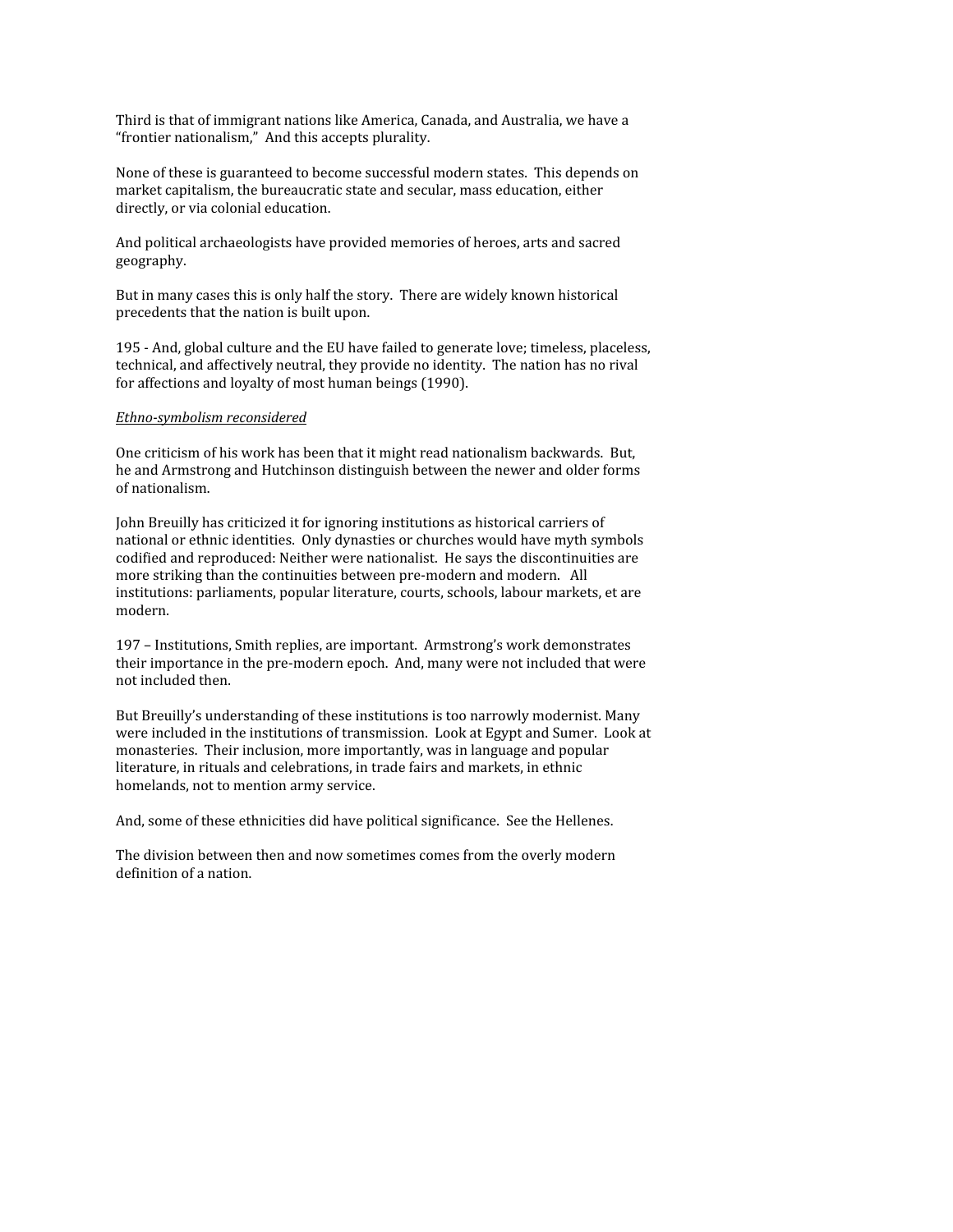# **Chapter
9
–
Beyond
Modernism?**

In
Polyethnicity
and
National
Unity
in
World
History,
William
H.
McNeill
argued
that nationalism
and
nations
only
belonged
to
a
particular
period
of
the
world,
that
of Western modernity. Nations were unknown in the pre-modern era. Before and after
nations,
we'll
go
back
to
the
norm
of
"polyethnic
hierarchy."

## *Polyethnicity,
past
and
future*

For
McNeill,
only
barbarism
is
monoethnic.

The
moment
civilization
happens, polyethnicity
becomes
the
norm.

Civilization
is
largely
metropolitain.

Trade
and conquest
fuel
this.

Only
those
far
from
centers
of
civlizations,
like
England,
Japan and
Sweden
retain
their
homogeneity.

It was only after about 1700 that the ideal of independence for ethnically homogeneous
populations
emerged
as
an
ideal.

Among
causes:
Reading
publics,
population
rise
allowing
ethnically
homogenous folks to crowd the cities (and fuel revolutionary discontent), and - most importantly –
modern
infantry
drills.

The
last
being
important
as
wars
made
national
identity important
for
survival.

All
this
came
apart
after
1945.
Then
the
need
for
labor
brought
in
Gastarbeiter
from alien
cultures
and
land
who
perpetuated
themselves
on
western
soil.

Smith says, this assumes that the nation state and polyethnic hierarchy are opposites
(though
he
demonstrates
they
are
coextensive,
of
not
symbiotic).

It
also forgets the onion character of ethnicity, with concentric circles of loyalty.

This congruity is just as plausible as the breakdown of these multicultural states into
many
small
nationalist
states.

# **The post-national agenda**

Recent
themes
are
highlighted
in
McNeill's
work:

- 1) The
impact
of
population
movement
/
multiculturalism
- 2) The
impact
of
feminist
analysis
on
the
national
project
- 3) Impact
of
globalization
trends
and
the
postmodern
supranational
projects
on nationality

While ostensibly, these debates turn their back on modernism and all large-scale narratives
and
high‐level
theorizing.

202
‐
This
postmodern
turn
does
not
undermine,
but
extends
the
modernist paradigm.

# *Fragmentation
and
hybrid
identities*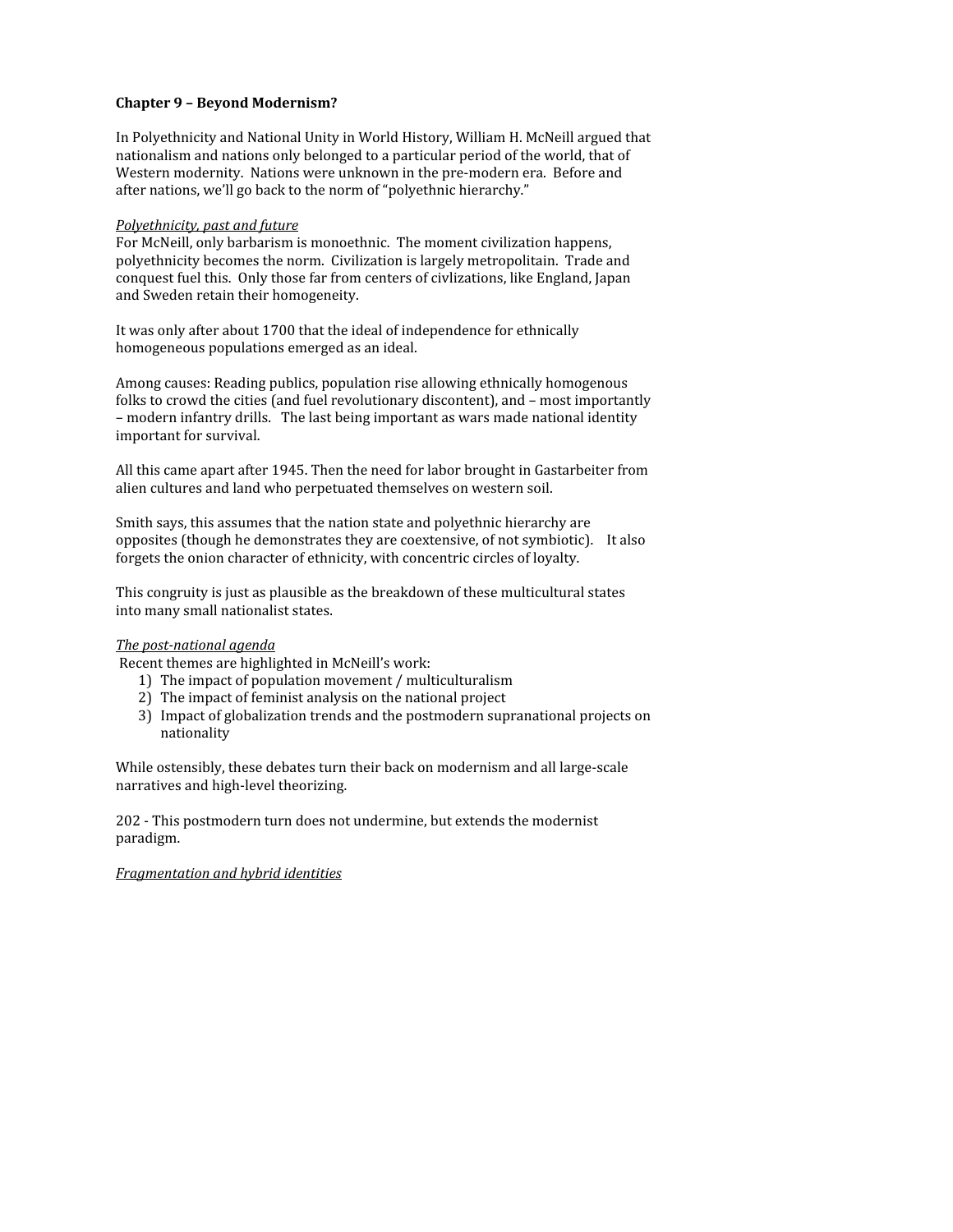Homi
Bhabha
sees
the
narratives
of
the
people
split
between
past
and
present,
the self
and
other,
between
pedagogical
and
performative
narratives.

203 - Like Simmel, he highlights the impact of the other on identity. The great influx of
foreigners
has
undermined
identity.

Now
all
collective
identities
have
become plural
and
are
housed
in
"anxious
states."

Partha Chatteriee showed how discourse in Asia and Africa derived from western models;
and
were
used
to
fight
colonialism.

Indian
nationalism
out
of
Bengal
uses
western
and
indigenous
materials.
It
appeals to fragments of the nation, women, minorities, outcastes. So it is not just the other that
forms
identities,
Smith
editorializes.

For
Stuart
Hall
and
others,
ethnicity
is
a
shifting,
permeable
and
situational,
concept. It derives its meaning from its articulation with other kinds of identity, notably class and
gender.

Ethnicity is not natural, we are told by academics, it is created via language community
and
race.

Hall says ethnicity comes from hegemonic national identity. But he likes the new way
that
engages
rather
than
suppresses
difference.

Smith
celebrates
this,
however
underhandedly,
as
having
illuminated
that
our national identities are frayed at the edges. (I would add that it has contributed to fraying
us
at
the
edges).

Smith
says
we
should
not
underestimate
how
much immigrants wish to be parts of our nations even with ethnicity (symbolic ethnicity).

National
unity
in
the
past
should,
also,
not
be
overestimated.

But as we intermarry, etc, ethnicity does not become a 'pick and mix' option. We can eat
Turkish
and
Chinese,
but
we
cannot
be
that.
For
most
folks,
'voluntary
ethnicity' is
not
an
option.

#### *Gender
and
nation*

From
the
1980s
there
has
been
a
growing
literature
on
gender
and
nationalism;
to see
women
in
national
projects.
This
especially
looks
at
the
gender
stereotypes
of women
in
constructing
ethnicity.

#### *The
role
of
women
in
nationalism*

206
‐
Women's
movements
were
active
in
many
non‐Western
nationalisms,
Sylvia Walby
notes
in
her
survey
of
the
field‐to‐date.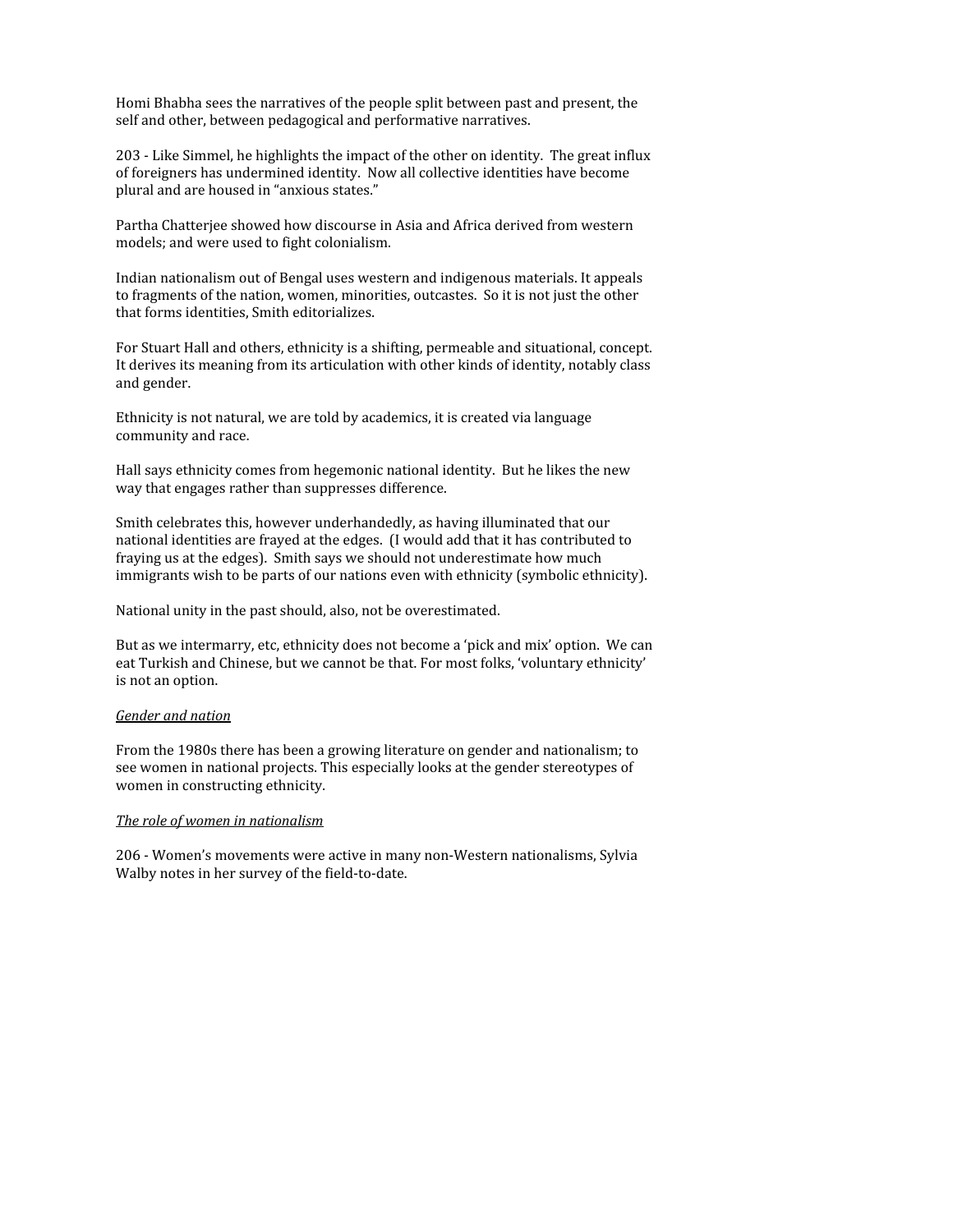In
new
non‐Western
nations,
women
were
given
citizenship
immediately.

This
was a way that aspirants could popularize their claims to nationality. Ziya Gokalp says that
comes
from
indigenous
Turkish
mores.

#### *Female
symbolism
of
the
nation*

Nira Yuval-Davis shows women to be vital components of cultural reproduction used
selectively
by
different
social
agents.

The
Motherland
and
its
purity.
Men
must
sacrifice
themselves
for
women
and children,
in
the
mold
of
Plutarch's
Spartan
women,
whom
Rouseau
so
admired.

The women
are
figures
of
honor.

#### *Nationalism
as
a
male
phenomenon*

For
Cynthia
Enloe,
nationalism
comes
from
masculinized
memory,
humiliation,
and hope. Women, Walby notes, often play more of a role in Green and anti-nuclear international
commitments.

Against
this,
we
see
women
taking
military
roles
in
national
liberation
struggles. This
means
at
time
class
and
gender
get
subsumed.

George
Mosse
shows
how
the
choreography
of
mass
nationalism
was
conditioned
by the
Western
respectable
moral
character
and
Greek
beauty.

Germans
saw
the French as 'loose-living,' as opposed to masculine German morality.

The
French
Revolution
too,
Glanda
Sluga
tells
us,
relied
on
images
of
masculine citizenry.

This
is
based
on
the
division
of
the
private
and
public
selves.

The woman
nurtures
the
heroic
masculine
male.

#### *Feminism
and
identity
politics*

For
Yuval
–
Davis,
identity
problems
harden
ethnic
and
gender
boundaries.

Same with multiculturalism. This can harm women in terms of encouraging minority male
control
over
women.

210
‐
Smith
says
this
analysis
is
fruitful.

How
far
we
need
to
deconstruct
in
terms
of 'narratives' and 'discourses' and describe them as 'hegemonic' 'constructs' is open to debate. Few of these theories touch on the formation of nations or their ubiquity.

### *Liberalism
and
civic
or
ethnic
nationalism*

Yuval-Davis' espousal of 'transversal politics' makes sense only in liberal democracies;
in
'civic'
democracies
as
opposed
to
'ethnic'
ones.

David
Miller
defends
civic
nationalism.

He
says
there
are
5
characteristics
of
a nation
as
a
community: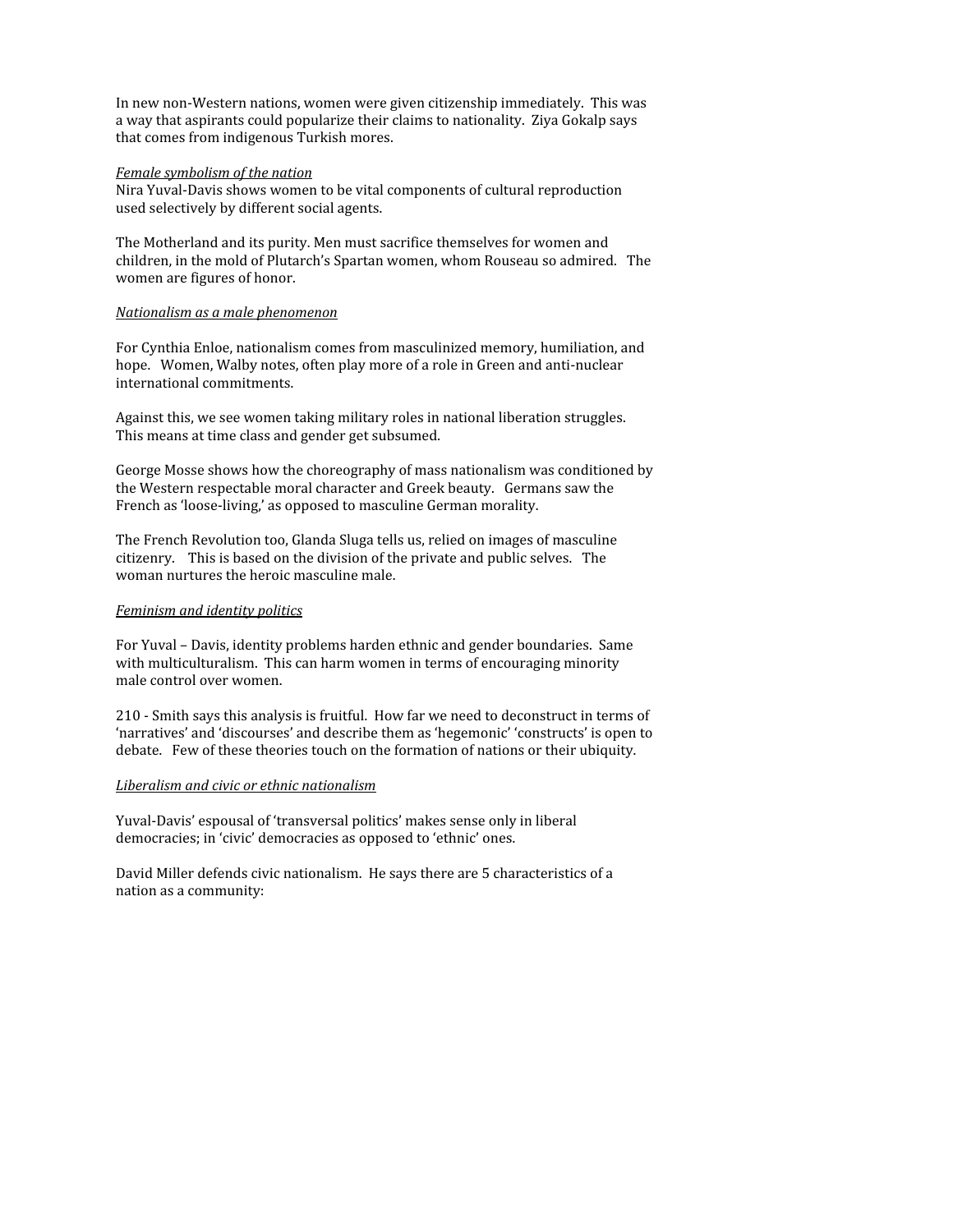- 1) shared
belief
and
mutual
commitment;
- 2) Extended
history;
- 3) active
in
character;
- 4) connected
to
a
particular
territory
- 5) marked
of
from
other
communities
by
its
distinct
public
culture.

211 - Nations are sources of identity, ethical and have a valid claim to selfdetermination,
says
Miller.
Despite
our
commitment
to
internationalism,
in
practice we are ethical particularists. The nation is also the best vehicle for 'social justice.' And,
it
achieves
liberal
and
social
democratic
goals
better
than
radical multiculturalism
(which
cannot
restrain
the
rich
and
strong
and
fragments
us). Nationalism is better than "citizenship" as it connects us with history and gives us a sense of place and time.

Brenda O'Leary criticizes him in that his model favors the powers-that-be. And it marginalized
ethnics.

Ultimately,
Miller
favors
civic
nationalism.

Political science has been keen to find a way to manage multi-ethnicity. Partition, population
transfer,
genocide,
assimilation,
federation
are
different
methods.

But this is only tangentially related to issues of national identity and nationalism. So...

Canada
has
gone
from
ethnicity
to
civic
nationalism.

Though
diversity
is
real,
we can
usefully
distinguish
between
Ethnic,
Civic,
and
Plural
types
of
nationalism.

They lead to immigration policies. Residence length and blood being bases for citizenship.

Usually
states,
though,
have
ethnic
and
civic
parts.

Habermas would replace nationalism with 'constitutional patriotism' that would focus
collective
loyalties.

Viroli
wants
a
form
of
republicanism.

But,
neither
notices the
strength
of
nationalism
around
the
world.

And
republics
were
just
as
restrictive ethnically.

213
‐
It
is
good
that
people
can
discuss
this
ethnic
nationalism
now.

For
so
long
it was
associated
purely
with
fascism
and
so
verboten.

But
as
long
as
the
most internationally
popular
type
has
a
pariah
status,
it
will
remain
explosive
and underanalysed.

### *Nationalism
and
Globalisation*

Will we go global? People argue that ethnicity and nations are being superseded. Most modernists don't go there. But postmodernists do! Stephen
Castles
is
a
globalist.

Now
trade
is
international.

But
was
there
a
time
when
nations
were
really
solitary? And states now have more domestic power than ever. Will they give it up?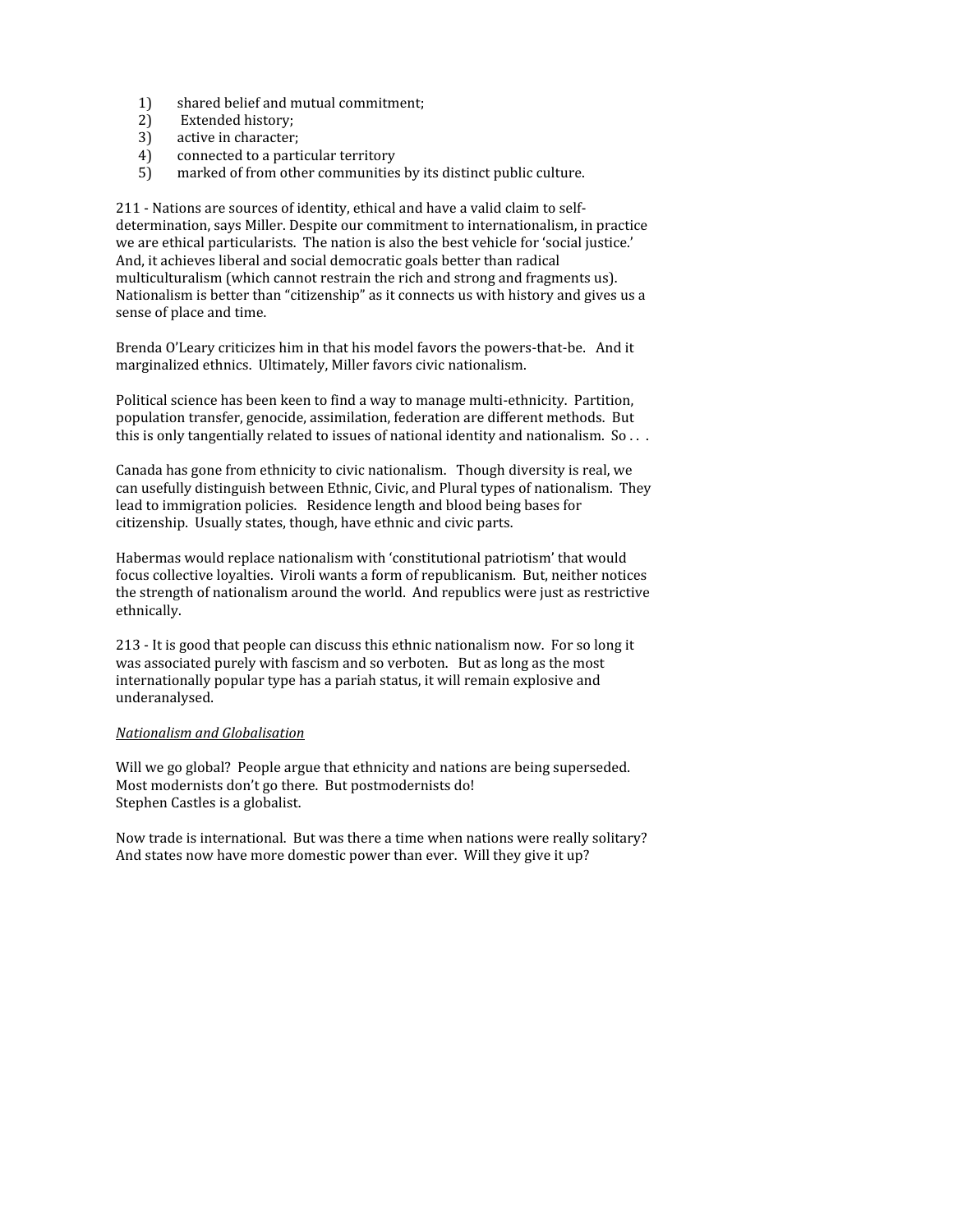What of electronic culture? Is it American cultural imperialism? They also increase
the
intransigence
of
dispersed
ethnic
communities.
And,
states
are
being created,
so
increasing,
despite
the
new
global
order.

### *National identity and supra-nationalism*

Yacein Soysal notes that getting rights, if not citizenship, in Germany shows a postnational
state.

What of a European cultural identity? This is a battle. Borders still matter for defense,
trade,
and
immigration.

### *Beyond
modernism*?

The
postmodern
literature
suggesting
globalism
rarely
discusses
history.

This
is wrong as nations are, if nothing else, historically embedded. They also generally offer
not
general
explanation
of
nations
or
nationalism
and
how
they
came
to
being. Even
as
they
deconstruct
ethnicities
and
point
to
the
multicultural
nature
of modernity,
they
elide
the
persistence
of
these
groups
as
significant.

219
‐
The
lack
of
theorizing
may
be
from
downright
hostility
to
the
nation
on
the part of most of the analyists. They like multicultural civic nationalism and hate the alignment
of
ethnicity
and
nations.

But
since
it
is
the
type
that
is
so
common
and routinised,
it
required
explanation.

To
reach
multicultural
civic
nationalism
they must
avoid
lots
of
evidence.

That
cannot
make
for
good
policy.

Just as ethnic identities and nationalisms are surging, they turn away from 'grand narratives.' So their arguments lack validity. And the 'little narratives' don't help. (anyway, those are narratives too; there is no place without story; its narratives all the
way
down).

The postmodernists are worse than classical modernists like Hobsbawm in that they totally
elide
historical
analysis.

He
excludes,
to
some
extent,
gender
studies
from this
generalization.

#### **Conclusion Problems,
Paradigms,
and
prospects** *Problems* Based
on
Weber:

- 1) How
to
treat
the
intersection
of
nationality
and
ethnicity
- 2) Definitions;
ex.
Is
nation
only
when
political?
- 3) Theoretical:

Do
we
seek
a
causal
or
descriptive
field?
- 4) Using
different
terms
and
frameworks,
we
have
no
field
coordination
- 5) Different
values
promote
different
projects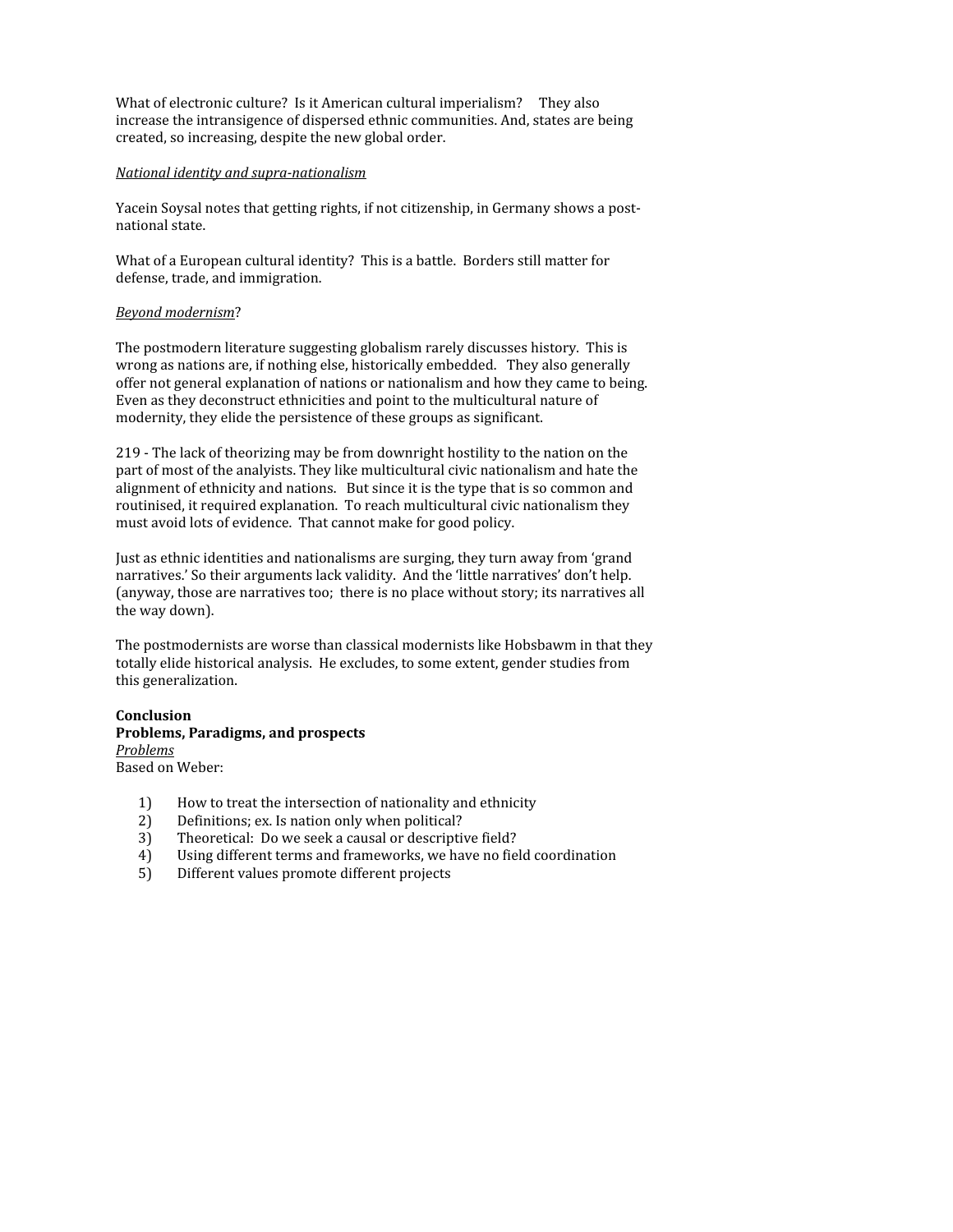Finally, what are the relevant questions for the field?

222
–
They
might
include:
Questions
about
the
origins
and
formations
of
ethnies, conditions
of
ethnocentrism,
the
significance
of
ethnic
identity;
the
origins
and formation of nations, the nature and significance of national identity, the social, cultural,
and
political
basis
of
nations
;
the
gender,
class,
cultural
character
of nationalist
ideologies
and
movements,
their
role
in
forging
nations
and
national identities, the place of intellectuals, the consequences for society and culture of a world
of
national
states.

## *Paradigms*

He
still
wants
a
general
theory.

It
would
help
us
understand
the
impact
on ethnicities,
nations,
and
international
relations.

But
is
it
possible? Not
likely,
but
we
know
more
now
than
when
the
early
theories
were
introduced.

### For
example,:

- Primordialists have sensitized us to the intimate links between kinship, ethnicity and territory and the powerful sentiments of collective belonging.
- Pernnialism views nations over the longue duree. It raises the continuous and
reoccurring
patterns.

Ethnic
ties
not
modernization
make
nations.
They serve
as
a
counter
to
extreme
modernism.
- Ethno-symbolism shows how we reinterpret symbols, myths, memories, values,
and
traditions.

The
subjective
historical
is
thereby
highlighted.
- Modernists show how populations are mobilized. Anderson and Breuilly show
us
networks
of
communication.

And,
Breuilly
and
Giddens
have
done much
to
highlight
the
important
role
of
the
state.
- Postmodernists show fragmentation and suggest the post-national order. Feminism has been added by this group. They help us understand plural Western
societies.

225
‐
These
perspectives
give
a
certain
coherence
to
the
field.

### *Prospects*

On the one hand, no grand theory. On the other, learning more daily. Hopefully, the latter will one day contribute to the former.

Can the modernists and perrenialists converge? We could do so on the level of theory. We'd have to agree on terms and allow exceptions to each other's rules.

Secondly, we could accommodate on the level of research. We could research and compare
modern
and
pre‐modern
on
these
6
axis:

- The State: Herein we could look at diffusion of loyalty and mobilization.
- Territory: Borders and how the idea of homeland contributes.